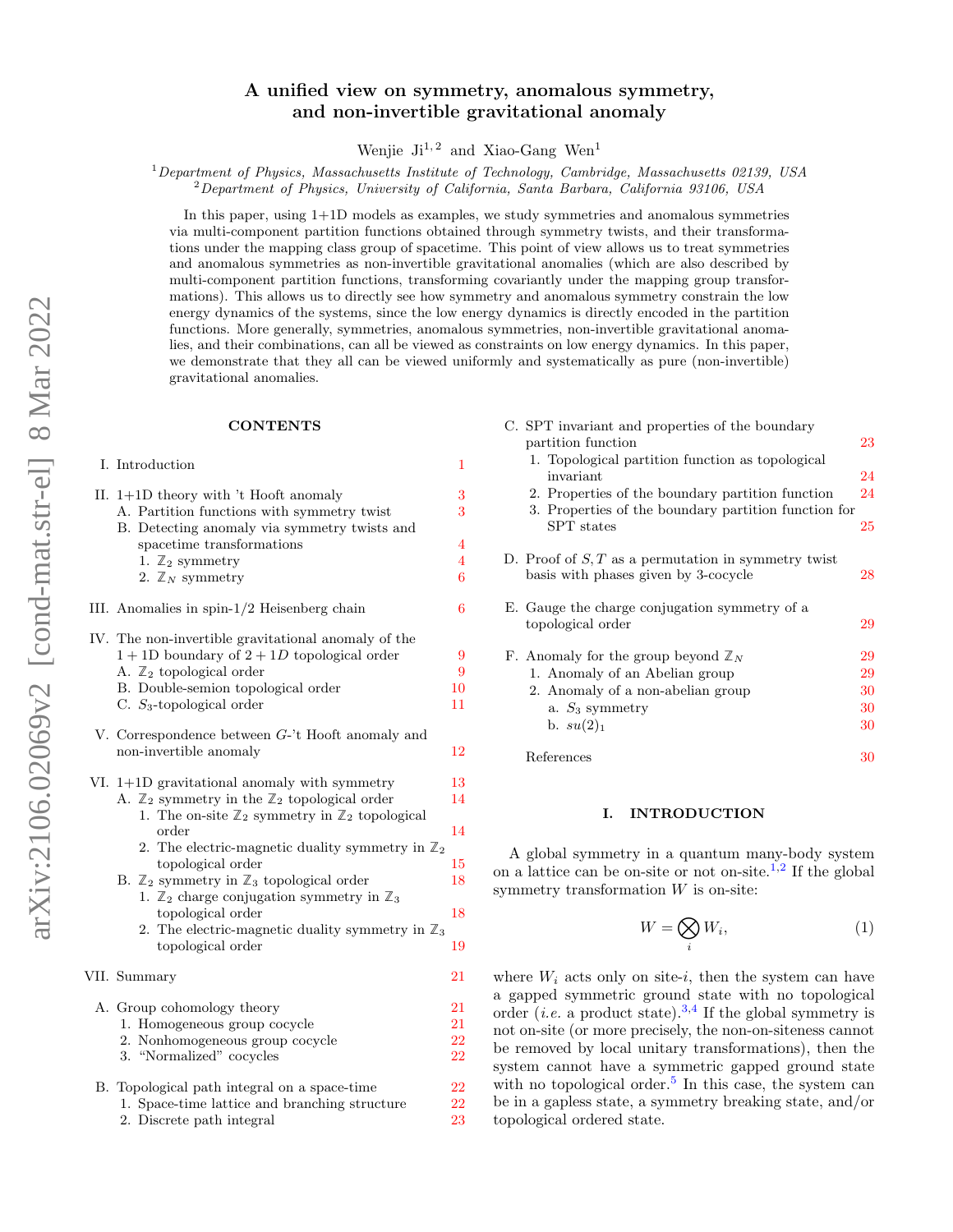This result is obtained by noting that non-on-site global symmetry can be realized at the boundary of a system with on-site global symmetry. The non-on-siteness (the anomaly) at the boundary is directly related<sup>[2](#page-29-5)</sup> to symmetry protected topological (SPT) order<sup>[5–](#page-30-2)[7](#page-30-3)</sup> or sym-metry enriched topological (SET) order in the bulk<sup>[4](#page-30-1)</sup>. Now, we can see why anomalous symmetry  $(i.e.$  noon-site symmetry) do not allow trivially gapped ground state: according to the topological holographic principle that the boundary uniquely determines the bulk, $\frac{8}{3}$  $\frac{8}{3}$  $\frac{8}{3}$  a non-trivial SPT or SET phase cannot have a symmetric boundary with no topological order, since a symmetric boundary with no topological order will imply the bulk to be a trivial SPT or SET state.

For a quantum field theory with global symmetry, it is hard to determine if the symmetry is on-site or not since the short-distance cut-off may not be specified. In this case, we examine the obstruction of gauging the global symmetry in the quantum theory, which is referred to as 't Hooft anomaly for the global symmetry.[9](#page-30-5) The 't Hooft anomaly – an IR property, and non-on-siteness – a UV property, of a symmetry is directly related: a quantum field theory with 't Hooft anomaly does not have any lattice regularization where the global symmetry G is realized as an on-site symmetry.

However, a quantum field theory with 't Hooft anomaly can be realized as a boundary of a lattice model with SPT order in one higher dimension, where the global symmetry G acts as an on-site symmetry in the bulk. The SPT order in one higher dimension corresponds to the nonon-siteness (i.e. the 't Hooft anomaly) of lattice global symmetry. As a result, the 't Hooft anomaly for a global symmetry G is related to<sup>[10](#page-30-6)</sup> and classified by<sup>[2](#page-29-5)[,11](#page-30-7)</sup> the SPT order protected by G in one higher dimension.

From the above discussion, we see that the 't Hooft anomaly in a field theory can be viewed as the obstruction to have a lattice regularization in the same dimensions where the global symmetry is on-site. Even without symmetry, a field theory can be anomalous, which is referred to as gravitational anomaly. Similar to the 't Hooft anomaly discussed above, the gravitational anomaly is an obstruction to have a lattice regularization in the same dimension. More precisely, gravitational anomaly is an obstruction for the field theory to have a realization in the same dimensions where the total Hilbert space has the tensor product decomposition into local Hilbert spaces  $\mathcal{V}^{\, 2,8,12-14}_i$  $\mathcal{V}^{\, 2,8,12-14}_i$  $\mathcal{V}^{\, 2,8,12-14}_i$  $\mathcal{V}^{\, 2,8,12-14}_i$  $\mathcal{V}^{\, 2,8,12-14}_i$  $\mathcal{V}^{\, 2,8,12-14}_i$ 

$$
\mathcal{V}_{\text{tot}} = \bigotimes_{i} \mathcal{V}_{i}.\tag{2}
$$

However, a field theory with a gravitational anomaly can have a lattice regularization in one higher dimension, and the field theory appears as an effective boundary theory for this lattice model in one higher dimension. To reproduce the gravitational anomaly on the boundary, the lattice model must be in a topologically ordered phase. Thus the gravitational anomaly simply corresponds to the topological order in one higher dimension.<sup>[2,](#page-29-5)[8](#page-30-4)</sup>

Recently, it was pointed out that the gravitational anomaly defined this way is more general than the usual gravitational anomaly defined via the obstruction to define a path integral (*i.e.* to have a diffeomorphism invariant path integral). In particular, the gravitational anomaly from the point of view of lattice regularization (or tensor product decomposition) can be noninvertible *(i.e.* cannot be canceled by any other gravitational anomalies),  $8,15-17$  $8,15-17$  $8,15-17$  while the gravitational anomaly from the point of view of diffeomorphism invariance is always invertible.

What is non-invertible anomaly? We first note that the 't Hooft anomaly and global gravitational anomaly discussed in most previous literature focuses mostly on invertible anomalies. The invertible anomaly is associated with invertible topological orders in one higher dimensions. The invertible topological orders are only a small class of topological orders. So it is natural to generalize the notion of anomaly to include non-invertible anomaly, which is associated with generic topological orders in one higher dimension. This more general point of view on anomaly was introduced in Ref. [2,](#page-29-5) [8,](#page-30-4) [15,](#page-30-10) and [16,](#page-30-12) which generalize an anomaly in-flow picture of Ref.  $18$ that matches the anomaly to the topological term in one higher dimensions. Recent detailed and systematic discussions of non-invertible gravitational anomalies were presented in Ref. [17,](#page-30-11) [19](#page-30-14)[–21.](#page-30-15)

In this paper, we will study non-invertible gravitational anomalies with a global symmetry, in other words, the mixed case of 't Hooft anomaly and non-invertible gravitational anomaly. We will propose a very general unified point of view for both 't Hooft anomaly and global gravitational anomaly. Our theory not only applies to 't Hooft anomaly and global gravitational anomaly, it also applies to a new class of anomaly – *non-invertible anomaly* with symmetry. Including non-invertible anomaly is the key to obtain a unified theory for 't Hooft anomaly and gravitational anomaly, as well as their non-invertible generalization.

A  $d+1D$  quantum field theory with a global symmetry that has 't Hooft anomaly means the global symmetry cannot be gauged, *i.e.* to be promoted to a gauge symmetry. However, if we consider the anomalous symmetry as the effective boundary symmetry of an on-site symmetry in one higher dimension, then we can "gauge" the anomalous symmetry by gauging the on-site symmetry in the whole  $d + 2D$  system with a boundary. This way, even global symmetry with 't Hooft anomaly can be "gauged". "Gauging" the anomalous (or anomaly-free) global symmetry in a  $d+1D$  theory, after first coupling the theory to a theory in  $d + 2D$ , produces another coupled theory, in which the boundary theory has a noninvertible gravitational anomaly and the bulk theory describes a topological order. A systematic understanding of the non-invertible anomaly of a quantum field theory as a boundary of the topological order in one higher dimension has been developed in Ref. [17.](#page-30-11)

Comparing the boundary system before and after the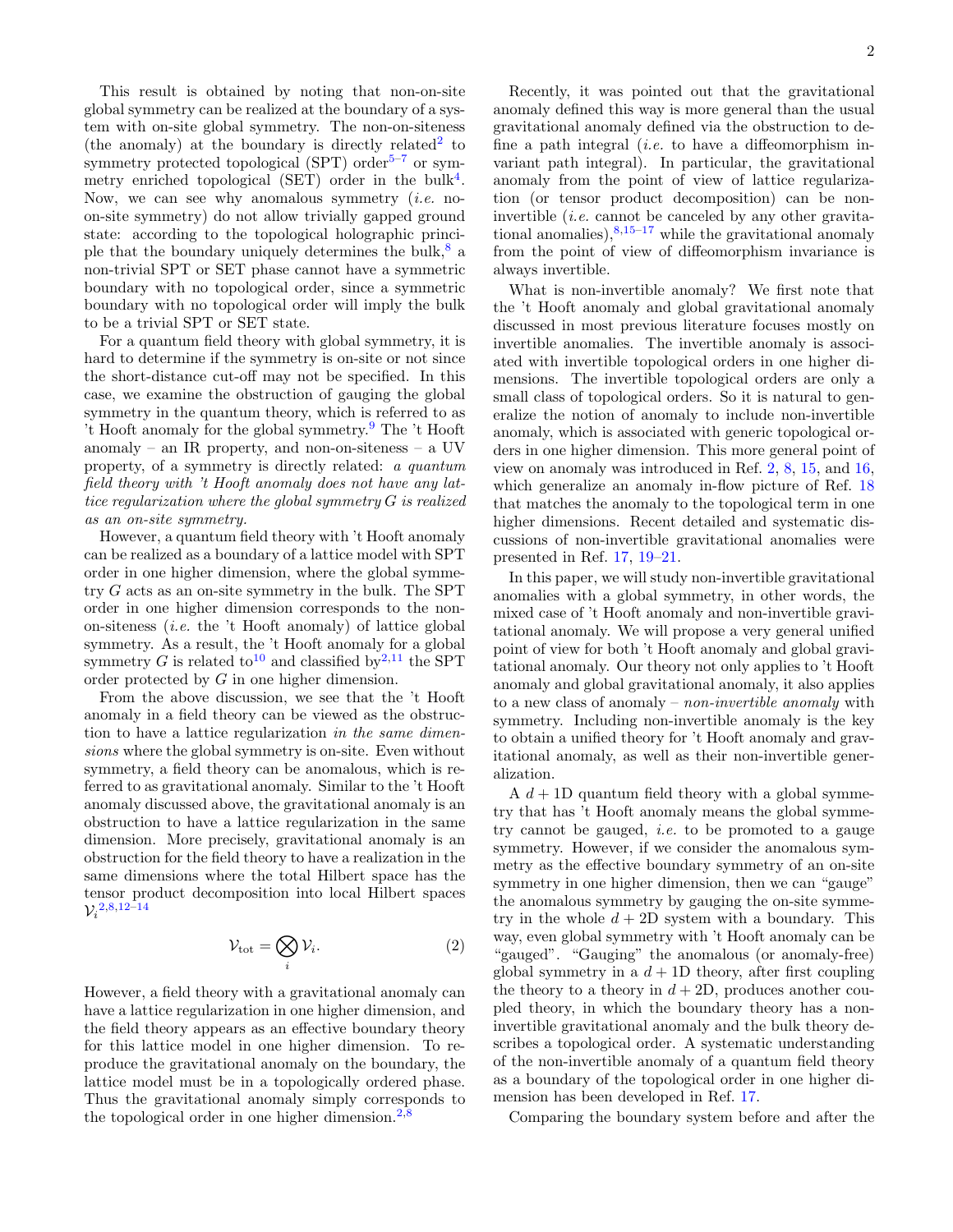gauging procedure described above allows us to identify a systematic treatment of anomaly-free global symmetry  $G$ , anomalous global symmetry  $G$ , and the (noninvertible) gravitational anomaly in the same footing. Specifically, if we restrict ourselves to consider the symmetric sub-Hilbert space of the (anomalous) symmetry  $V_{\text{symm}}$ , symmetric sub-Hilbert space does not have a ten-sor product decomposition<sup>[19](#page-30-14)</sup>

$$
\mathcal{V}_{\text{symm}} \neq \bigotimes_{i} \mathcal{V}_{i}.\tag{3}
$$

This constrained Hilbert space can be viewed as having a non-invertible gravitational anomaly. This implies that we can treat anomaly-free and anomalous global symmetry as a non-invertible gravitational anomaly. Ref. [19–](#page-30-14)[21](#page-30-15) refer to non-invertible gravitational anomaly as categorical symmetry to stress its connection to symmetry and anomalous symmetry mentioned above.

For example, a lattice model with tensor product decomposed Hilbert space and an anomaly-free or anomalous global symmetry can be viewed as a boundary of a SPT state. We may then gauge the global symmetry in the bulk. The boundary Hilbert space of the gauged bulk matches the symmetric sub-Hilbert space of the original lattice model. We see that restricting to the symmetric sub-Hilbert space corresponds to a non-invertible anomaly. The gauged bulk has a topological order which matches the non-invertible anomaly on the boundary.

We develop a unified theory that covers finite symmetry, 't Hooft anomalous finite symmetry, and noninvertible gravitational anomaly on the equal footing, in terms of multi-component partition functions, indexed by symmetry twists, bulk anyons, as well as topological symmetry defects. In this unified description, We naturally see how symmetry, anomalous symmetry and gravitational anomaly constrain the partition functions. Physically speaking, the (anomalous) symmetry and noninvertible gravitational anomaly are characterized by the same data that characterize the topological order in one higher dimension. Such data includes the group cocycle of the (gauged) symmetry and mapping class group representation. We find that the multi-component partition function of a symmetric or anomalous theory must satisfy some conditions specified by the data that characterize the bulk topological order. Those conditions on partition functions allow us to constrain the low energy properties of the anomalous system<sup>[5,](#page-30-2)[22](#page-30-16)</sup> (*i.e.* the low energy properties of the boundary of the bulk topological orders). For example, restricting the central charge and the quantum dimensions of operators in a symmetry representation, given the (anomalous) symmetry.

In this paper, we will also consider a question: given a low energy effective field theory with a global symmetry, how to compute the 't Hooft anomaly of the symmetry? If the symmetry is continuous, part of its 't Hooft anomaly can be computed via the correlation function of associated conserved current.<sup>[23](#page-30-17)[,24](#page-30-18)</sup> However, such an approach cannot detect all possible 't Hooft anomaly of the

symmetry. Also, the approach fails utterly for discrete symmetry, since there is no associated conserved current. Ref. [25](#page-30-19) propose a way to compute 't Hooft anomaly for discrete  $Z_2$  symmetry in 1+1D system via modular transformation properties. A generalization of this result to general Abelian symmetry and to higher dimensions is presented in Ref. [26.](#page-30-20) In this paper, we will generalize such an approach to include the mixed case of 't Hooft anomaly and non-invertible gravitational anomaly, via the properties of the multicomponent partition functions  $Z^{i}(M^{D}, A)$  with symmetry twists A. As pointed out by Ref. [26,](#page-30-20) for the invertible anomalies (described by single-component partition function), the properties of the partition function  $Z(M^D, A)$  is directly related to the topological invariance  $8,27-29$  $8,27-29$  $8,27-29$  of the SPT order and the invertible topological order in one higher dimension. Therefore, such an approach may allow us to compute all the 't Hooft anomaly of any symmetry, as well as the global gravitational anomaly.

We have mentioned that 't Hooft anomaly can be probed via partition functions with symmetry twists. Since the symmetry twists can be represented as domain walls in D-dimensional spacetime, the 't Hooft anomaly of the symmetry can also be encoded in the fusion properties of the symmetry twists or domain walls. In other words, the fusion of the domain walls form a pointed fusion  $(D - 1)$ -category,<sup>[22,](#page-30-16)[30](#page-30-23)</sup> which in turn characterizes the 't Hooft anomaly. In particular, a pointed fusion  $(D-1)$ -category is characterized by a group cocycle  $\omega_{D+1} \in \mathcal{H}^{D+1}(G;\mathbb{R}/\mathbb{Z})$  where G is the group that describes the pointed fusion of the domain wall. We can also derive the properties of the partition function from the pointed fusion (D−1)-category of the symmetry twist domain walls, or equivalently, from the group cocycle  $\omega_{D+1}$ that characterize the 't Hooft anomaly. In this paper, we derive explicitly the property of the 1+1D partition function of an anomalous theory in terms of this group 3-cocycle  $\omega_3$ .

# <span id="page-2-0"></span>II. 1+1D THEORY WITH 'T HOOFT ANOMALY

# <span id="page-2-1"></span>A. Partition functions with symmetry twist

For a system with a global discrete group  $G$ , it is important to understand how the symmetry constrains the dynamics of the system. For example, for simple discrete symmetries, we can determine whether the symmetry is anomalous by considering the partition functions of the system under symmetry twists along spatial and temporal directions. Consider a system on a spacetime torus twisted by a symmetry defect  $g \in G$  and acted by a symmetry transformation  $h \in G$ , we denote its partition function as  $Z_{g,h}$ , with the condition that  $gh = hg$ , since in a g-twisted sector, where local field satisfies the boundary condition  $\phi(L) = q\phi(0)$ , the remaining global symmetry is  $H = \{h | hg = gh, h \in G\}$ . In particular,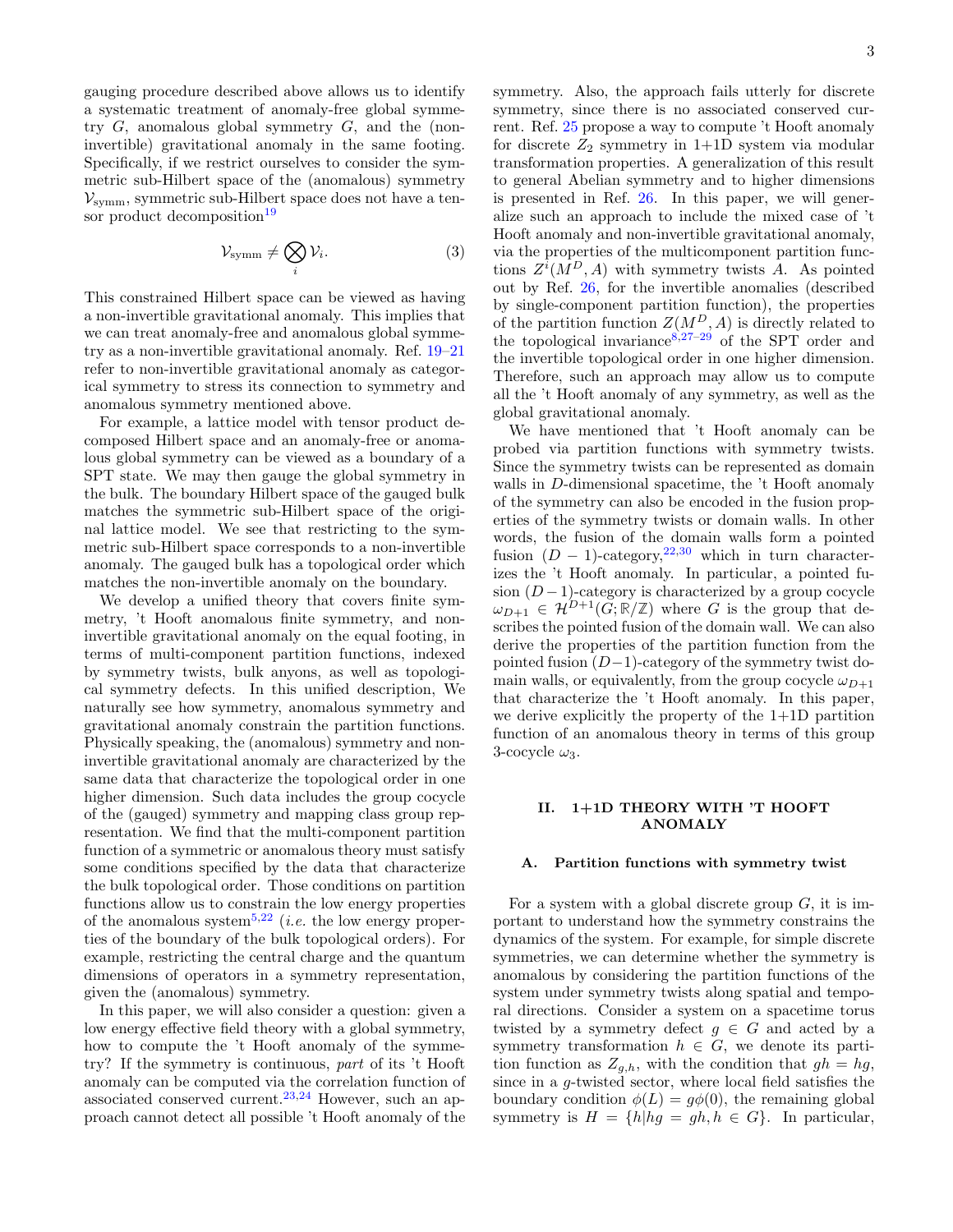the component with  $(g, h) = (1, 1) \in G \times G$  represents the untwisted/periodic boundary condition in both space and time directions. We will denote  $Z_{(g,h)}$  the partition function in a symmetry-twisted basis.

Under modular transformations, the twisted partition functions are in general not invariant, but mapped into each other,

$$
Z_{g',h'}(-1/\tau) = S_{(g',h'),(g,h)} Z_{g,h}(\tau),
$$
  
\n
$$
Z_{g',h'}(\tau+1) = T_{(g',h'),(g,h)} Z_{g,h}(\tau),
$$
  
\n
$$
Z_{g',h'}(\tau) = R_{(g',h'),(g,h)}(u) Z_{g,h}(\tau),
$$
  
\n
$$
S_{(g',h'),(g,h)} = \delta_{(g',h'),(h^{-1},g)} s(g,h),
$$
  
\n
$$
T_{(g',h'),(g,h)} = \delta_{(g',h'),(g,h,g)} t(g,h),
$$
  
\n
$$
R_{(g',h'),(g,h)}(u) = \delta_{(g',h'),(u,gu^{-1},uhu^{-1})} r(u,g,h).
$$
 (4)

In the above, we also include the symmetry transformation that does not change the shape of the torus. The above three transformations generate a walk in the space of symmetry twist. For some combinations of the three transformations, the generated "walk" may form a loop. In this case, we obtain a property of the boundary partition function (*i.e.* the partition function for an anomalous system)<sup>[28](#page-30-24)</sup>

$$
Z_{g,h}(\tau) = e^{i\theta} Z_{g,h}(\tau'). \tag{5}
$$

where the phase factor  $e^{i\theta}$  is a combination of the phase factors  $s(g, h)$ ,  $t(g, h)$ , and  $r(u, g, h)$  in eqn. [\(4\)](#page-3-2). The phase factor  $e^{i\theta}$  is identified as the SPT invariant for the bulk in Ref. [28,](#page-30-24) and thus can be used to identify the anomaly.

#### <span id="page-3-0"></span>B. Detecting anomaly via symmetry twists and spacetime transformations

When the theory is anomaly-free for the symmetry  $G$ , the phases in [\(4\)](#page-3-2) is trivial,

$$
s(h, g) = 1, \quad t(h, g) = 1.
$$
 (6)

We may then gauge the symmetry and consider the partition function of the gauge theory. That is,

$$
Z^G = \frac{1}{|G|} \sum_{h,g \in G, [h,g]=0} Z_{h,g}.
$$
 (7)

Since the theory comes from gauging an anomalous free symmetry, it can have a lattice realization. It follows that the above partition function is invariant under the modular group.

When the theory is anomalous under  $G$  (which is classified by group cohomological classes:  $\omega_3 \in H^3[G, U(1)]$ , the matrix elements  $s(h, q)$  and  $t(h, q)$  are a  $U(1)$  phase. Later in this paper, we show how to determine the anomaly  $\omega_3 \in H^3[G, U(1)]$  from the S and T matrix elements. We will also show how to determine  $S$  and  $T$ matrix elements from the anomaly  $\omega_3 \in H^3[G, U(1)].$ 

In the following, we consider the symmetry to be  $\mathbb{Z}_2$ or  $\mathbb{Z}_N$ , and discuss how to detect the 't Hooft anomaly in systems whose low energy dynamics is described by rational conformal field theories.

#### <span id="page-3-1"></span>1.  $\mathbb{Z}_2$  symmetry

When  $G = Z_2$ , there is only one nontrivial element  $-1 \in Z_2$ . There are four twisted partition functions,

$$
Z_{1,1}, \quad Z_{1,-1}, \quad Z_{-1,1}, \quad Z_{-1,-1}.\tag{8}
$$

<span id="page-3-2"></span>The first two describe the spectrum in the untwisted Hilbert space, and the last two describe that in the  $\mathbb{Z}_2$ twisted Hilbert space.

Since  $H^3(\mathbb{Z}_2, U(1)) = \mathbb{Z}_2$ , there are two types of low energy field theories under the  $\mathbb{Z}_2$  symmetry, one is anomalous free, and the other is anomalous. As discussed above, the modular transformation properties of the above 4-component partition function are determined by the SPT invariant in one higher dimension. In the basis of twisted partition functions, the  $S$  and  $T$  matrix for anomaly-free theory is

<span id="page-3-3"></span>
$$
S = \begin{pmatrix} 1 & 0 & 0 & 0 \\ 0 & 0 & 1 & 0 \\ 0 & 1 & 0 & 0 \\ 0 & 0 & 0 & 1 \end{pmatrix}, \quad T = \begin{pmatrix} 1 & 0 & 0 & 0 \\ 0 & 1 & 0 & 0 \\ 0 & 0 & 0 & 1 \\ 0 & 0 & 1 & 0 \end{pmatrix}.
$$
 (9)

The S and T matrix for  $Z_2$  anomalous theory is

<span id="page-3-4"></span>
$$
S = \begin{pmatrix} 1 & 0 & 0 & 0 \\ 0 & 0 & 1 & 0 \\ 0 & 1 & 0 & 0 \\ 0 & 0 & 0 & -1 \end{pmatrix}, \quad T = \begin{pmatrix} 1 & 0 & 0 & 0 \\ 0 & 1 & 0 & 0 \\ 0 & 0 & 0 & -1 \\ 0 & 0 & 1 & 0 \end{pmatrix}.
$$
 (10)

See Appendix [C](#page-22-1) for a detailed calculation of the above  $S, T$  matrices for the anomalous  $Z_2$  symmetry.

Let us discuss the gapless phases described by  $su(2)_k\otimes$  $su(2)_k$  conformal field theories (CFTs), as an example. The  $su(2)_k \otimes \overline{su(2)}_k$  CFTs has  $SU(2)_R \times SU(2)_L$  symmetry. The  $SU(2)_R$  and  $SU(2)_L$  symmetries both have perturbative anomalies. Here we will concentrate on the center of  $SU(2)_L$  – a  $Z_2^L$  symmetry. We would like to ask if such a  $Z_2^L$  symmetry is anomalous.

The diagonal untwisted partition function for  $su(2)_k$ CFT is

$$
Z_{1,1}(\tau) = \sum_{j=0, \frac{1}{2}, \cdots, \frac{k}{2}} |\chi_j|^2.
$$
 (11)

With the  $Z_2^L$  symmetry twist in the time direction, we have

$$
Z_{1,-1} = \sum_{j=0, \frac{1}{2}, \cdots, \frac{k}{2}} (-1)^{2j} |\chi_j|^2.
$$
 (12)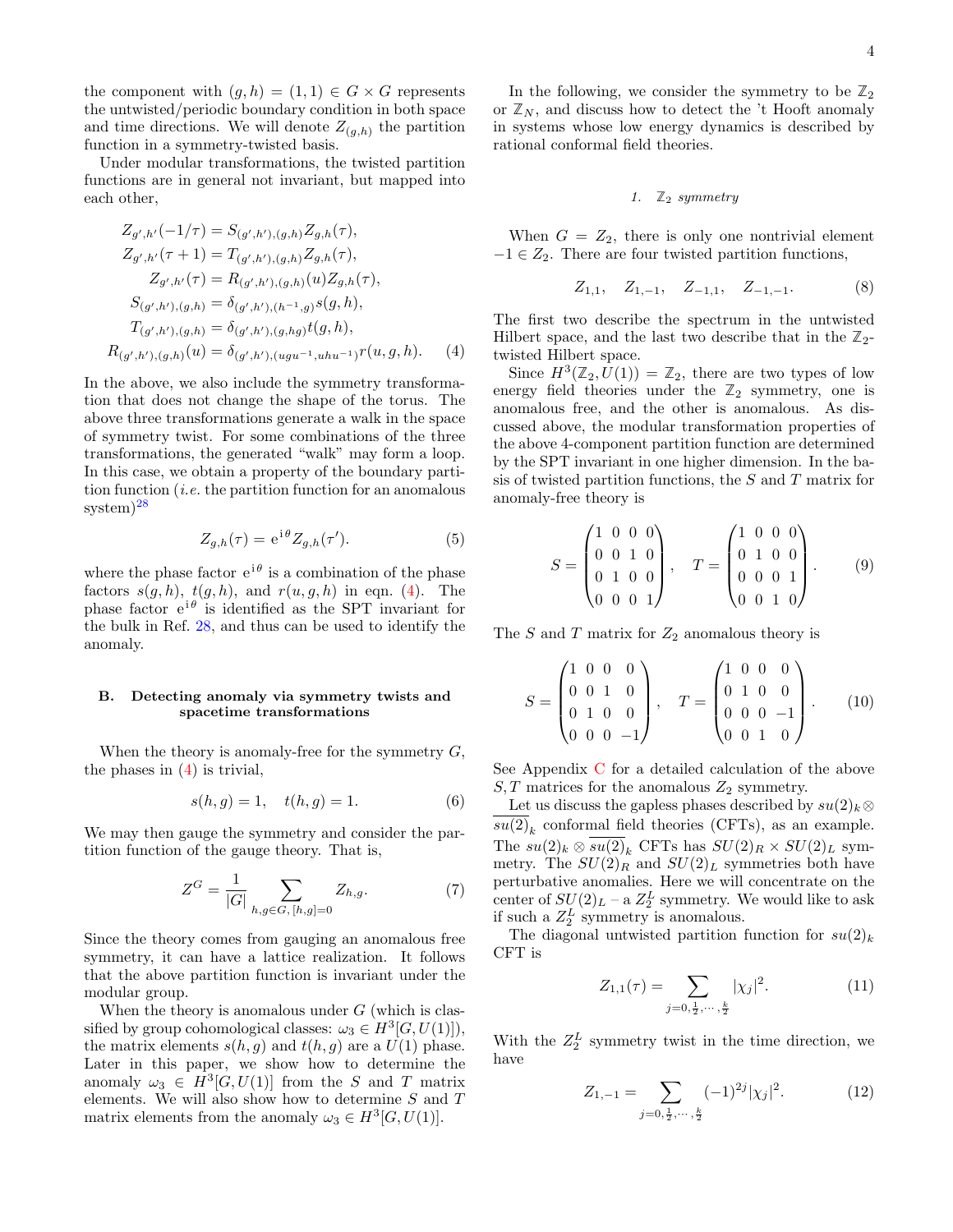We have

$$
Z_{1,1}(\tau+1) = Z_{1,1}(\tau), \qquad Z_{1,-1}(\tau+1) = Z_{1,-1}(\tau). \tag{13}
$$

Start from  $Z_{1,-1}$  and the modular transformation properties of the  $su(2)_k$  characters  $\chi_j$ , we can determine  $Z_{-1,1}$ up to a phase factor via

$$
Z_{-1,1}(-1/\tau) = e^{i\phi} Z_{1,-1}(\tau). \tag{14}
$$

Since the expansion of  $Z_{-1,1}(\tau)$  in terms of the powers of  $q = e^{i2\pi\tau}$  must have positive integer coefficients, this fixes the phase factor  $e^{i\phi} = 1$ . Now,  $Z_{-1,1}$  and  $Z_{1,-1}$  are known. This allows us to find that

$$
Z_{1,-1}(-1/\tau) = Z_{-1,1}(\tau). \tag{15}
$$

Next, we have, up to some phase factors (see eqn.  $(4)$ ),

$$
Z_{-1,1}(\tau + 1) = e^{i\theta_{T,1}} Z_{-1,-1}(\tau),
$$
  
\n
$$
Z_{-1,-1}(\tau + 1) = e^{i\theta_{T,2}} Z_{-1,-1}(\tau),
$$
  
\n
$$
Z_{-1,-1}(-\frac{1}{\tau}) = e^{i\theta_S} Z_{-1,-1}(\tau),
$$
\n(16)

which implies that

$$
S = \begin{pmatrix} 1 & 0 & 0 & 0 \\ 0 & 0 & 1 & 0 \\ 0 & 1 & 0 & 0 \\ 0 & 0 & 0 & e^{i\theta_{S}} \end{pmatrix} \quad T = \begin{pmatrix} 1 & 0 & 0 & 0 \\ 0 & 1 & 0 & 0 \\ 0 & 0 & 0 & e^{i\theta_{T,1}} \\ 0 & 0 & e^{i\theta_{T,2}} & 0 \end{pmatrix} . \tag{17}
$$

Since, S, T generate a representation of  $SL(2, \mathbb{Z})$ , they satisfy

$$
S^2 = (ST)^3 = C, \quad C^2 = 1.
$$
 (18)

From  $S^2 = (ST)^3$ , we obtain

$$
\begin{pmatrix} 1 & 0 & 0 & 0 \ 0 & 1 & 0 & 0 \ 0 & 0 & 1 & 0 \ 0 & 0 & e^{i2\theta s} \end{pmatrix} = \begin{pmatrix} 1 & 0 & 0 & 0 \ 0 & e^{i\theta} & 0 & 0 \ 0 & 0 & e^{i\theta} & 0 \ 0 & 0 & 0 & e^{i\theta} \end{pmatrix}, \quad (19)
$$

where  $\theta = \theta_{T,1} + \theta_{T,2} + \theta_S$ . This gives us two solutions, together with  $T^2$  given as follows,

1.  $\theta_S = 0 \mod 2\pi$ ,  $\theta_{T,1} = -\theta_{T,2} \mod 2\pi$ , and  $T^2$  is identity, which corresponds to anomaly-free  $Z_2^L$ ;

$$
2. \ \theta_S = \pi \mod 2\pi, \ \theta_{T,1} = \pi - \theta_{T,2} \mod 2\pi,
$$

$$
T^{2} = \begin{pmatrix} 1 & 0 & 0 & 0 \\ 0 & 1 & 0 & 0 \\ 0 & 0 & -1 & 0 \\ 0 & 0 & 0 & -1 \end{pmatrix}, \tag{20}
$$

which corresponds to anomalous  $Z_2^L$ .

In the above, we determined the possible modular transformation properties of multi-component partition function with a  $\mathbb{Z}_2$  symmetry. Next, we can construct multi-component partition functions of  $\mathbb{Z}_2$  symmetric CFT's using the symmetry twists, and examine their modular transformation properties. We find that

•  $su(2)_1$  is  $Z_2^L$  anomalous  $Z_{1,1} = |\chi_0^{su2_1}|^2 + |\chi_{\frac{1}{2}}^{su2_1}|^2,$  $Z_{1,-1} = |\chi_0^{su2_1}|^2 - |\chi_{\frac{1}{2}}^{su2_1}|^2,$  $Z_{-1,1} = \chi_0^{su2_1} \overline{\chi}_{\frac{1}{2}}^{su2_1} + \chi_{\frac{1}{2}}^{su2_1} \overline{\chi}_0^{su2_1},$  $Z_{-1,-1} = -\,\mathrm{i}\,\mathrm{e}^{\mathrm{i}\theta_T} (\chi_0^{su2_1}\overline{\chi}_{\frac{1}{2}}^{su2_1} - \chi_{\frac{1}{2}}^{su2_1}\overline{\chi}_0^{su2_1}$  $(21)$ 

<span id="page-4-1"></span><span id="page-4-0"></span>which transform as

$$
S = \begin{pmatrix} 1 & 0 & 0 & 0 \\ 0 & 0 & 1 & 0 \\ 0 & 1 & 0 & 0 \\ 0 & 0 & 0 & -1 \end{pmatrix}, \quad T = \begin{pmatrix} 1 & 0 & 0 & 0 \\ 0 & 1 & 0 & 0 \\ 0 & 0 & 0 & -e^{i\theta_T} \\ 0 & 0 & e^{-i\theta_T} & 0 \end{pmatrix}.
$$
 (22)

• 
$$
su(2)_2
$$
 is  $Z_2^L$  anomaly-free  
\n
$$
Z_{1,1} = |\chi_0^{su2_2}|^2 + |\chi_{\frac{1}{2}}^{su2_2}|^2 + |\chi_1^{su2_2}|^2,
$$
\n
$$
Z_{1,-1} = |\chi_0^{su2_2}|^2 - |\chi_{\frac{1}{2}}^{su2_2}|^2 + |\chi_1^{su2_2}|^2,
$$
\n
$$
Z_{-1,1} = \chi_0^{su2_2} \overline{\chi}_1^{su2_2} + |\chi_{\frac{1}{2}}^{su2_2}|^2 + \chi_1^{su2_2} \overline{\chi}_0^{su2_2},
$$
\n
$$
Z_{-1,-1} = e^{i\theta_T} (-\chi_0^{su2_2} \overline{\chi}_1^{su2_2} + |\chi_{\frac{1}{2}}^{su2_2}|^2 - \chi_1^{su2_2} \overline{\chi}_0^{su2_2}),
$$
\n(23)

<span id="page-4-2"></span>which transform as

$$
S = \begin{pmatrix} 1 & 0 & 0 & 0 \\ 0 & 0 & 1 & 0 \\ 0 & 1 & 0 & 0 \\ 0 & 0 & 0 & 1 \end{pmatrix}, \quad T = \begin{pmatrix} 1 & 0 & 0 & 0 \\ 0 & 1 & 0 & 0 \\ 0 & 0 & 0 & e^{i\theta_T} \\ 0 & 0 & e^{-i\theta_T} & 0 \end{pmatrix}.
$$
 (24)

In general  $su(2)_k$  is  $Z_2^L$  anomalous if k is odd and  $Z_2^L$ anomaly-free if  $k$  is even.

In addition to the  $Z_2^L$  anomaly, the above calculation also reveals a mixed anomaly between  $Z_2^L$  and  $SU(2)$ (the diagonal part of  $SU(2)_R \times SU(2)_L$ ) for odd k. This is because the  $Z_2^L$  twist in the space direction induces half-integer spin when  $k$  is odd as one can see from the partition function  $Z_{-1,1}$ . More precisely, there is spin- $\frac{k}{2}$ excitation in the  $Z_2^L$  twisted sector of the  $su(2)_k$  CFT. When  $k$  is odd, this excitation carries half-integer spin. In contrast, for even  $k$ , there is no such a mixed anomaly between  $Z_2^L$  and  $SU(2)$ . The  $su(2)_1$  CFT is the boundary of  $\mathbb{Z}_2$ -symmetry protected topological phase. The lattice model is the CZX model first proposed in Ref. [5.](#page-30-2) In Section [III,](#page-5-1) we discuss a physical realization of the  $Z_2^L$  anomalous symmetry by a spin- $\frac{1}{2}$  chain with translation symmetry. Through this model, we can see how  $Z_2^L$  anomalous symmetry protect gaplessness if we do not break the  $SU(2)$  spin rotation and translation symmetry.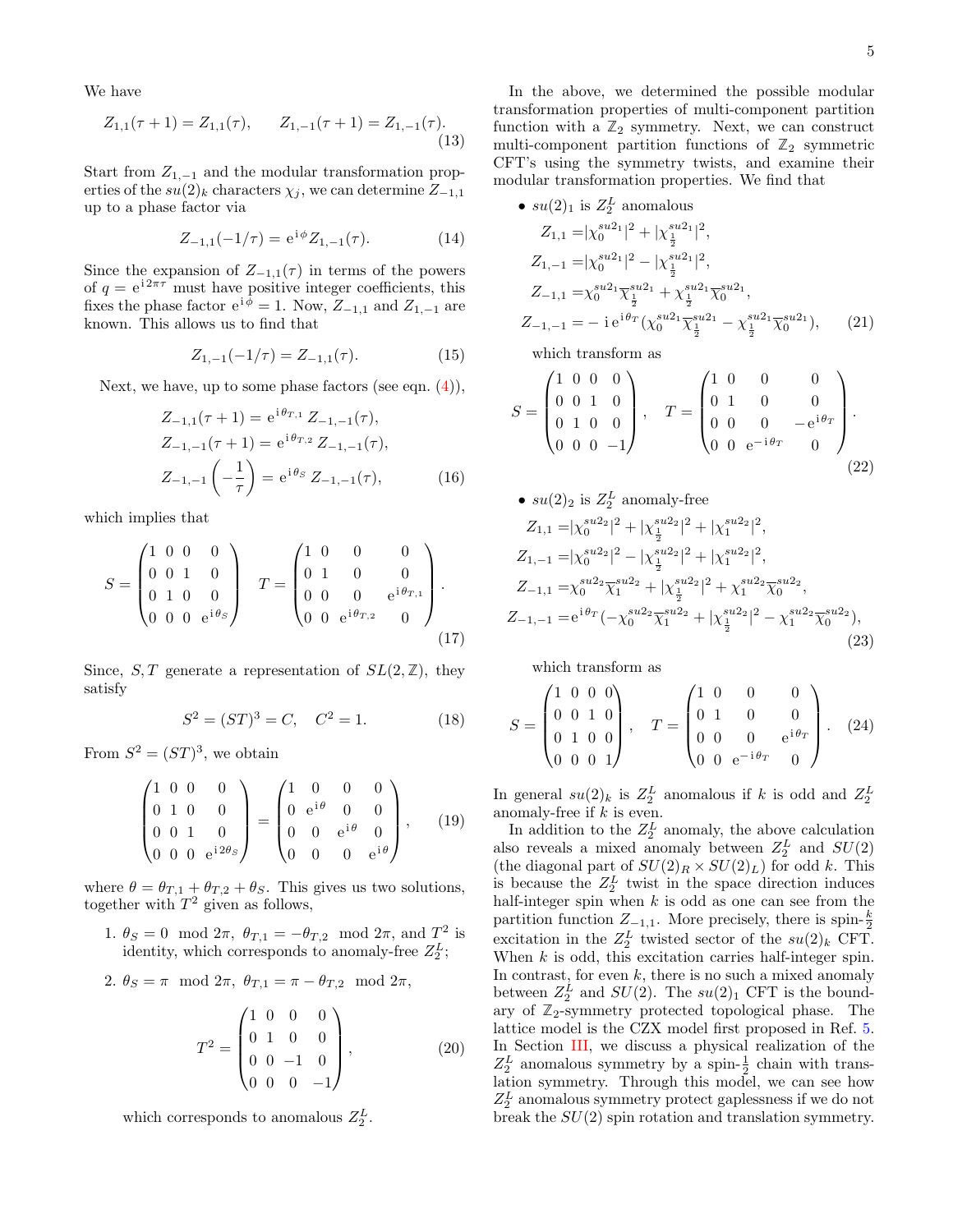#### <span id="page-5-0"></span>2.  $\mathbb{Z}_N$  symmetry

We start with a CFT with  $\mathbb{Z}_N = \langle a | a^N = 1 \rangle$  global symmetry. Under symmetry twist, there are in total  $N^2$ sectors  $Z_{a^n,a^m}$ . The T matrix in the symmetry twist basis is (see Appendix  $C$ ).

$$
T_{(a^{n'},a^{m'})}(a^n,a^m)} = \delta_{n',n}\delta_{m',m+1}\,\omega_q(a^n,a^m,a^n),\tag{25}
$$

where  $\omega_q$  is the 3-cocycle of  $\mathbb{Z}_N$  of the class  $q \in$  $H^3(\mathbb{Z}_N, \hat{U}(1)) = \mathbb{Z}_N$ . The S matrix is

$$
S_{(a^{n'}, a^{m'}) (a^n, a^m)} = \delta_{n', m} \delta_{m', N-n} \,\omega_q(a^m, a^n, a^{N-n}).
$$
\n(26)

When  $\mathbb{Z}_N$  has 't Hooft anomaly, the S and T matrices are not purely permutation on different symmetry twisted sectors  $Z_{a^n,a^m}$ , but decorated with phase factors from 3-cocycles.

In general, the phase factors in the  $S$ ,  $T$  matrices in general depend on the arbitrary choices of the phase factors of the basis vector. We find the following matrix element does not depend on the choices of the phase factors of the basis vector

$$
\langle a_x = a, a_t = 1 | \mathcal{T}^N | a_x = a, a_t = 1 \rangle = e^{i \theta_T}.
$$
 (27)

and is directly related to the cohomology class of cocycles. The 't Hooft anomaly of  $Z_N$  symmetry is classified by  $H^3(\mathbb{Z}_N, U(1)) = \mathbb{Z}_N$ . A class  $[q] \in H^3(\mathbb{Z}_N, U(1)),$ is given by a 3-cocycle. To be concrete, let us choose a normalized 3-cocycle. For  $a^l, a^m, a^n \in \mathbb{Z}_N$ , they are

$$
\omega_q(a^l, a^m, a^n) = e^{i\frac{2\pi}{N^2}ql(m+n-\langle m+n\rangle_N)},\tag{28}
$$

where  $\langle x \rangle_N$  denote x mod N. We find that (shown in Appendix ??),

$$
e^{i\theta_T} = e^{i\frac{2\pi}{N}q} \tag{29}
$$

can measure the anomaly of  $\mathbb{Z}_N$  symmetry.<sup>[28,](#page-30-24)[31](#page-30-25)</sup>

Let us consider the example of  $\mathbb{Z}_3$  symmetry in  $SU(3)_1$ CFT. In this CFT, except the vacuum  $\hat{0} = [1, 0, 0]$ , in terms of the Dynkin label, there is the fundamental representation  $1 = [0, 1, 0]$  and anti-fundamental representation  $\hat{2} = [0, 0, 1]$ , under the  $SU(3)$  level 1 current algebra. In the basis of these three states, the generator  $a$  of the  $\mathbb{Z}_3$  symmetry, written in the basis of the three states is

$$
a = \begin{pmatrix} 1 & 0 & 0 \\ 0 & \omega & 0 \\ 0 & 0 & \omega^2 \end{pmatrix},
$$
 (30)

where  $\omega = e^{i \frac{2\pi}{3}}$ . There is an automorphism that is related to the action of the  $\mathbb{Z}_3$  symmetry by a S transformation

$$
SAS^{\dagger} = a. \tag{31}
$$

In  $SU(3)_1$ , the S and T matrix are

$$
S = \frac{1}{\sqrt{3}} \begin{pmatrix} 1 & 1 & 1 \\ 1 & \omega & \omega^2 \\ 1 & \omega^2 & \omega \end{pmatrix}, \quad T = \begin{pmatrix} 1 & 0 & 0 \\ 0 & \omega & 0 \\ 0 & 0 & \omega \end{pmatrix}.
$$
 (32)

It follows that the automorphism is given by

$$
A = \begin{pmatrix} 0 & 0 & 1 \\ 1 & 0 & 0 \\ 0 & 1 & 0 \end{pmatrix} . \tag{33}
$$

Start with the untwisted partition function, (from now on we lighten the notation by dropping the hat of representation  $\lambda$ .)

$$
Z_{1,1} = \sum_{\mu,\lambda} \overline{\chi}_{\mu} \mathcal{N}[0,0]_{\mu\lambda} \chi_{\lambda}, \quad \mathcal{N}[0,0]_{\mu\lambda} = \delta_{\mu,\lambda}.
$$
 (34)

The twisted partition funciton  $Z_{n,m}$ , with m times the symmetry twist in the spatial direction twisted and m times the symmetry action at fixed time slices, is obtained by the action of A and a,

$$
Z_{n,m} = \sum_{\mu\lambda} \overline{\chi}_{\mu} \mathcal{N}[n,m]_{\mu,\lambda} \chi_{\lambda}, \quad \mathcal{N}[n,m] = a^m A^n. \quad (35)
$$

The actions of  $S$  and  $T$  are

$$
T^{\dagger} a^m A^n T = e^{i\theta[n,m]} a^{n+m} A^n,
$$
  
\n
$$
S^{\dagger} a^n A^m S = e^{i\theta_S[n,m]} A^n a^{-m}.
$$
\n(36)

The anomaly is given by

$$
(T^{\dagger})^3 A T^3 = e^{i\theta_T} A, \quad e^{i\theta_T} = e^{i\sum_{m=0}^{2} \theta[1,m]}, \quad (37)
$$

where we have used  $a^3 = 1$ . Then in  $SU(3)_1$ , we find  $e^{i\theta_T} = 1$ , the  $\mathbb{Z}_3$  symmetry is non-anomalous.

As a second example, we can consider  $su(N)_1$  CFT. It describes N-flavor of complex free fermions  $\psi_i$  in one dimension. It can also describe the  $SU(N)$  spin chain with anti-ferromagnetic Heisenberg interaction. The CFT has the symmetry  $SU(N)_R \times SU(N)_L$ . The subgroup  $\mathbb{Z}_N^L \subset SU(N)_L$  acts on the fundamental representation of  $SU(N)$  as follows,

$$
\mathbb{Z}_N^L : |j_L\rangle \to \mathrm{e}^{\mathrm{i} 2\pi \frac{m}{N}} |j_L\rangle, |j_R\rangle \to |j_R\rangle, \ \ j_{L/R} = 1, \cdots, N. \tag{38}
$$

Through a similar analysis as described above, we can find the symmetry  $\mathbb{Z}_N^L \subset SU(N)_L$  is anomalous when N is even.

# <span id="page-5-1"></span>III. ANOMALIES IN SPIN-1/2 HEISENBERG **CHAIN**

After determining the  $Z_2^L$  anomaly and the  $Z_2^L$ -SO(3) mixed anomaly in the  $su2_k \otimes \overline{su2}_k$  CFT, let us consider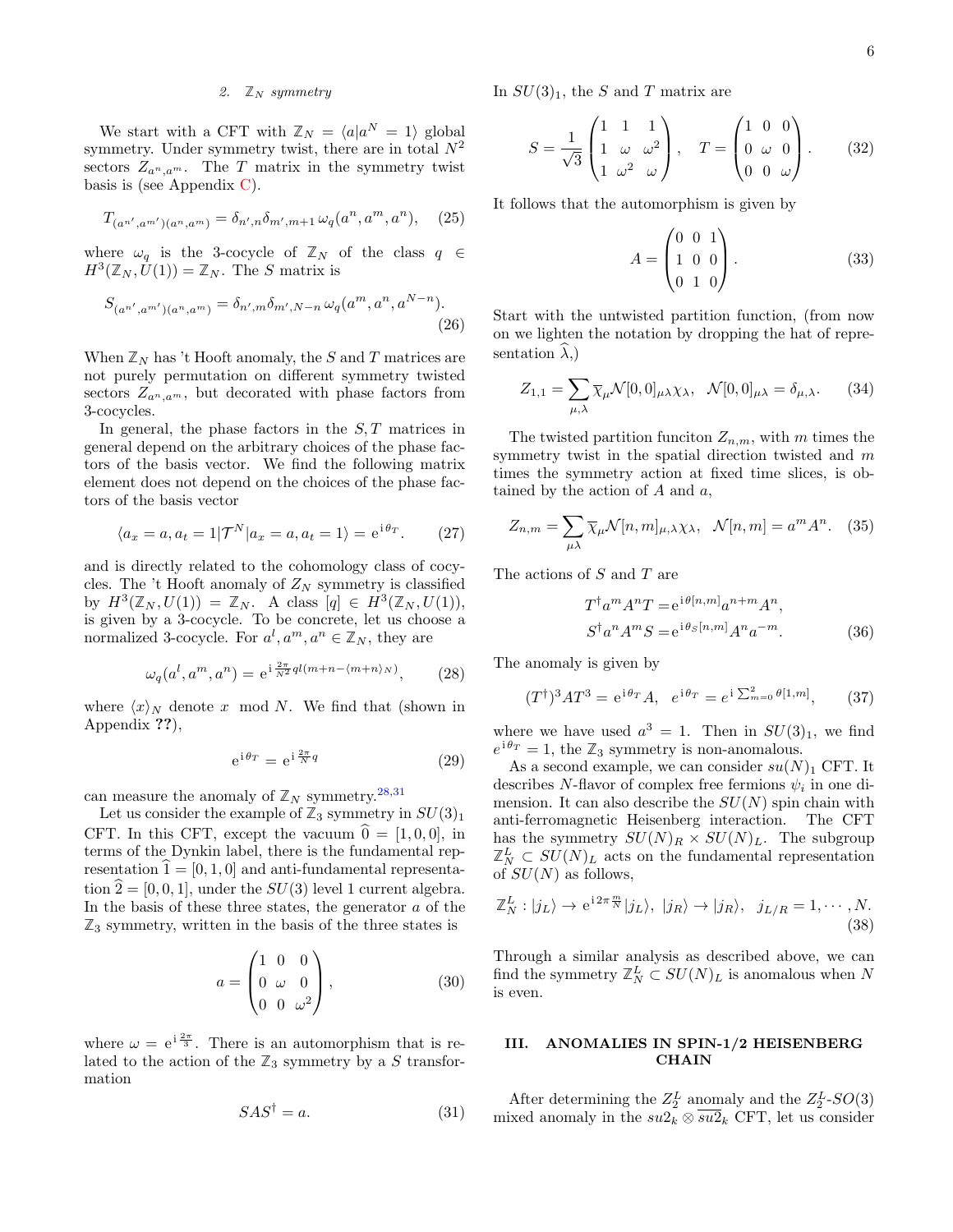some lattice models that can realize the  $Z_2^L$  symmetry. We first consider a spin-1/2  $J_1$ - $J_2$  Heisenberg model<sup>32-[34](#page-30-27)</sup> on a 1D ring of  $L$  sites:

$$
H = \sum_{i} \boldsymbol{\sigma}_{i} \cdot \boldsymbol{\sigma}_{i+1} + 0.25 \boldsymbol{\sigma}_{i} \cdot \boldsymbol{\sigma}_{i+2}.
$$
 (39)

Even without the second term, the model realizes a gapless phase described by a CFT. With the second term, the model realizes the same gapless phase described by the same CFT. Nevertheless, the second term makes the lattice model closer to the CFT fixed point, *i.e.* the strength of marginally irrelevant operator  $J_L \cdot J_R$  in the Hamiltonian is tuned to be small.

On a ring of 20 sites, the spectrum of  $H$  is given by Fig. [5.](#page-7-0) The low energy spectrum contains a sector  $|\chi_0^{su2_1}|^2$  at momentum  $k \sim 0$ , and a sector  $|\chi_1^{su2_1}|^2$  at momentum  $k \sim \pi$ . This implies that the operator  $V_{\frac{1}{2}}\overline{V}_{\frac{1}{2}}$  (that generates the sector  $|\chi_{\frac{1}{2}}^{su2_1}|^2$  from the ground state in the sector  $|\chi_0^{su2_1}|^2$  carries a momentum  $\pi$ . On a ring of 18 sites, the spectrum of  $H$  is given by Fig. [3.](#page-7-1) In this case, the sector  $|\chi_0^{su2_1}|^2$  is at momentum  $k \sim \pi$ , and a sector  $|\chi_1^{su2_1}|^2$  at momentum  $k \sim 0$ . Let us define a pseudo  $\frac{2}{2}$  translation by one lattice spacing as

$$
\widetilde{T} = e^{i\pi N/2}T,\tag{40}
$$

where  $T$  is the usual translation by one lattice spacing and  $N$  is the number of sites. We see that the pseudo momentum is always  $\widetilde{k} \sim 0$  for the sector  $|\chi_0^{su2_1}|^2$ , and  $\widetilde{k} \sim \pi$  for the sector  $|\chi_{\frac{1}{2}}^{su2_1}|^2$ .

From  $Z_{1,-1} = |\chi_0^{su2_1}|^2 - |\chi_{\frac{1}{2}}^{su2_1}|^2$ , we also see that the operator  $V_{\frac{1}{2}}\overline{V}_{\frac{1}{2}}$  carries a  $Z_2^L$  charge  $-1$ , since it contains  $\overline{V}_{\frac{1}{2}}$ . This allows us to identify  $Z_2^L$  with the pseudo translation by one lattice spacing. As a result, the  $Z_2^L$  symmetry twist is realized in the system on a ring with an odd number of sites.

On a ring of 21 sites, the spectrum of  $H$  is given by Fig. [6.](#page-7-2) The lowest excitations in each tower are a spindoublet. They are described by  $V_0 \overline{V}_{\frac{1}{2}}$  and  $V_{\frac{1}{2}} \overline{V}_0$ . We see that the  $Z_2^L$  symmetry twist gives rise to half-integer spins (which is not surprising, since the ring now contains an odd number of spin- $1/2$ 's). Thus the spin- $1/2$  Heisenberg chain has the mixed anomaly between  $Z_2^L$  (translation) and  $SO(3)$  (spin rotation). We also see that the low energy sectors with the  $Z_2^L$  symmetry twist carry pseudo momenta  $\widetilde{k} \sim 0, \pi$ . This corresponds to  $\theta_T = \pi/2$  in eqn.  $(21)$  $(21)$  $(21)$ . Our numerical calculations (see Fig.  $1 - 6$ ) indicate that the partition functions of spin-1/2 chain is given by eqn.  $(21)$ , which transform as eqn.  $(22)$ . Thus the  $Z_2^L$  symmetry has a 't Hooft anomaly.

However, we would like to stress that  $Z_2^L$  is only a low energy emergent symmetry. The actual symmetry is the **Z** translation symmetry. For spin-1/2 Heisenberg chain, the pseudo translation by 2 lattice spacing becomes the



<span id="page-6-0"></span>FIG. 1. The many-body energy spectrum of  $J_1-J_2$  Heisenberg model on a ring of 16 sites, where the ground state energy is shifted to 0. The horizontal axis is the crystal momentum  $k/2\pi$ . The numbers by the bars indicate the  $SU(2)$  multiplets (the degeneracies). The energy levels at energy  $\approx 3.2$ and  $k = \pi$  contain  $SU(2)$  multiplets 1, 3, and 5. The energy levels at energy  $\approx 0.8$  and  $k = 0$  contain  $SU(2)$  multiplets 1 and 3 (which correspond to spin  $\frac{1}{2} \otimes \frac{1}{2}$ ).



FIG. 2. The many-body energy spectrum of  $J_1-J_2$  Heisenberg model on a ring of 17 sites, where the ground state energy is shifted to 0. The horizontal axis is the crystal momentum  $k/2\pi$ . The numbers by the bars indicate the  $SU(2)$  multiplets (the degeneracies).

identity action at low energies, meaning that  $\mathbb{Z}$  translation reduces to the emergent low energy  $Z_2^L$  symmetry. This realization is important since  $\mathbb{Z}_2^L$  has 't Hooft anomaly, while the  $\mathbb{Z}$  symmetry where  $\mathbb{Z}_2^{\bar{L}}$  is embedded is not anomalous. This is in accord with the fact that  $\mathcal{H}^{3}(Z_{2}^{L}, \mathbb{R}/\mathbb{Z}) = \mathbb{Z}_{2}$  while  $\mathcal{H}^{3}(\mathbb{Z}, \mathbb{R}/\mathbb{Z}) = 0$ . Therefore, the 't Hooft anomaly for  $Z_2^L$  is only an emergent anomaly at low energies for the Heisenberg chain. The spin-1/2 chain with translation symmetry actually does not have the  $Z_2^L$ 't Hooft anomaly. The emergent anomaly has been stud-ied in Ref. [35.](#page-30-28) The emergent  $Z_2^L$  't Hooft anomaly implies that, near the gapless state of the spin-1/2 Heisenberg chain, even the perturbations that break the  $SO(3)$ spin rotation symmetry cannot put the system in a gaped phase if the translation symmetry is not broken.[35](#page-30-28)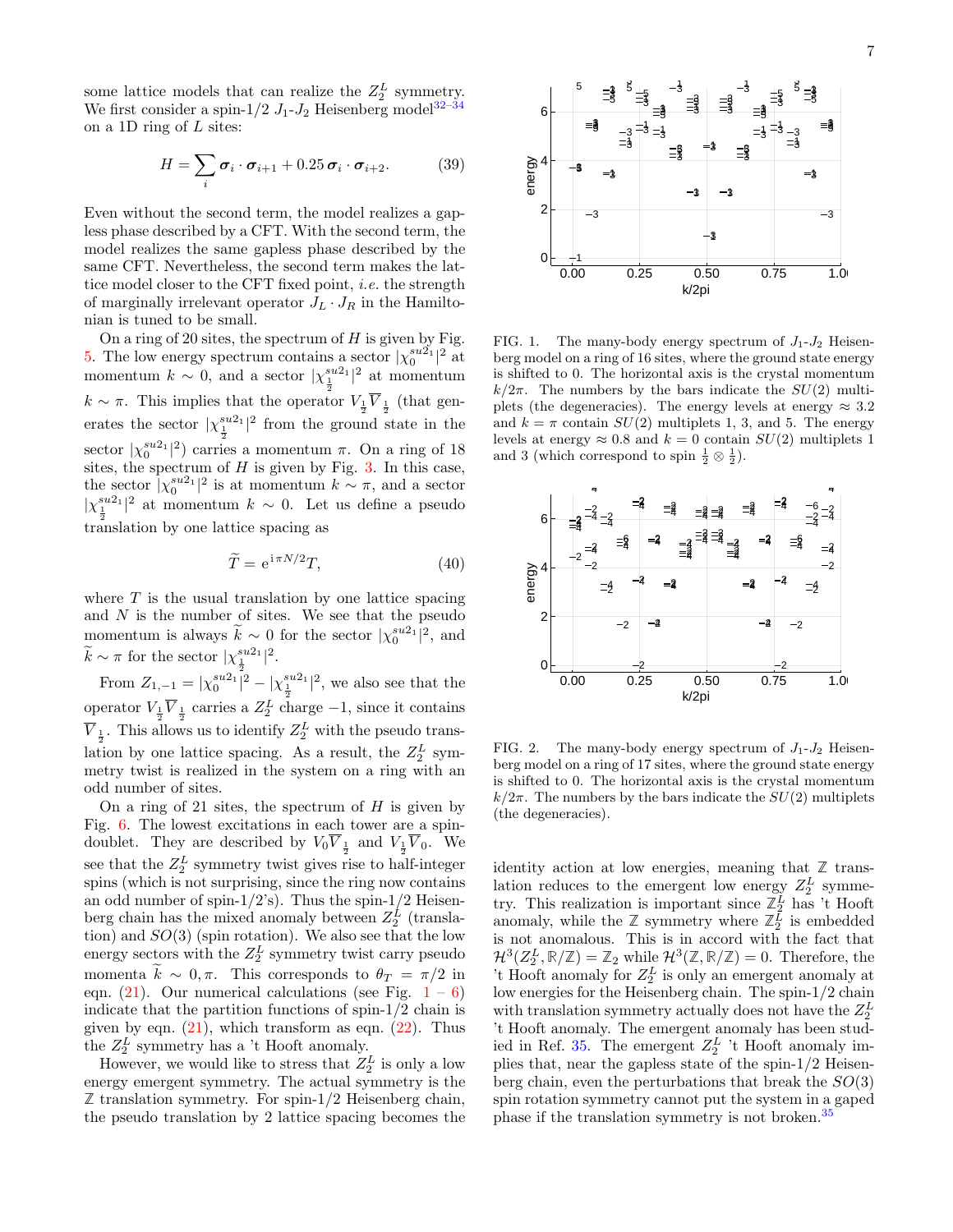

<span id="page-7-1"></span>FIG. 3. The many-body energy spectrum of  $J_1-J_2$  Heisenberg model on a ring of 18 sites, where the ground state energy is shifted to 0. The horizontal axis is the crystal momentum  $k/2\pi$ . The numbers by the bars indicate the  $SU(2)$  multiplets (the degeneracies). The energy levels at energy  $\approx 3.2$ and  $k = \pi$  contain  $SU(2)$  multiplets 1, 3, and 5. The energy levels at energy  $\approx 0.8$  and  $k = 0$  contain  $SU(2)$  multiplets 1 and 3 (which correspond to spin  $\frac{1}{2} \otimes \frac{1}{2}$ ).



FIG. 4. The many-body energy spectrum of  $J_1-J_2$  Heisenberg model on a ring of 19 sites, where the ground state energy is shifted to 0. The horizontal axis is the crystal momentum  $k/2\pi$ . The numbers by the bars indicate the  $SU(2)$  multiplets (the degeneracies).

But the mixed anomaly between  $Z_2^L$  and  $SO(3)$  remains to be a mixed anomaly after we promote  $Z_2^L$  to  $\mathbb{Z}$ translation symmetry. (Note that the spin-1/2 chain has a  $SO(3)$  symmetry since on each site, we only have halfinteger spins, rather than both half-integer and integer spins. If there were both half-integer and integer spins on each site, the symmetry would be  $SU(2)$ . If there were only integer spins on each site, the symmetry would also be  $SO(3)$ .) Thus, the spin-1/2 Heisenberg chain has an exact mixed anomaly between  $Z_2^L$  and  $SO(3)$ , or more precisely, an exact mixed anomaly between **Z** translation and  $SO(3)$  spin rotation. See Ref. [36](#page-30-29) for a more complete discussion. As a result, the symmetric gapless phase of spin-1/2 Heisenberg chain must be described by  $su2_k \otimes \overline{su2}_k$  with  $k = \text{odd}$ , if the  $\mathbb Z$  translation and  $SO(3)$ 



<span id="page-7-0"></span>FIG. 5. The many-body energy spectrum of  $J_1-J_2$  Heisenberg model on a ring of 20 sites, where the ground state energy is shifted to 0. The horizontal axis is the crystal momentum  $k/2\pi$ . The numbers by the bars indicate the  $SU(2)$  multiplets (the degeneracies). The energy levels at energy  $\approx 3.0$ and  $k = 0$  contain  $SU(2)$  multiplets 1, 3, and 5. The energy levels at energy  $\approx 0.8$  and  $k = \pi$  contain  $SU(2)$  multiplets 1 and 3 (which correspond to spin  $\frac{1}{2} \otimes \frac{1}{2}$ ).



<span id="page-7-2"></span>FIG. 6. The many-body energy spectrum of  $J_1-J_2$  Heisenberg model on a ring of 21 sites. The horizontal axis is the crystal momentum  $k/2\pi$ . The numbers by the bars indicate the  $SU(2)$  multiplets (the degeneracies).

spin rotation symmetries are not broken.

Since the spin-1 chain can be obtained from the stacking of two spin-1/2 chains, and since the stacking cancels the exact mixed anomaly between  $\mathbb{Z}$  and  $SO(3)$ , The spin-1 chain does not have the mixed anomaly. Its symmetric gapless phase must be described by  $su2_k \otimes \overline{su2}_k$ with  $k =$  even. This is the derivation of the symmetry protected gaplessness in Ref. [37](#page-30-30) via the mixed anomaly of  $\mathbb{Z}$  and  $SO(3)$ .<sup>[36](#page-30-29)</sup>

In the above 1D lattice model, the  $Z_2^L$  symmetry in the CFT is realized as an emergent symmetry  $(i.e.$  as a quotient ground of lattice translation **Z**). Do we have a lattice model where the  $Z_2^L$  symmetry is realized as the exact lattice on-site symmetry? The answer is yes. But since  $Z_2^L$  is anomalous, the lattice realization must be in one higher dimension. In fact, we can start with a 2+1D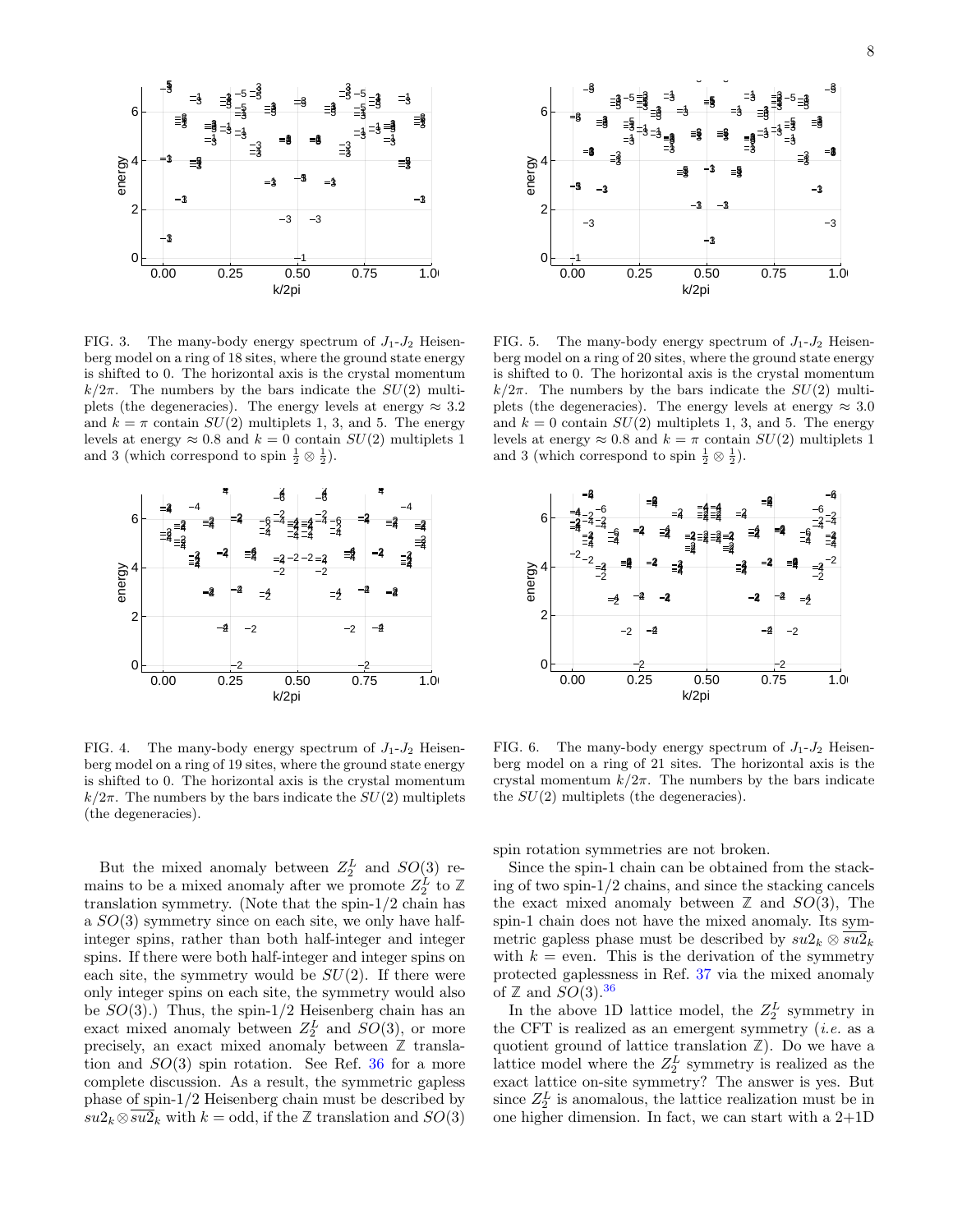$Z_2$  SPT state, the  $su2_1 \otimes \overline{su2}_1$  CFT can be realized at the boundary of the 2+1D  $Z_2$  SPT state, with  $Z_2^L$  symmetry in the CFT is realized as the  $Z_2$  symmetry of the 2+1D  $\mathbb{Z}_2$  SPT state.

# <span id="page-8-0"></span>IV. THE NON-INVERTIBLE GRAVITATIONAL ANOMALY OF THE  $1+1D$  BOUNDARY OF 2 + 1D TOPOLOGICAL ORDER

In the above, we have discussed 1+1D 't Hooft anomalies and their reflections in modular transformation properties of the anomalous partition functions with symmetry twist. We can view the non-on-site global symmetry as the boundary effective symmetry of an on-site global symmetry in a 2+1D SPT state. We can then gauge the 2+1D on-site global symmetry to obtain 1+1D theories with a non-invertible gravitational anomaly, which is characterized by  $2+1D$  topological order *(i.e.* the gauged 2+1D SPT order). The boundary of the topological order is described also in terms of a vector of partition functions yet in the basis of quasiparticles that are present in the bulk. The phase on the boundary of the topological order always needs to satisfy the following matching conditions,[17](#page-30-11)

$$
Z^{a}(\tau + 1) = T_{ab}Z^{b}(\tau), \quad Z^{a}(-1/\tau) = S_{ab}Z^{b}(\tau). \quad (41)
$$

In this section, we will show, through examples, how the theory with a global symmetry is related to the theory with non-invertible gravitational anomaly, obtained via gauging on-site global symmetry in one-higherdimensional bulk. We will see that the boundary theory before gauging is described by a vector of partition functions indexed by symmetry twists, the boundary theory after gauging is described by a vector partition functions indexed by bulk anyons. Nevertheless, both partition functions are built from the same set of data - characters of conformal field theories and 3-cocycles in  $H^3(G, U(1)),$ the two vectors are related by a matrix transformation.

#### <span id="page-8-1"></span>A. **Z**<sup>2</sup> topological order

The 1+1D Ising model in a transverse field at the critical point has an anomaly-free  $Z_2$  global symmetry, which is described by the following 4 partition functions with different  $Z_2$  symmetry twist:

$$
Z_{1,1}(\tau) = |\chi_0^{Is}|^2 + |\chi_{\frac{1}{2}}^{Is}|^2 + |\chi_{\frac{1}{16}}^{Is}|^2,
$$
  
\n
$$
Z_{1,-1}(\tau) = |\chi_0^{Is}|^2 + |\chi_{\frac{1}{2}}^{Is}|^2 - |\chi_{\frac{1}{16}}^{Is}|^2,
$$
  
\n
$$
Z_{-1,1}(\tau) = |\chi_{\frac{1}{16}}^{Is}|^2 + \chi_0^{Is} \chi_{\frac{1}{2}}^{Is} + \chi_{\frac{1}{2}}^{Is} \chi_0^{Is},
$$
  
\n
$$
Z_{-1,-1}(\tau) = |\chi_{\frac{1}{16}}^{Is}|^2 - \chi_0^{Is} \chi_{\frac{1}{2}}^{Is} - \chi_{\frac{1}{2}}^{Is} \chi_0^{Is}.
$$
 (42)

Under modular transformation, they transform as eqn. [\(9\)](#page-3-3). On the other hand, we may gauge the  $2+1D$  system with a boundary, the bulk becomes  $Z_2$  topological



<span id="page-8-3"></span><span id="page-8-2"></span>FIG. 7. Transformation between (a) boundaries of trivial  $\mathbb{Z}_2$ SPT  $(2+1d)$  Ising model) and (b) that of  $\mathbb{Z}_2$  topological order. Transformation from (a) to (b) corresponds to gauging the  $\mathbb{Z}_2$ global symmetry in the bulk.

order which has four types of quasiparticles 1, e, m and f. Correspondingly, the boundary partition function is in the quasiparticle basis. This partition function, is related to the one before gauging, via a basis transformation,

$$
\begin{pmatrix} Z^1 \\ Z^e \\ Z^m \\ Z^f \end{pmatrix} = \frac{1}{2} \begin{pmatrix} 1 & 1 & 0 & 0 \\ 1 & -1 & 0 & 0 \\ 0 & 0 & 1 & 1 \\ 0 & 0 & 1 & -1 \end{pmatrix} \begin{pmatrix} Z_{1,1} \\ Z_{1,-1} \\ Z_{-1,1} \\ Z_{-1,-1} \end{pmatrix} . \tag{43}
$$

The correspondence of two vectors of partition functions, is illustrated in Fig[.7.](#page-8-2)

The partition functions in the quasiparticle basis<sup>[17](#page-30-11)</sup> are given by

<span id="page-8-6"></span><span id="page-8-5"></span>
$$
Z^{\mathbf{1}} = |\chi_0^{\text{Is}}|^2 + |\chi_{\frac{1}{2}}^{\text{Is}}|^2,
$$
  
\n
$$
Z^e = |\chi_{\frac{1}{16}}^{\text{Is}}|^2,
$$
  
\n
$$
Z^m = |\chi_{\frac{1}{16}}^{\text{Is}}|^2,
$$
  
\n
$$
Z^f = \chi_0^{\text{Is}} \overline{\chi}_{\frac{1}{2}}^{\text{Is}} + \chi_{\frac{1}{2}}^{\text{Is}} \overline{\chi}_0^{\text{Is}}.
$$
\n(44)

<span id="page-8-4"></span>Under modular transformation, they transform as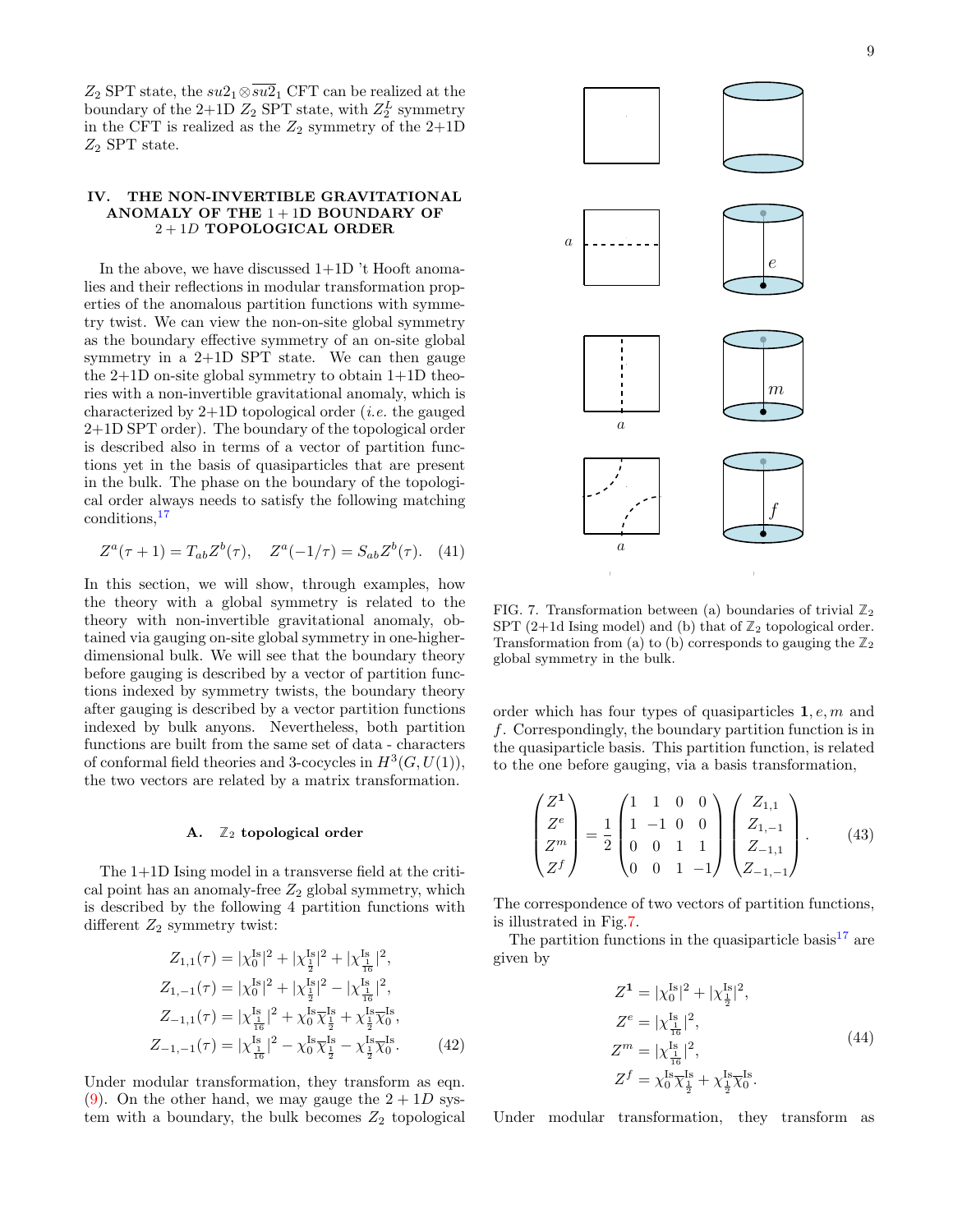eqn.  $(41)$  and

$$
T = \begin{pmatrix} 1 & 0 & 0 & 0 \\ 0 & 1 & 0 & 0 \\ 0 & 0 & 1 & 0 \\ 0 & 0 & 0 & -1 \end{pmatrix}, \quad S = \frac{1}{2} \begin{pmatrix} 1 & 1 & 1 & 1 \\ 1 & 1 & -1 & -1 \\ 1 & -1 & 1 & -1 \\ 1 & -1 & -1 & 1 \end{pmatrix}.
$$
 (45)

Note that T is always diagonal in the quasiparticle basis.

According to Ref. [17,](#page-30-11)  $Z_1$ ,  $Z_e$ ,  $Z_m$ , and  $Z_f$  are the 4 partition functions that describe a  $c = \overline{c} = \frac{1}{2}$  CFT with a non-invertible anomaly corresponding to a gapless boundary theory of the  $2+1D$   $Z_2$ -topological order. Therefore, changing to the quasiparticle basis *(i.e.* from eqn.  $(42)$  to eqn.  $(44)$ ) corresponds to gauging  $Z_2$  global symmetry in the bulk. This turns a CFT with  $Z_2$  global symmetry into a CFT with no symmetry but with a noninvertible gravitational anomaly.

A second example is  $su2_2 \otimes \overline{su2}_2$  CFT with  $Z_2$ anomaly-free symmetry. Its 4 partition functions with  $Z_2$ symmetry twist are given by eqn.  $(23)$ . In the quansiparticle basis, we obtain the following 4 partition functions:

$$
Z^{1} = |\chi_{0}^{su2_{2}}|^{2} + |\chi_{1}^{su2_{2}}|^{2},
$$
  
\n
$$
Z^{e} = |\chi_{\frac{1}{2}}^{su2_{2}}|^{2},
$$
  
\n
$$
Z^{m} = |\chi_{\frac{1}{2}}^{su2_{2}}|^{2},
$$
  
\n
$$
Z^{f} = \chi_{0}^{su2_{2}} \overline{\chi}_{1}^{su2_{2}} + \chi_{1}^{su2_{2}} \overline{\chi}_{0}^{su2_{2}}.
$$
\n(46)

The above 4 partition functions describe a  $c = \overline{c} = \frac{3}{2}$ CFT with non-invertible gravitational anomaly of the  $2+1D$   $Z_2$  topological order.

#### <span id="page-9-0"></span>B. Double-semion topological order

The  $su2_1 \otimes \overline{su2}_1$  CFT can have a  $Z_2$  global symmetry. Yet the symmetry is anomalous. The CFT under the  $Z_2$  symmetry twists has the partition functions given in eqn. [\(21\)](#page-4-0). Under modular transformation, they transform as eqn.  $(10)$ .

The CFT can appear on the boundary of the  $\mathbb{Z}_2$  SPT. We can then gauge the  $Z_2$  symmetry (in the 2+1D bulk). The bulk phase becomes the double-semion topological order, where the boundary system is described by the CFT with non-invertible gravitational anomaly. Explicitly, we obtain the boundary partition functions in the quasi particle basis, via a matrix transformation,

$$
\begin{pmatrix} Z^1 \\ Z^b \\ Z^s \\ Z^{s^*} \end{pmatrix} = \frac{1}{2} \begin{pmatrix} 1 & 1 & 0 & 0 \\ 1 & -1 & 0 & 0 \\ 0 & 0 & 1 & -i \\ 0 & 0 & 1 & i \end{pmatrix} \begin{pmatrix} Z_{1,1} \\ Z_{1,-1} \\ Z_{-1,1} \\ Z_{-1,-1} \end{pmatrix} . \tag{47}
$$

The partition functions in the quasiparticle basis<sup>[17](#page-30-11)</sup> are

<span id="page-9-3"></span>

<span id="page-9-2"></span>FIG. 8. Transformation between (a) boundaries of  $\mathbb{Z}_2$  SPT and (b) that of double semion topological order. Transformation from (a) to (b) corresponds to gauging the  $\mathbb{Z}_2$  global symmetry in the bulk.

given by

$$
Z^1 = |\chi_0^{su2_1}|^2,
$$
  
\n
$$
Z^s = \chi_{\frac{1}{2}}^{su2_1} \overline{\chi}_0^{su2_1},
$$
  
\n
$$
Z^{s^*} = \chi_0^{su2_1} \overline{\chi_{\frac{1}{2}}^{su2_1}},
$$
  
\n
$$
Z^b = |\chi_{\frac{1}{2}}^{su2_1}|^2.
$$
\n(48)

Under modular transformation, they transform as eqn.  $(41)$  and

$$
T = \begin{pmatrix} 1 & 0 & 0 & 0 \\ 0 & i & 0 & 0 \\ 0 & 0 & -i & 0 \\ 0 & 0 & 0 & 1 \end{pmatrix}, \quad S = \frac{1}{2} \begin{pmatrix} 1 & 1 & 1 & 1 \\ 1 & -1 & 1 & -1 \\ 1 & 1 & -1 & -1 \\ 1 & -1 & -1 & 1 \end{pmatrix}.
$$
 (49)

<span id="page-9-1"></span>As pointed out in Ref. [17,](#page-30-11)  $Z^1$ ,  $Z^s$ ,  $Z^{s^*}$ , and  $Z^b$  are the 4 partition functions that describe a  $c = \overline{c} = 1$ CFT with a non-invertible anomaly corresponding to the 2+1D double-semion topological order.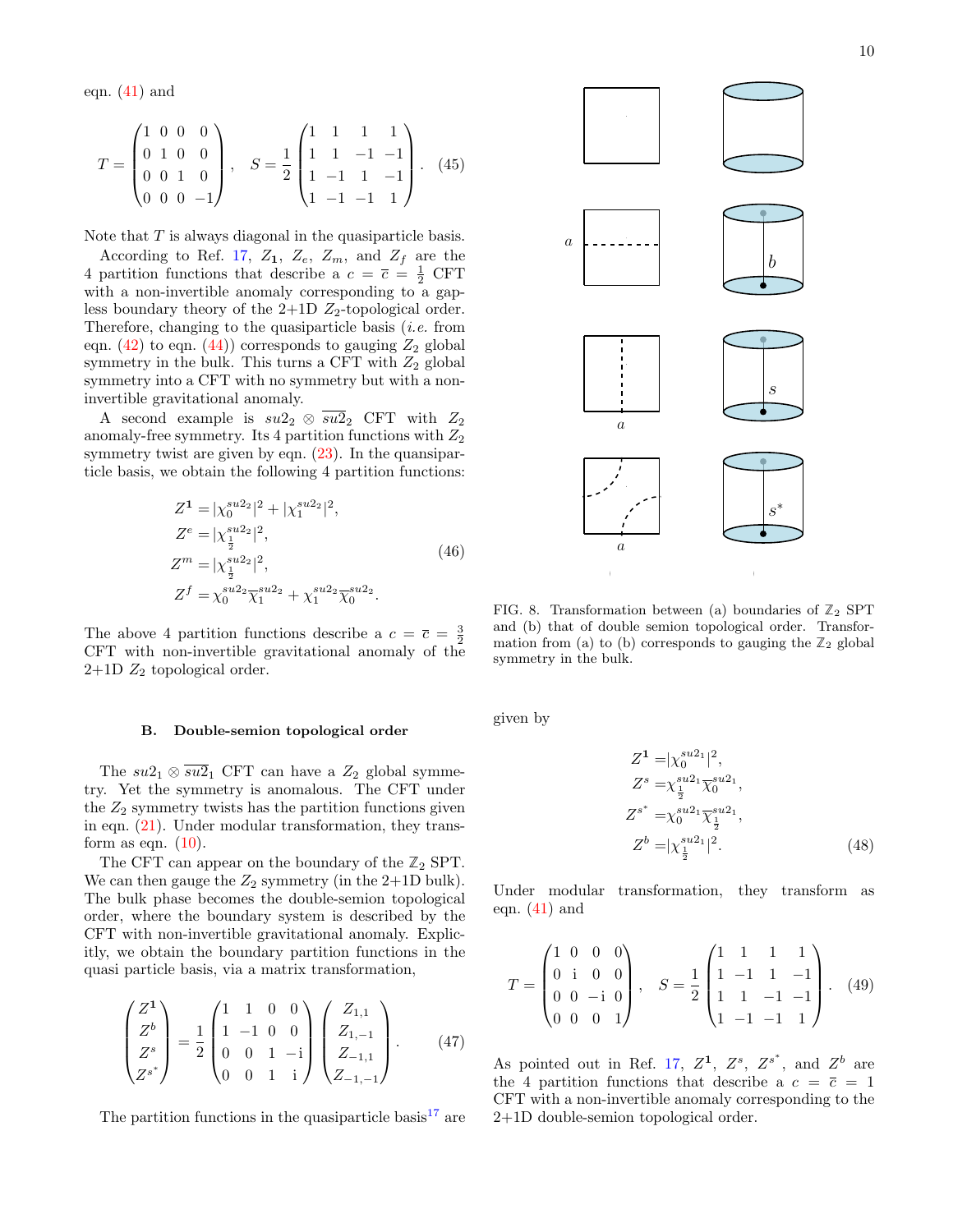| $\otimes$        | $\mathbf 1$      | $a^1$            | $a^2$                              | $\boldsymbol{b}$                 | $b^1$                              | $b^2$                              | $\boldsymbol{c}$                                       |                                                        |
|------------------|------------------|------------------|------------------------------------|----------------------------------|------------------------------------|------------------------------------|--------------------------------------------------------|--------------------------------------------------------|
| 1                | $\mathbf{1}$     | $a^1$            | $a^2$                              | $\boldsymbol{b}$                 | $b^1$                              | $b^2$                              | $\boldsymbol{c}$                                       | c <sup>1</sup>                                         |
| $a^1$            | $a^1$            | $\mathbf{1}$     | $a^2$                              | $\boldsymbol{b}$                 | $b^1$                              | $b^2$                              | $c^1$                                                  | $\boldsymbol{c}$                                       |
| $a^2$            | $a^2$            | $a^2$            | $\mathbf{1} \oplus a^1 \oplus a^2$ | $b^1\oplus b^2$                  | $b \oplus b^2$                     | $b \oplus b^1$                     | $c \oplus c^1$                                         | $c \oplus c^1$                                         |
| $\boldsymbol{b}$ | $\boldsymbol{b}$ | $\boldsymbol{b}$ | $b^1\oplus b^2$                    | $\mathbf{1} \oplus a^1 \oplus b$ | $b^2\oplus a^2$                    | $b^1 \oplus a^2$                   | $c \oplus c^1$                                         | $c \oplus c^1$                                         |
| $b^1$            | h <sup>1</sup>   | $b^1$            | $b \oplus b^2$                     | $b^2\oplus a^2$                  | $\mathbf{1} \oplus a^1 \oplus b^1$ | $b \oplus a^2$                     | $c \oplus c^1$                                         | $c \oplus c^1$                                         |
| $b^2$            | $b^2$            | $b^2$            | $b \oplus b^1$                     | $b^1 \oplus a^2$                 | $b \oplus a^2$                     | $\mathbf{1} \oplus a^1 \oplus b^2$ | $c \oplus c^1$                                         | $c \oplus c^1$                                         |
| $\mathfrak{c}$   | $\mathfrak{c}$   | c <sup>1</sup>   | $c \oplus c^1$                     | $c \oplus c^1$                   | $c \oplus c^1$                     | $c \oplus c^1$                     | $\mathbf{1} \oplus a^2 \oplus b \oplus b^1 \oplus b^2$ | $a^1 \oplus a^2 \oplus b \oplus b^1 \oplus b^2$        |
| $c^1$            | $c^1$            | $\boldsymbol{c}$ | $c \oplus c^1$                     | $c \oplus c^1$                   | $c \oplus c^1$                     | $c \oplus c^1$                     | $a^1\oplus a^2\oplus b\oplus b^1\oplus b^2$            | $\mathbf{1} \oplus a^2 \oplus b \oplus b^1 \oplus b^2$ |

<span id="page-10-1"></span>TABLE I. Fusion rules  $N_c^{ab}$  of 2+1D  $S_3$  topological order. Here b and c correspond to pure flux excitations,  $a^1$  and  $a^2$  pure charge excitations, 1 the vacuum sector while  $b^1$ ,  $b^2$ , and  $c^1$  are charge-flux composites.

|                  |                          | symbol (flux, charge) quantum dimension |
|------------------|--------------------------|-----------------------------------------|
| $\mathbf{1}$     | $([1], \lambda_1^1)$     | 1                                       |
| $a^1$            | $([1], \lambda^1)$       | 1                                       |
| $a^2$            | $([1], \lambda_2^1)$     | $\overline{2}$                          |
| $\boldsymbol{b}$ | $([s], \lambda_1^s)$     | $\overline{2}$                          |
| $b^1$            | $([s], \lambda^s_+)$     | $\overline{2}$                          |
| $b^2$            | $([s], \lambda_{-}^{s})$ | $\overline{2}$                          |
| $\overline{c}$   | $[r], \lambda_1^r$       | 3                                       |
| c <sup>1</sup>   | $([r], \lambda_{-}^{r})$ | 3                                       |

TABLE II. Anyons in  $S_3$  topological order.

#### <span id="page-10-0"></span> $C.$  S<sub>3</sub>-topological order

For a CFT with  $S_3$  symmetry, its partition function with symmetry twists  $Z_{g,h}$ ,  $g, h \in S_3$ ,  $gh = hg$ , transform in the way under modular transformations as in [4.](#page-3-2) What CFTs would have the non-anomalous  $S_3$  symmetry? And how does the CFT transformation under a symmetry twist? It is not straightforward to find out. In this paper, we give one way to solve it. That is to first think of the CFT on the boundary of a  $2 + 1D$  system with a global  $S_3$  symmetry. Then we gauge the whole system, and find the CFT on the boundary of the  $S_3$ gauge theory. The CFT with a global  $S_3$  symmetry is related to this one by a basis transformation.

To begin with, the  $S_3$  gauge theory describes the  $\mathcal{D}(S_3)$ topological order, which has 8 types of topological excitations labeled by  $(1, a^1, a^2, b, b^1, b^2, c, c^1)$ , as listed in Table [IV C.](#page-10-0) This topological order is characterized by the following modular matrices,

$$
\text{Diag}(T) = (1, 1, 1, 1, e^{i\frac{2\pi}{3}}, e^{-i\frac{2\pi}{3}}, 1, -1),
$$
\n
$$
\begin{pmatrix}\n1 & 1 & 2 & 2 & 2 & 2 & 3 & 3 \\
1 & 1 & 2 & 2 & 2 & 2 & -3 & -3 \\
2 & 2 & 4 & -2 & -2 & -2 & 0 & 0 \\
2 & 2 & -2 & 4 & -2 & -2 & 0 & 0 \\
2 & 2 & -2 & -2 & -2 & 4 & 0 & 0 \\
2 & 2 & -2 & -2 & 4 & -2 & 0 & 0 \\
3 & -3 & 0 & 0 & 0 & 0 & 3 & -3 \\
3 & -3 & 0 & 0 & 0 & 0 & -3 & 3\n\end{pmatrix}
$$

The fusion rules of the topological excitations are given in Table [I.](#page-10-1)

By matching the boundary with the bulk topological order, we find the  $1+1D$  CFT with a gravitational anomaly given by the  $2+1D$  S<sub>3</sub>-topological order has 8 partition functions. If the CFT has central charges  $c = \overline{c} = \frac{4}{5}$ , the 8 partition functions are given by

$$
Z^{1} = |\chi_{0}^{m6}|^{2} + |\chi_{3}^{m6}|^{2} + |\chi_{\frac{2}{5}}^{m6}|^{2} + |\chi_{\frac{7}{5}}^{m6}|^{2}
$$
\n
$$
Z^{a^{1}} = \chi_{0}^{m6} \overline{\chi}_{3}^{m6} + \chi_{3}^{m6} \overline{\chi}_{0}^{m6} + \chi_{\frac{2}{5}}^{m6} \overline{\chi}_{\frac{7}{5}}^{m6} + \chi_{\frac{7}{5}}^{m6} \overline{\chi}_{\frac{2}{5}}^{m6}
$$
\n
$$
Z^{a^{2}} = |\chi_{\frac{2}{3}}^{m6}|^{2} + |\chi_{\frac{11}{15}}^{m6}|^{2}
$$
\n
$$
Z^{b} = |\chi_{\frac{2}{3}}^{m6}|^{2} + |\chi_{\frac{11}{15}}^{m6}|^{2}
$$
\n
$$
Z^{b^{1}} = \chi_{0}^{m6} \overline{\chi}_{\frac{2}{3}}^{m6} + \chi_{3}^{m6} \overline{\chi}_{\frac{2}{3}}^{m6} + \chi_{\frac{7}{5}}^{m6} \overline{\chi}_{\frac{11}{15}}^{m6} + \chi_{\frac{7}{5}}^{m6} \overline{\chi}_{\frac{7}{15}}^{m6}
$$
\n
$$
Z^{b^{2}} = \chi_{\frac{2}{3}}^{m6} \overline{\chi}_{0}^{m6} + \chi_{\frac{2}{3}}^{m6} \overline{\chi}_{3}^{m6} + \chi_{\frac{11}{15}}^{m6} \overline{\chi}_{\frac{7}{5}}^{m6} + \chi_{\frac{11}{15}}^{m6} \overline{\chi}_{\frac{7}{5}}^{m6}
$$
\n
$$
Z^{c} = |\chi_{\frac{11}{8}}^{m6}|^{2} + |\chi_{\frac{13}{8}}^{m6}|^{2} + |\chi_{\frac{10}{40}}^{m6}|^{2} + |\chi_{\frac{21}{40}}^{m6}|^{2}
$$
\n
$$
Z^{c^{1}} = \chi_{\frac{11}{8}}^{m6} \overline{\chi}_{\frac{13}{8}}^{m6} + \chi_{\frac{13}{8}}^{m6} \overline{\chi}_{\frac{7}{8}}^{m6} + \chi_{\frac{11}{40}}^{m6} \overline
$$

where  $\chi_h^{m6}$  are characters of  $\mathcal{M}(6,5)$  minimal model. In other words, the 2+1D bosonic topological order described by  $S_3$  gauge theory may have a gapless boundary

.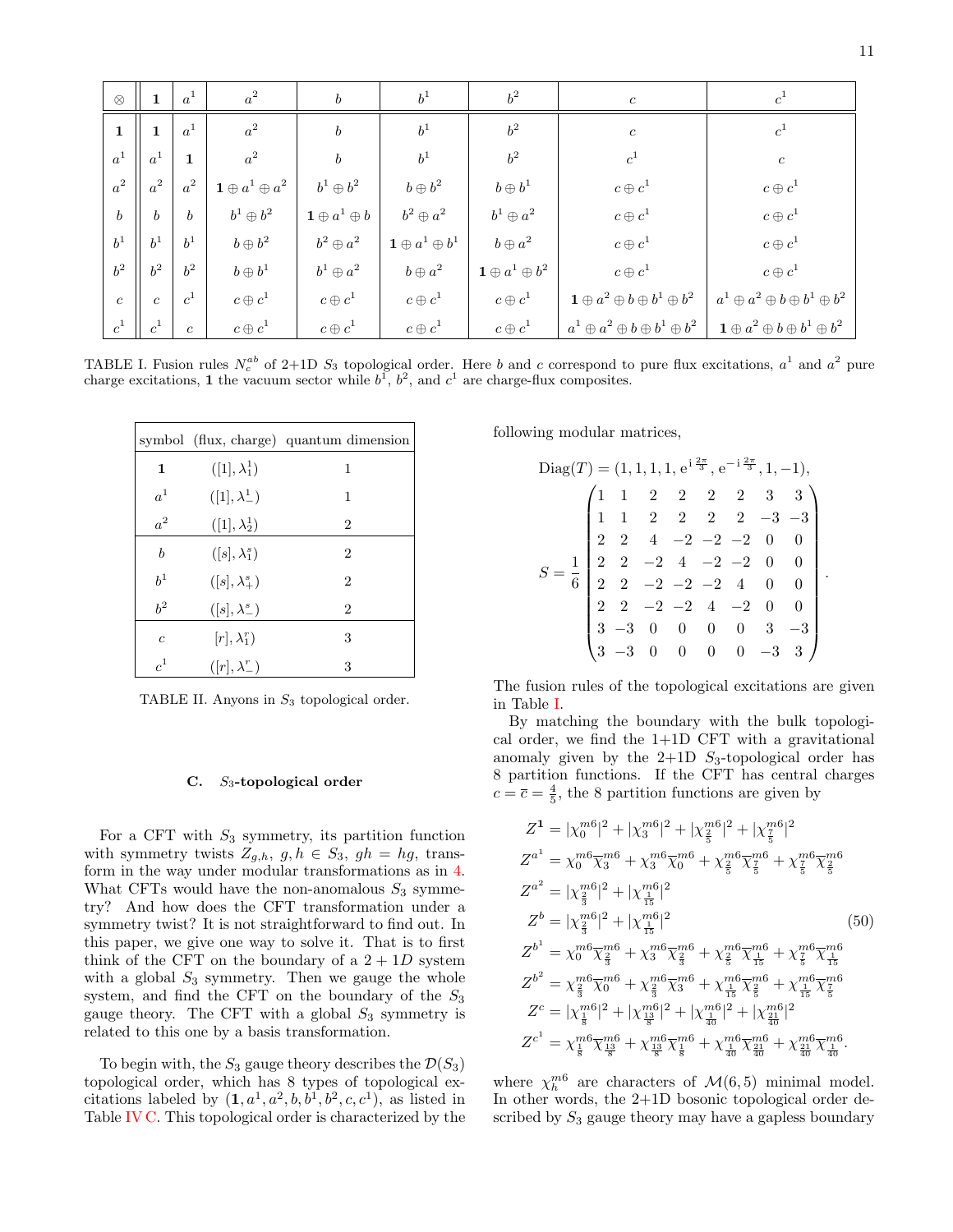

FIG. 9. Given the same CFT, as the boundary of invertible topological order with symmetry  $G$  (left) and non-invertible topological order with gauge group  $G$  (right), twisted by the same cocycle  $\omega \in H^3(G, U(1))$ , the Hilbert space of g-twisted sector (left) is the same as the direct sum of that of the flux- $g$ anyon sectors  $a_i^g = (g, \tilde{\lambda}_i^g)$ (right).

described by  $c = \overline{c} = \frac{4}{5}$  CFT. Such a gapless boundary has only one relevant operator with scaling dimension  $2\frac{2}{5} = \frac{4}{5}$ . However, in the above, we only considered the modular covariant partition functions on torus. To be sure that  $S_3$  gauge theory can have a gapless boundary described by the minimal model  $\mathcal{M}(6, 5)$ , we also need to check the covariance of the partition functions under mapping class group actions for higher genus surfaces.

Since the  $S_3$  gauge theory comes from gauging a nonanomalous  $S_3$  global symmetry, we learn that the minimal model  $\mathcal{M}(6, 5)$  can have a  $S_3$  global symmetry. In the next section, we discuss starting with this CFT in the quasiparticle basis, how to find the CFT twisted by the  $S_3$  symmetry.

### <span id="page-11-0"></span>V. CORRESPONDENCE BETWEEN G-'T HOOFT ANOMALY AND NON-INVERTIBLE ANOMALY

One advantage of the basis transformation is to identify the invertible anomaly through the non-invertible anomaly. In particular, consider the topological order described by G gauge theory twisted by  $\omega \in H^3(G, U(1))$ .

The topological orders we consider are described by a discrete finite gauge group  $G$ . Particularly, we focus on the topological orders described by (1) untwisted topological field theories (TQFT) (2) TQFT twisted by 3 cocycle  $\omega \in H^3(G, U(1))$ . We show that there is a basis transformation from the quasiparticle basis labeled by anyons in a G gauge theory to, what we call, symmetrytwisting basis, labeled by  $(a, b) \in G \times G$ , where a is a representative group element of each conjugacy class of G, and  $b \in Z(a)$ , the centralizer group of a. The modular matrices  $S, T$  in the symmetry-twisting basis, becomes permutation matrices, up to phases determined from the slant product of 3-cocycle  $\omega \in H^3(G, U(1))$ . More explicitly, start with the components  $\{Z_{(1,g)}\}$ , where g is a representative group element of each conjugacy class of  $G$ . The actions of  $S$ ,  $T$  on the components give the whole vector of partition functions.

We find there is a unitary matrix that relates the partition functions in the symmetry twisted basis and that in the quasiparticle basis. The former describes the boundary of a topological phase protected by  $G$  symmetry (SPT), the latter describes the boundary of the topological order that is related to the SPT by gauging the global symmetry.

To describe the unitary matrix, let us first discuss the dimension of the partition functions in the symmetry twisted basis. The independent components are given by conjugate classes of commuting pair. A CFT with global symmetry  $G$ , in general, the CFT can be twisted in spatial direction by  $g$  and time direction by  $h$  for any  $g, h \in G$  that commute. The total number of symmetry twisted sectors are then  $\sum_{[g]} |Z(g)|$ , where  $[g]$  is to sum over conjugacy classes of G. For example, when  $G = S_3$ , the number of twisted sectors is  $6 + 3 + 2 = 11$ . However, not all of them are independent. In fact, if  $(g', h') \sim (g, h)$ , where the equivalence means there is an element  $x \in G$ , such that  $(g', h') = (xgx^{-1}, xhx^{-1})$ , then the twisted sector  $Z_{g',h'}$  and  $Z_{g,h}$  are related by gauge transformation. In particular, if the symmetry  $G$  is anomaly free,  $Z_{g',h'} = Z_{g,h}$ . Therefore, each independent component  $Z_{(g,h)}$  given by a representative g in each conjugacy class of  $G$ , and a representative of h in each conjugacy class of the remaining global symmetry group  $Z(g)$ . The number of independent ones is  $\mathcal{N} = \sum_{[g]} k(Z(g))$ , where  $k(Z(g))$  is the class number (the number of conjugacy classes) of the centralizer group  $Z(q)$ . For example, for  $S_3, \mathcal{N} = 8$ .

Now recall that a quasiparticle in the  $\mathcal{D}^{(\omega)}(G)$  topological order is given by  $(a, \mu^a)$ , where a is the magnetic flux, given by a representative in a conjugacy class of  $G$ , and  $\mu^a$  is a representation of the remaining gauge group  $Z(a)$ . For certain twisted quantum doubles, that is, those twisted by the 3-cocycle that can be written in terms of 2-cocycles,  $\mu^a$  is the projective representation.

The transformation between the quasiparticle basis and symmetry twisting basis in the bulk  $is^{38}$  $is^{38}$  $is^{38}$ 

<span id="page-11-1"></span>
$$
Z^{(a,\mu^a)} = \frac{1}{\sqrt{|G|}} \sum_{a' \in [a], g \in Z_{a'}} \tilde{\chi}_{\mu}^{a'}(g)^* Z_{(a',g)}, \qquad (51)
$$

where  $\tilde{\chi}_{\mu}^{g}(h) = \text{Tr} \tilde{\mu}^{g}(h)$  is the projective character. That<br>is the transformation is given by the projective characis, the transformation is given by the projective character table. When the symmetry is untwisted, this is the character table.

Since the S matrix in anyon basis is

$$
\langle a, \mu^a | S | b, \lambda^b \rangle = \frac{1}{|G|} \sum_{\substack{a' \in [a], b' \in [b], \\ a'b' = b'a'}} \widetilde{\chi}^{a'}_{\mu}(b')^* \widetilde{\chi}^{b'}_{\lambda}(a')^*,
$$
  

$$
\langle a, \mu^a | T | b, \lambda^b \rangle = \delta_{a,b} \delta_{\mu^a, \lambda^b} \frac{\widetilde{\chi}^a(a)}{\dim \mu}.
$$
 (52)

We can obtain that, the  $S$  matrix in the symmetry twisting basis, when the symmetry is anomaly free, is a permutation matrix as follows,

<span id="page-11-2"></span>
$$
\langle (a,g)|S|(b,h)\rangle = \delta_{a,h}\delta_{g,b^{-1}}.\tag{53}
$$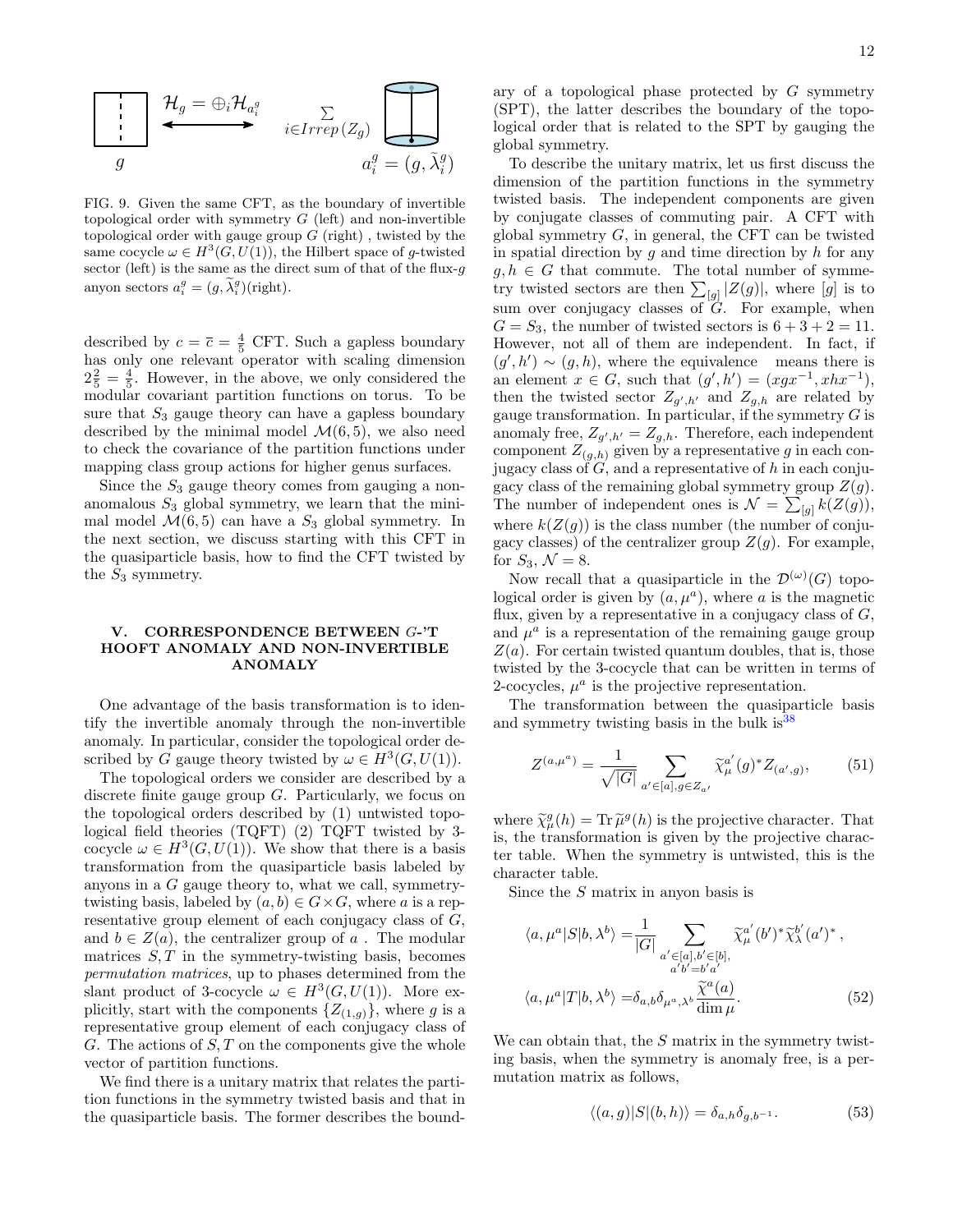And when the symmetry is anomalous, the S matrix is the permutation matrix modified by the 2-cocycles, which is the slant product applied to  $\omega \in H^3(G, U(1))$ .

$$
\langle (a,g)|S|(b,h)\rangle = \delta_{a,h}\delta_{g,b^{-1}}\beta_h(b,b^{-1}),\tag{54}
$$

where

$$
\beta_a(b,c) = \omega(a,b,c)\omega(b,b^{-1}ab,c)^{-1}\omega(b,c,(bc)^{-1}abc).
$$
\n(55)

We describe the proof that the modular matrices are related as above in Appendix  $D$ , as well as give the transformation when the topological order is  $D_4$  quantum double,  $Q_8$  quantum double and  $\mathbb{Z}_3$  twisted quantum double.

Since each sector in the bulk has a boundary described by one component of partition function, we conclude that the boundary partition functions transform the same way accordingly to [\(51\)](#page-11-1).

The simplest examples are when  $G = \mathbb{Z}_2$ . If the symmetry is non-anomalous, the transformation  $(51)$  is explicitly shown in [\(43\)](#page-8-6), relating the CFT twisted by the anomaly-free  $\mathbb{Z}_2$  symmetry and the CFT with the non-invertible anomaly matched by  $\mathbb{Z}_2$  topological order. If the symmetry is anomalous, the transformation  $(51)$ is shown in  $(47)$ , relating the anomalous  $\mathbb{Z}_2$  symmetry and the non-invertible anomaly matched by the double semion topological order. The above correspondence between the  $\mathbb{Z}_2$  symmetry twists and non-invertible anomalies are illustrated in Fig. [7](#page-8-2) and Fig. [8.](#page-9-2)

Let us apply the correspondence given by  $(51)$  to the example of  $G = S_3$ . The correspondence answers us how the  $S_3$  symmetry acts on the minimal model  $\mathcal{M}(6,5)$ . There are three conjugacy classes of  $S_3$ , and we choose the representative of each class as  $1, s, r$ . The gaugeinequivalent symmetry twisted sectors are

$$
Z_{(1,1)}, Z_{(1,s)}, Z_{(1,r)},
$$
  
\n
$$
Z_{(s,1)}, Z_{(s,s)}, Z_{(s,s^2)},
$$
  
\n
$$
Z_{(r,1)}, Z_{(r,r)}.
$$
\n(56)

The symmetry-twisted basis is related to the quasiparticle basis indexed by anyons in  $S_3$  gauge theory via the following transformation,

$$
\begin{pmatrix} Z_{(1,1)} \\ Z_{(1,s)} \\ Z_{(1,r)} \end{pmatrix} = \begin{pmatrix} 1 & 1 & 2 \\ 1 & 1 & -1 \\ 1 & -1 & 0 \end{pmatrix} \begin{pmatrix} Z^1 \\ Z^{a^1} \\ Z^{a^2} \end{pmatrix}, \qquad (57)
$$

$$
\begin{pmatrix} Z_{(s,1)} \\ Z_{(s,s)} \\ Z_{(s,s^2)} \end{pmatrix} = \begin{pmatrix} 1 & 1 & 1 \\ 1 & \omega & \overline{\omega} \\ 1 & \overline{\omega} & \omega \end{pmatrix} \begin{pmatrix} Z^b \\ Z^{b^1} \\ Z^{b^2} \end{pmatrix}, \quad (58)
$$

$$
\begin{pmatrix} Z_{(r,1)} \\ Z_{(r,r)} \end{pmatrix} = \begin{pmatrix} 1 & 1 \\ 1 & -1 \end{pmatrix} \begin{pmatrix} Z^c \\ Z^{c^1} \end{pmatrix}, \tag{59}
$$

where  $\omega = e^{i \frac{2\pi}{3}}$ . And the matrices appearing above are the character tables of  $S_3$ ,  $Z_3$  and  $Z_2$  group, respectively.

<span id="page-12-1"></span>From the above, we obtain that the  $\mathcal{M}(6, 5)$  CFT twisted under the non-anomalous  $S_3$  symmetry is,

$$
Z_{(1,1)} = |\chi_0^{m6} + \chi_3^{m6}|^2 + |\chi_{\frac{2}{5}}^{m6} + \chi_{\frac{7}{5}}^{m6}|^2 + 2|\chi_{\frac{2}{3}}^{m6}|^2 + 2|\chi_{\frac{15}{15}}^{m6}|^2,
$$
  
\n
$$
Z_{(1,s)} = |\chi_0^{m6} + \chi_3^{m6}|^2 + |\chi_{\frac{2}{5}}^{m6} + \chi_{\frac{7}{5}}^{m6}|^2 - |\chi_{\frac{2}{3}}^{m6}|^2 - |\chi_{\frac{1}{15}}^{m6}|^2,
$$
  
\n
$$
Z_{(1,r)} = |\chi_0^{m6} - \chi_3^{m6}|^2 + |\chi_{\frac{2}{5}}^{m6} - \chi_{\frac{7}{5}}^{m6}|^2
$$
  
\n
$$
Z_{(s,1)} = |\chi_{\frac{2}{3}}^{m6}|^2 + |\chi_{\frac{15}{15}}^{m6}|^2
$$
  
\n
$$
+ (\chi_0^{m6} + \chi_3^{m6})\overline{\chi_{\frac{2}{3}}}^m + (\chi_{\frac{2}{5}}^{m6} + \chi_{\frac{7}{5}}^{m6})\overline{\chi_{\frac{15}{15}}}^m,
$$
  
\n
$$
Z_{(s,s)} = |\chi_{\frac{2}{3}}^{m6}|^2 + |\chi_{\frac{15}{15}}^{m6}|^2
$$
  
\n
$$
+ \omega(\chi_0^{m6} + \chi_3^{m6})\overline{\chi_{\frac{2}{3}}^{m6}} + \overline{\omega}(\chi_{\frac{2}{5}}^{m6} + \chi_{\frac{7}{5}}^{m6})\overline{\chi_{\frac{16}{15}}}^m,
$$
  
\n
$$
Z_{(s,s^2)} = |\chi_{\frac{2}{3}}^{m6}|^2 + |\chi_{\frac{15}{15}}^{m6}|^2
$$
  
\n
$$
+ \overline{\omega}(\chi_0^{m6} + \chi_3^{m6})\overline{\chi_{\frac{2}{3}}^{m6}} + \omega(\chi_{\frac{2}{5}}^{m6} + \chi_{\frac{7}{5}}^{m6})\overline{\chi_{\frac{15}{15}}}^m,
$$
  
\n
$$
Z_{(r,1)} = |\chi_{\
$$

# <span id="page-12-0"></span>VI. 1+1D GRAVITATIONAL ANOMALY WITH SYMMETRY

CFTs with global gravitational anomaly can also have a global symmetry with group  $G$ . This is the case when the bulk is a topologically ordered phase enriched by a global symmetry  $G$  (SET). We show through examples, that to obtain the CFT on the boundary of a SET, one way is to gauge the global symmetry and obtain the gauged topological order. In the gauged topological order, there is a set of anyons that are self-bosons. If these anyons condense, the condensed phase is the same as the topological order before gauging. It is straightforward to obtain the CFT on the boundary of the gauged topological order first. The input CFTs describing the boundary of the SET and that of the gauged topological order are the same. The two partition functions are related by a basis transformation.

Specifically, we study the gapless boundary of  $Z_2$ symmetry enriched topological order phases and their relations to the gapless boundary of topologically ordered phases after gauging the  $Z_2$  symmetry. The  $Z_2$ symmetries we consider include a symmetry that does not permute anyons, the charge conjugation symmetry, and electric-magnetic duality symmetry that permute anyons. In all cases, we find (1) a gapless boundary of the SET phase in which for any sector, either with an anyon or a symmetry defect in the bulk has gapless excitations on the boundary. The vector of partition functions transforms under the modular S and T matrix of the G-crossed MTC; (2) a correspondence between the gapless boundary of the SET and the gapless state with certain anyon condensed on the boundary of the topological order after gauging. An empirical characteriza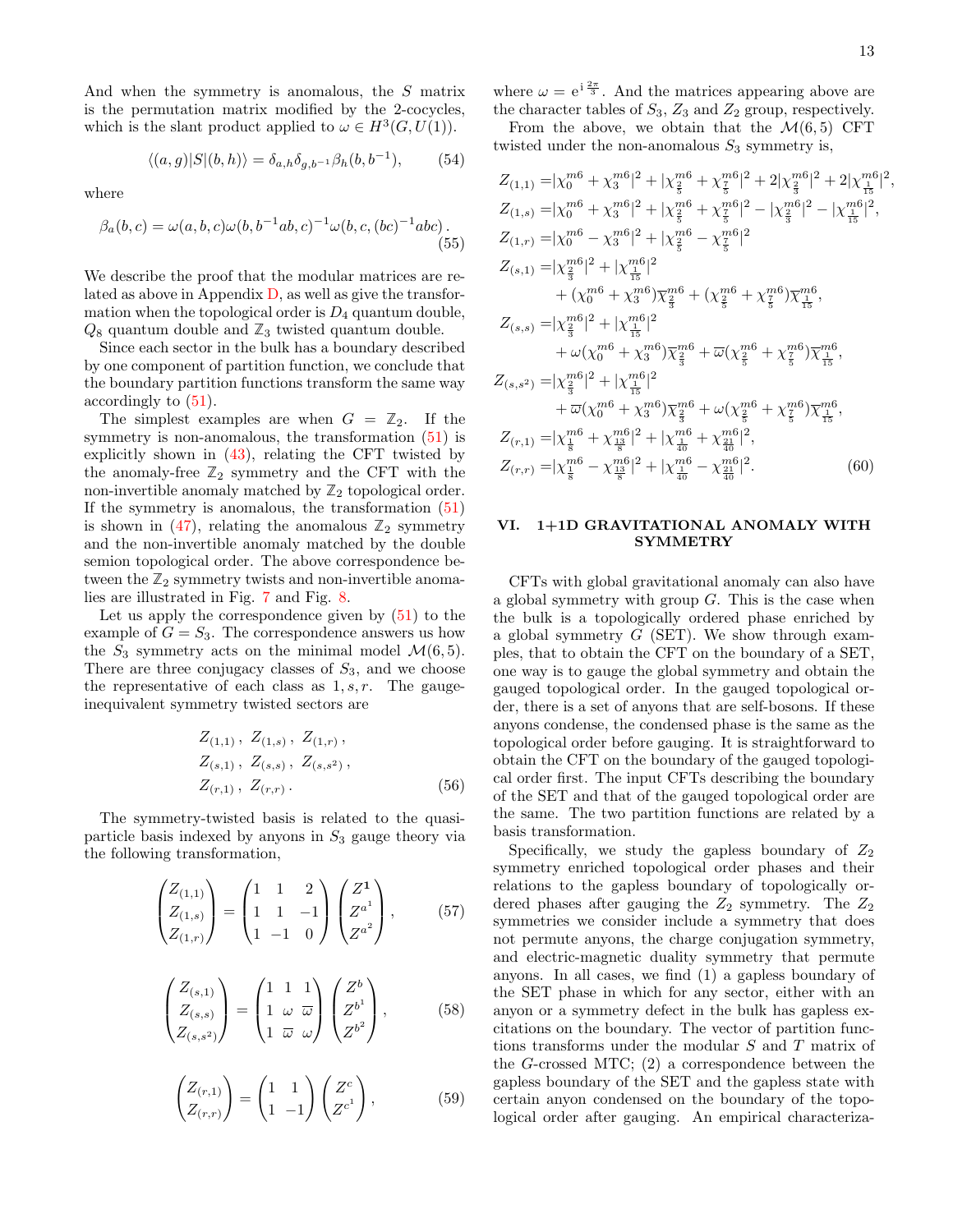tion of a gapless state with certain anyon condensed is summarized in [\(65\)](#page-14-1). Similar formal relations have been established relating chiral degrees of freedom in rational conformal field theory and Abelian topological field theories (TFT) in one higher dimensions.[39](#page-30-32) To our knowledge, the relations between non-chiral rational conformal field theory and TFT have not been studied previously.

We further find it is always possible to relate this boundary state to a gapless boundary state of the SET before gauging. We also find, the gapless boundaries with no anyon condensation of a SET and the topological order after gauging do not necessarily admit a field theory built from the characters of the same conformal field theory, as in the example of  $Z_3^{(1)} \boxtimes \overline{SU(2)}_4$  topological order described in subsubsection. [VI B 2.](#page-18-0)

Let us begin with the description of the boundary of the SET phase in terms of a vector of partition functions. One algebraic way to describe a SET phase is the  $G$ -crossed unitary fusion category.<sup>[44](#page-30-33)</sup> That is first to generalize the unitary braided fusion category  $C_0$  describing the topological phase to a G-graded fusion category,  $\mathcal{C}_G = \bigoplus_{g \in G} \mathcal{C}_g$ . The element  $a_g$  in  $\mathcal{C}_g$  with  $g \neq 0$  labels the g-symmetry defect that appears in the SET phase as an external topological defect. The next is to find the compatible braiding of the topological defects and topological quasiparticle, and promote  $\mathcal{C}_G$  to a "G-crossed" braided tensor category  $\mathcal{C}_G^{\times}$ . Now it is natural to expect that the vector of boundary partition functions is also labeled by elements in  $\mathcal{C}_g$ . More precisely, each component of the boundary CFT is labeled by  $\check{Z}_{g,h}^{\alpha_g}$ , the subscript  $g \in G$  means the bulk is in the g-twisted sector, the superscript  $a_g \in \mathcal{C}_g$  means the presence of a topological defect  $a_g$  in the bulk, and the subscript  $h \in Z(g)$  means a global symmetry action on the system.

#### <span id="page-13-0"></span>A.  $\mathbb{Z}_2$  symmetry in the  $\mathbb{Z}_2$  topological order

We begin with the simplest example, and consider a  $c = \overline{c} = \frac{1}{2}$  CFT with simplest non-invertible gravitational anomaly and symmetry. The gravitational anomaly is matched by a  $2+1D$   $Z_2$  bosonic topologically ordered bulk, in which there are 4 types of excitations  $1, e, m, f$ . *i.e.* the  $1+1D$  CFT appears on the boundary of the  $2+1D$  $Z_2$  bosonic topological order. The symmetry is  $Z_2$  symmetry, *i.e.* the  $2+1D Z_2$  bosonic topological order and its boundary can also have a  $Z_2$  symmetry. However, there are many  $2+1D$  topological states that have  $Z_2$  bosonic topological order with a  $Z_2$  symmetry: those are topological states with  $Z_2$  symmetry, which become the  $Z_2$ bosonic topological order after we break the symmetry. In Ref. [40](#page-30-34) and [41,](#page-30-35) 2+1D topological orders with symmetry (including  $Z_2$  symmetry) are full classified. In particular, there are in total 6 types of  $Z_2$  topological orders with  $Z_2$  symmetry<sup>[42](#page-30-36)[,43](#page-30-37)</sup>. Those  $Z_2$  symmetric  $Z_2$  topological orders are clearly different types of SET phases, as they become different types of topological orders after gauging the  $Z_2$  symmetry. In four types, the symmetry is not fractionalized– there are no anyons carrying projective representations. In this subsection, we focus on these types and describe how the gapless boundary partition functions can be determined and related when the bulk is the SET phase or the topological ordered phase after the global symmetry is gauged.

### <span id="page-13-1"></span>1. The on-site  $\mathbb{Z}_2$  symmetry in  $\mathbb{Z}_2$  topological order

First, we consider an on-site  $\mathbb{Z}_2$  symmetry on the  $\mathbb{Z}_2$ topological order. After gauging the  $\mathbb{Z}_2$  symmetry, the topological phase becomes the  $Z_2 \times Z_2$  topological order (*i.e.* the topological order described by  $Z_2 \times Z_2$  gauge theory), or the quantum double model  $\mathcal{D}(Z_2 \times Z_2)$ . This topological order is also the same as the stack of two  $Z_2$ topological orders, which we denote as  $\mathcal{D}(Z_2) \boxtimes \mathcal{D}(Z_2)$ . Reversely, we can start with the stack of two  $Z_2$  topological orders and turn on certain interactions that let the anyon  $mm'$ , the bound state of the magnetic flux in two layers, to condense. This way, we obtain the  $Z_2$  bosonic topological order with the  $Z_2$  symmetry.

How are the gapless boundary state of the SET and that of the TO after gauging related? We give one scenario. One of the gapless boundary of  $\mathcal{D}(Z_2) \boxtimes \mathcal{D}(Z_2)$ topological order is described by an anomalous CFT has 16 partition functions  $Z_{g,h}^i$  where  $i = 1, e, m, f$  and  $g, h = \pm 1.$ 

In the quasiparticle basis, the following 16 partition functions  $Z^{i,i'}$ ,  $i' = 1', e', m', f'$  describes a boundary where  $mm'$  quasiparticle is condensed,

$$
Z^{1;1'} = |\chi_0^{Is}|^2 + |\chi_{\frac{1}{2}}^{Is}|^2,
$$
  
\n
$$
Z^{1;e'} = 0,
$$
  
\n
$$
Z^{1;m'} = |\chi_{\frac{1}{16}}^{Is}|^2,
$$
  
\n
$$
Z^{1;f'} = 0,
$$
\n(61)

$$
Z^{e;1'} = 0,
$$
  
\n
$$
Z^{e;e'} = |\chi_{\frac{1}{16}}^{Is}|^2,
$$
  
\n
$$
Z^{e;m'} = 0,
$$
  
\n
$$
Z^{e;f'} = \chi_0^{Is} \overline{\chi_{\frac{1}{2}}^{Is}} + \chi_{\frac{1}{2}}^{Is} \overline{\chi_0}^{Is},
$$
\n(62)

$$
Z^{m;1'} = |\chi_{\frac{1}{16}}^{Is}|^2,
$$
  
\n
$$
Z^{m;e'} = 0,
$$
  
\n
$$
Z^{m;m'} = |\chi_0^{Is}|^2 + |\chi_{\frac{1}{2}}^{Is}|^2,
$$
  
\n
$$
Z^{m;f'} = 0,
$$
\n(63)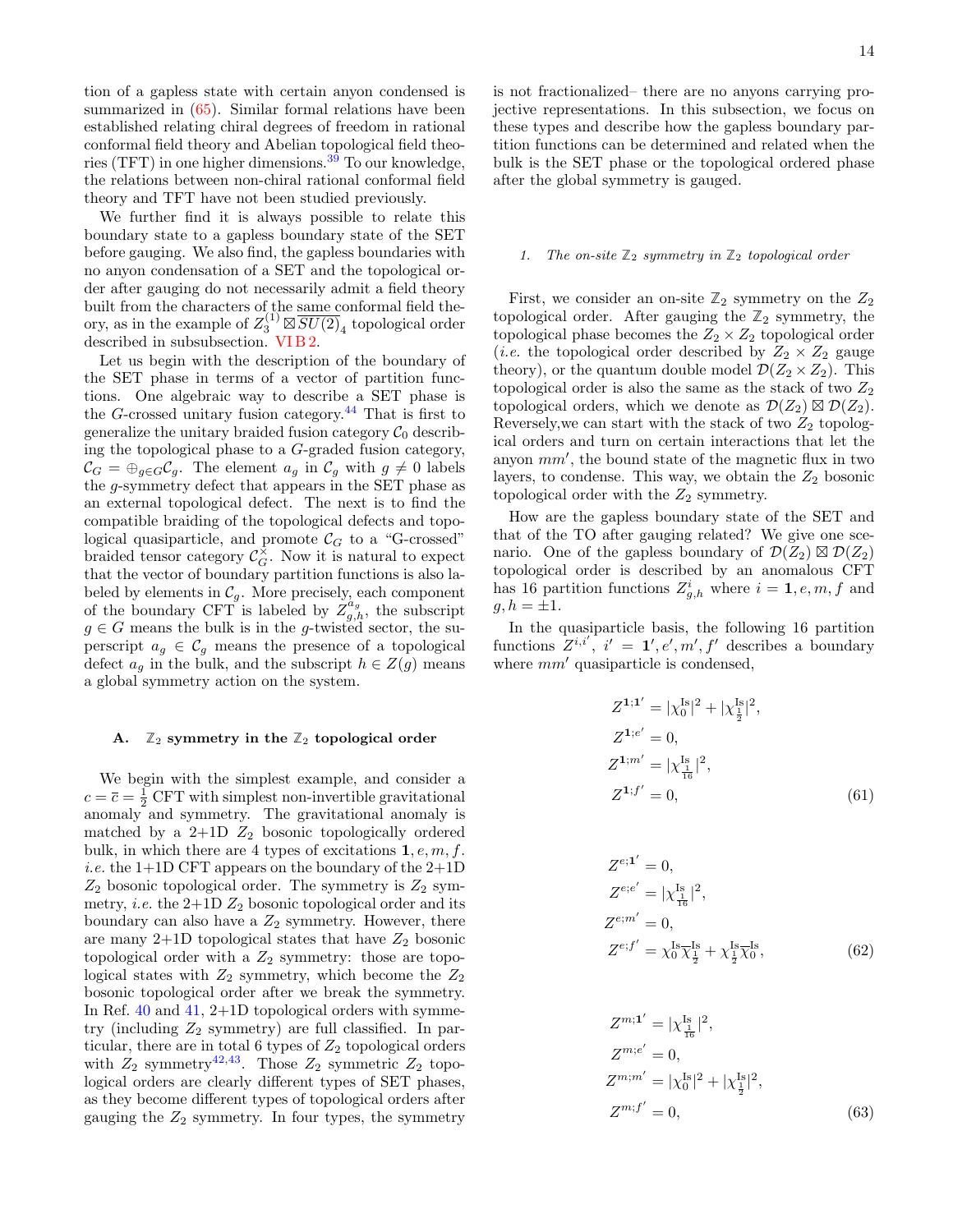$$
Z^{f;1'} = 0,
$$
  
\n
$$
Z^{f;e'} = \chi_0^{Is} \overline{\chi}_{\frac{1}{2}}^{Is} + \chi_{\frac{1}{2}}^{Is} \overline{\chi}_0^{Is},
$$
  
\n
$$
Z^{f;m'} = 0,
$$
  
\n
$$
Z^{f;f'} = |\chi_{\frac{1}{16}}^{Is}|^2.
$$
\n(64)

Indeed, this solution describes the gapless boundary phase that  $mm'$  is condensed on the boundary. In this phase, the condensed anyon appears on the boundary does not cost extra energy, the boundary excitations in this sector are thus the same as those in the vacuum sector, those anyons that braid non-trivially with  $mm'$  become gapped excitations when appearing on the boundary, while those anyons that braid trivially with  $mm'$  remain gapless excitations on the boundary. We can observe these phenomena from the above partition functions, as they satisfy the following properties. Say  $a_0 = mm'$  is condensed,

$$
Z^{\text{vacuum}} = Z^{a_0},
$$
  
\n
$$
Z^a \begin{cases} = 0, & M_{aa_0} \neq 1, \\ \neq 0, & M_{aa_0} = 1, \end{cases} \tag{65}
$$

where  $M_{ab} = \frac{S_{ab}^* S_{00}}{S_{0a} S_{0b}}$  means the braiding phase between a and b anyon.

To change to the symmetry twist basis, we use

$$
Z^{1'} = \frac{1}{2}(Z_{1,1} + Z_{1,-1}), \ Z^{e'} = \frac{1}{2}(Z_{1,1} - Z_{1,-1}), \quad (66)
$$
  

$$
Z^{m'} = \frac{1}{2}(Z_{-1,1} + Z_{-1,-1}), \ Z^{f'} = \frac{1}{2}(Z_{-1,1} - Z_{-1,1}),
$$

the same transformation for non-anomalous  $Z_2$  symmetry as in  $(43)$ .

We find that the boundary vector of partition functions on the  $Z_2$  topological order enriched by the on-site  $Z_2$  symmetry is the following. When the bulk is in the untwisted superselection sector, the components are

$$
Z_{1,1}^{1} = |\chi_{0}^{\text{Is}}|^{2} + |\chi_{\frac{1}{2}}^{\text{Is}}|^{2},
$$
  
\n
$$
Z_{1,-1}^{1} = |\chi_{0}^{\text{Is}}|^{2} + |\chi_{\frac{1}{2}}^{\text{Is}}|^{2},
$$
  
\n
$$
Z_{1,1}^{e} = |\chi_{\frac{1}{16}}^{\text{Is}}|^{2},
$$
  
\n
$$
Z_{1,-1}^{e} = -|\chi_{\frac{1}{16}}^{\text{Is}}|^{2},
$$
\n(67)

$$
Z_{1,1}^{m} = |\chi_{\frac{1}{16}}^{Is}|^{2},
$$
  
\n
$$
Z_{1,-1}^{m} = |\chi_{\frac{1}{16}}^{Is}|^{2},
$$
  
\n
$$
Z_{1,1}^{f} = \chi_{0}^{Is} \overline{\chi_{\frac{1}{2}}^{Is}} + \chi_{\frac{1}{2}}^{Is} \overline{\chi_{0}}^{Is},
$$
  
\n
$$
Z_{1,-1}^{f} = -\chi_{0}^{Is} \overline{\chi_{\frac{1}{2}}^{Is}} - \chi_{\frac{1}{2}}^{Is} \overline{\chi_{0}}^{Is},
$$
\n(68)

As expected, the  $e$  and  $f$  quasiparticle carry the on-site  $\mathbb{Z}_2$  symmetry charges. When the bulk is in the  $\mathbb{Z}_2$ -twisted defect sector, the components are

$$
Z_{-1,1}^{1} = |\chi_{\frac{1}{16}}^{I_{\frac{1}{16}}}|^{2},
$$
  
\n
$$
Z_{-1,-1}^{1} = |\chi_{\frac{1}{16}}^{I_{\frac{1}{16}}}|^{2},
$$
  
\n
$$
Z_{-1,1}^{e} = \chi_{0}^{I_{\frac{1}{2}}} \chi_{\frac{1}{2}}^{I_{\frac{1}{2}}} + \chi_{\frac{1}{2}}^{I_{\frac{1}{2}}}\chi_{0}^{I_{\frac{1}{2}}},
$$
  
\n
$$
Z_{-1,-1}^{e} = -\chi_{0}^{I_{\frac{1}{2}}} \chi_{\frac{1}{2}}^{I_{\frac{1}{2}}} - \chi_{\frac{1}{2}}^{I_{\frac{1}{2}}}\chi_{0}^{I_{\frac{1}{2}}},
$$
  
\n(69)  
\n
$$
Z^{m} = |\chi_{s}|^{2} + |\chi_{s}|^{2}|^{2}
$$

$$
Z_{-1,1}^{m} = |\chi_0^{Is}|^2 + |\chi_{\frac{1}{2}}^{Is}|^2,
$$
  
\n
$$
Z_{-1,-1}^{m} = |\chi_0^{Is}|^2 + |\chi_{\frac{1}{2}}^{Is}|^2,
$$
  
\n
$$
Z_{-1,1}^{f} = |\chi_{\frac{1}{16}}^{Is}|^2,
$$
  
\n
$$
Z_{-1,-1}^{f} = -|\chi_{\frac{1}{16}}^{Is}|^2.
$$
\n(70)

<span id="page-14-1"></span>Here we have used the knowledge that in the  $Z_2^{\times}$  braided tensor category describing the bulk SET, the  $Z_2$ -twisted sector  $\mathcal{C}_{-1}$  also contains four types of abelian defects a with  $Z_2 \times Z_2$  fusion and trivial F symbols. And to simplify notations, we also label them as  $1, e, m, f$ , as appeared in the components  $Z_{-1,h}^a$ . The above partition functions describe a gapless boundary with non-invertible gravitational anomaly (with symmetry). We can see that in our gauge choice, the  $e$  and  $f$  topological defects also carry the  $Z_2$  charges. Indeed, this assignment of local charges is consistent with fusion rules. Alternatively, one can also attach a trivial  $Z_2$  SPT (the Ising model) to the bulk, and combine the charged anyons with the charged spins in the SPT. After this redefinition, all anyons are charged trivially.

We also observe that

$$
Z_{(-1,1)}^{a_{-1}} = Z_{(1,1)}^{a_{-1} \times m},\tag{71}
$$

where m is a topological defect in  $\mathcal{C}_{-1}$ , and we have used the fusion rule in  $\mathcal{C}_G$  that  $a_g \times b_{g'} = (ab)_{gg'}$ .

### <span id="page-14-0"></span>2. The electric-magnetic duality symmetry in  $\mathbb{Z}_2$  topological order

The  $Z_2$  symmetry on the 2+1D  $Z_2$  topological order with  $Z_2$  symmetry can also act as an exchange symmetry on the e and m topological excitations of the  $Z_2$  topological order. The topological orders enriched by this symmetry are studied in Ref. [41](#page-30-35) and described in Ta-ble [III.](#page-15-0) After gauging the  $Z_2$  symmetry (*i.e.* after the modular extension), they become Ising  $\overline{\boxtimes}$  Ising topological order and  $SU(2)_2 \boxtimes \overline{SU(2)}_2$  topological order (also known as the  $\text{Ising}^{(3)} \boxtimes \text{Ising}^{(3)}$  topological order).<sup>[41](#page-30-35)</sup> Here the "bar" the time reversal conjugate of the topological order. The  $SU(2)_2$  topological order can be obtained from the Ising topological order if we let the fermion  $\psi$ in the Ising topological order to form a filling fraction  $\nu = 1$  integer quantum Hall state. The Ising  $\overline{\text{Sing}}$  and  $SU(2)_2 \boxtimes \overline{SU(2)}_2$  topological order both have 9 types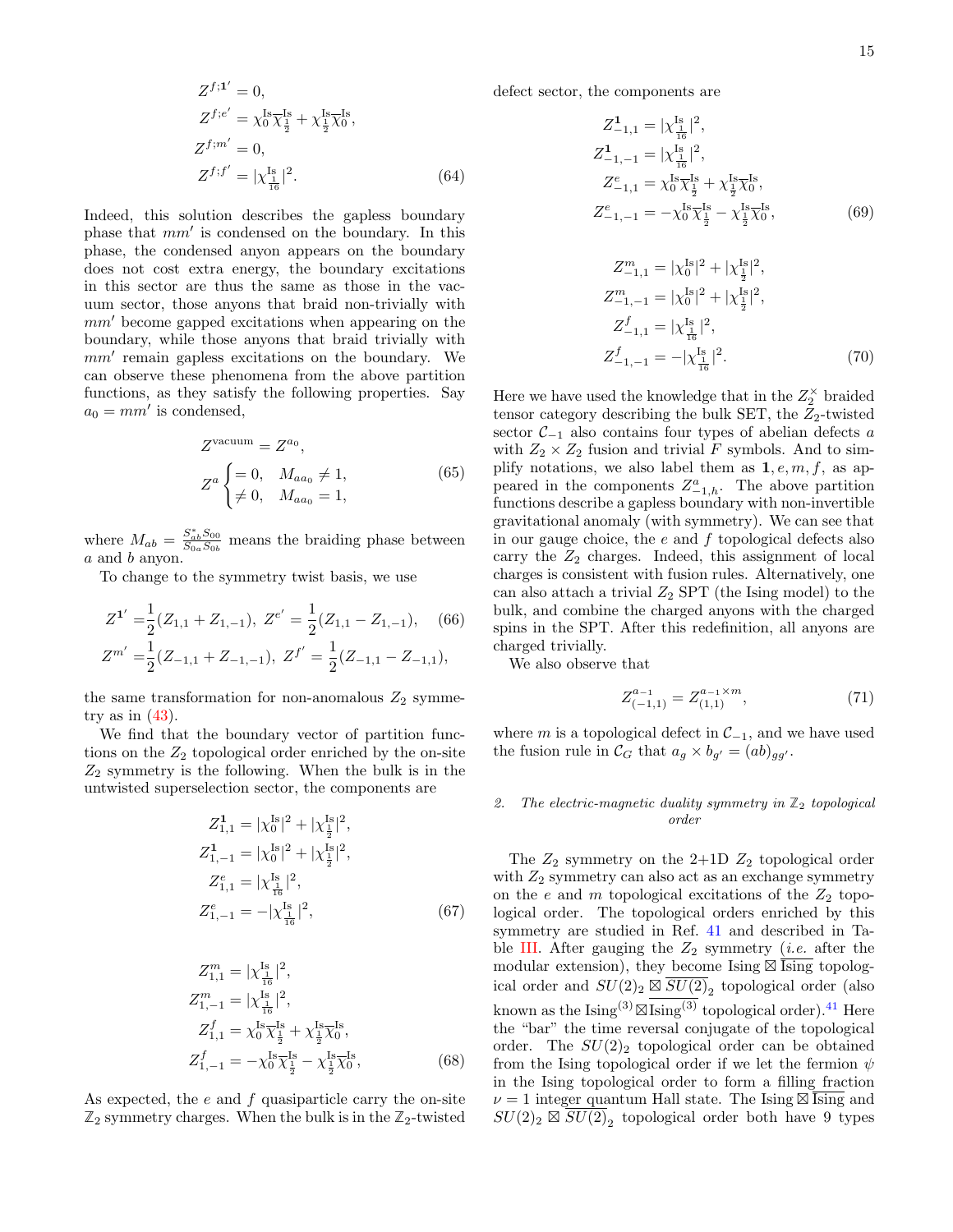<span id="page-15-0"></span>TABLE III. The two topological orders coming from gauging an on-site  $Z_2$  symmetry that is not fractionalized, in the  $\mathbb{Z}_2$ topological order. The quantum dimensions and topological spins of quasiparticles in the two 2+1D bosonic topological orders with 9 types of topological excitations. "+" and "-" represents the  $Z_2$  charge of the corresponding quasiparticle before the symmetry is gauged." $\times$ " means the quasiparticle corresponds to a symmetry defect before gauging.

| label                                 | $d_1, \cdots, d_9$                    | $s_1, s_2, \cdots, s_9$                                                                       | $N_c^B$ |
|---------------------------------------|---------------------------------------|-----------------------------------------------------------------------------------------------|---------|
| $\text{Ising} \boxtimes \text{Ising}$ | $1 \times 4$ , $2, \sqrt{2} \times 4$ | $0, 0, \frac{1}{2}, \frac{1}{2}, 0, \frac{15}{16}, \frac{1}{16}, \frac{7}{16}, \frac{9}{16}$  | $9_0^B$ |
|                                       | $Z_2$ -charge/defect:                 | $+, -, +, -, \pm, \times, \times, \times, \times$                                             |         |
| $SU(2)_2 \boxtimes SU(2)_2$           | $1 \times 4$ , $2, \sqrt{2} \times 4$ | $0, 0, \frac{1}{2}, \frac{1}{2}, 0, \frac{3}{16}, \frac{13}{16}, \frac{11}{16}, \frac{5}{16}$ | $9_0^B$ |
|                                       | $Z_2$ -charge:                        | $+, -, +, -, \pm, \times, \times, \times, \times$                                             |         |

of topological excitations, whose quantum dimensions  $d_i$ and topological spins  $s_i$  are given in the Table [III.](#page-15-0) The excitations labeled by  $i = 6, 7, 8, 9$  carry the  $\pi$ -flux of the gauged  $Z_2$  symmetry. We also listed the  $Z_2$ -charge of the topological excitation before the  $Z_2$ -gauging.

Here, we focus on the  $e-m$  exchange symmetry, which after gauging the symmetry, we obtain the Ising  $\boxtimes \overline{\text{Ising}}$ topological order. If we choose to first glue a  $Z_2$  SPT onto the  $Z_2$  topological order and perform the  $e - m$ exchange symmetry, we will obtain the  $3_{3/2}^B \boxtimes 3_{-3/2}^B$  [44](#page-30-33) (or rather  $SU(2)_2 \boxtimes \overline{SU(2)}_2 = \text{Ising}^{(3)} \boxtimes \overline{\text{Ising}}^{(3)}$ .

The Ising  $\boxtimes \overline{\text{Ising}}$  topological order has a  $c = \overline{c}$  $\frac{1}{2}$  gapless boundary with gravitational anomaly. Such an anomalous CFT is described by the following 9 component partition functions in the quasi-particle basis,

$$
\begin{pmatrix}\nZ^{1\bar{1}} \\
Z^{\psi} \\
Z^{\sigma} \\
Z^{\bar{\sigma}} \\
Z^{\bar{\psi}} \\
Z^{\bar{\psi}} \\
Z^{\bar{\psi}} \\
Z^{\sigma\bar{\psi}} \\
Z^{\sigma\bar{\psi}} \\
Z^{\sigma\bar{\sigma}} \\
Z^{\sigma\bar{\sigma}}\n\end{pmatrix} = \begin{pmatrix}\n|\chi_{0}^{Is}|^{2} \\
\chi_{\frac{1}{2}}^{Is}\overline{\chi_{0}^{Is}} \\
\chi_{\frac{1}{16}}^{Is}\overline{\chi_{0}^{Is}} \\
\chi_{0}^{Is}\overline{\chi_{\frac{1}{2}}^{Is}} \\
\chi_{\frac{1}{16}}^{Is}\overline{\chi_{\frac{1}{2}}^{Is}} \\
\chi_{0}^{Is}\overline{\chi_{\frac{1}{16}}^{Is}} \\
\chi_{\frac{1}{2}}^{Is}\overline{\chi_{\frac{1}{16}}^{Is}} \\
\chi_{\frac{1}{2}}^{Is}\overline{\chi_{\frac{1}{16}}^{Is}} \\
\chi_{\frac{1}{16}}^{Is}\overline{\chi_{\frac{1}{16}}^{Is}} \\
\chi_{\frac{1}{16}}^{Is}\overline{\chi_{\frac{1}{16}}^{Is}}\n\end{pmatrix} \tag{72}
$$

From the expression  $Z^{\mathbf{1}} = \chi_0^{\text{Is}}(\tau) \overline{\chi}_0^{\text{Is}}(\overline{\tau})$ , we see that such a  $c = \overline{c} = \frac{1}{2}$  gapless boundary of the third  $Z_2$  topological order (with the  $e, m$  exchange symmetry) has no relevant operators and is stable.

The anyons in this bulk topological order comes from anyons in the  $Z_2$  symmetry enriched  $Z_2$  topological order which either carry the  $Z_2$ -charges or are  $Z_2$  symmetry twist defect, as listed in Table [III.](#page-15-0) From this correspondence, we can obtain the partition functions in the symmetry twist basis:

$$
Z_{1,1}^{1} = |\chi_{0}|^{2} + |\chi_{\frac{1}{2}}|^{2},
$$
  
\n
$$
Z_{1,1}^{f} = \chi_{0}\overline{\chi}_{\frac{1}{2}} + \chi_{\frac{1}{2}}\overline{\chi}_{0},
$$
  
\n
$$
Z_{1,1}^{e} = |\chi_{\frac{1}{16}}|^{2},
$$
  
\n
$$
Z_{1,1}^{m} = |\chi_{0}|^{2} - |\chi_{\frac{1}{2}}|^{2},
$$
  
\n
$$
Z_{1,-1}^{f} = -\chi_{0}\overline{\chi}_{\frac{1}{2}} + \chi_{\frac{1}{2}}\overline{\chi}_{0},
$$
  
\n
$$
Z_{-1,1}^{f} = \chi_{\frac{1}{16}}(\overline{\chi}_{0} + \overline{\chi}_{\frac{1}{2}}),
$$
  
\n
$$
Z_{-1,1}^{v+} = (\chi_{0} + \chi_{\frac{1}{2}})\overline{\chi}_{\frac{1}{16}},
$$
  
\n
$$
Z_{-1,-1}^{v+} = \eta\chi_{\frac{1}{16}}(\overline{\chi}_{0} - \overline{\chi}_{\frac{1}{2}}),
$$
  
\n
$$
Z_{-1,-1}^{v+} = \eta\chi_{\frac{1}{16}}(\overline{\chi}_{0} - \overline{\chi}_{\frac{1}{2}}),
$$
  
\n
$$
Z_{-1,-1}^{v-} = \eta^{*}(\chi_{0} - \chi_{\frac{1}{2}})\overline{\chi}_{\frac{1}{16}}.
$$

<span id="page-15-1"></span>where  $\eta$  is a phase factor  $|\eta| = 1$ . The  $Z_{-1,1}^{\nu_+}$  and  $Z_{-1,1}^{\nu_-}$ are the two kinds of twisting defects  $v_{\pm}$  that exchange e and m particles. The fusion rules of them with particles in the  $Z_2$  topological order are as follows,

$$
e \otimes v_{\pm} = m \otimes v_{\pm} = v_{\mp} ,
$$
  
\n
$$
f \otimes v_{\pm} = v_{\pm} ,
$$
  
\n
$$
v_{\pm} \otimes v_{\pm} = 1 \oplus f ,
$$
  
\n
$$
v_{\pm} \otimes v_{\mp} = e \oplus m .
$$
  
\n(74)

The modular matrices, which are unitary,  $44$  are as fol-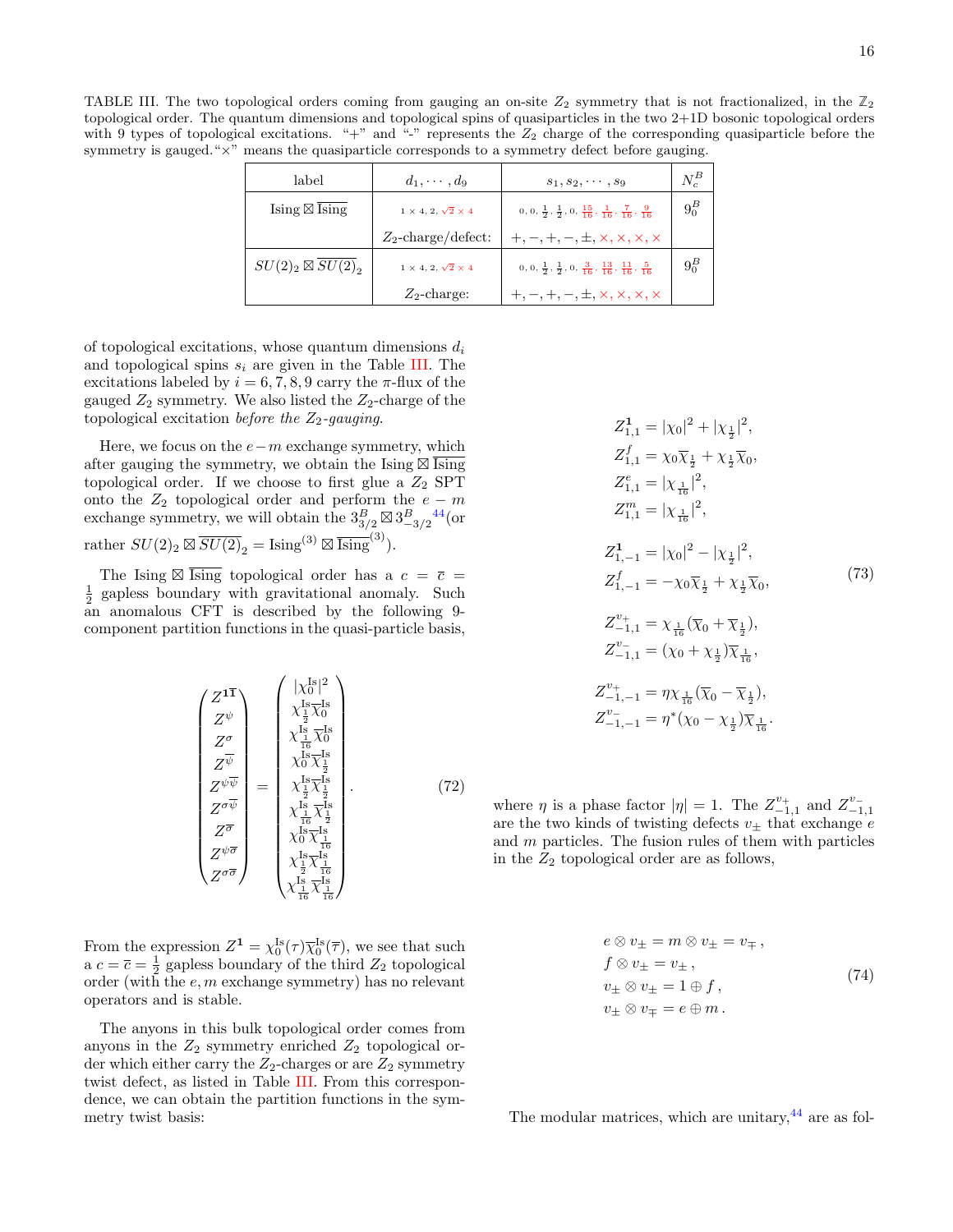lows

$$
S = \begin{pmatrix} S^{\mathcal{D}(Z_2)} & \frac{1}{\sqrt{2}} & \frac{1}{\sqrt{2}} \\ & \frac{1}{\sqrt{2}} & -\frac{1}{\sqrt{2}} & \frac{1}{\sqrt{2}} \\ & \frac{1}{\sqrt{2}} & -\frac{1}{\sqrt{2}} & & \\ & \frac{1}{\sqrt{2}} & \frac{1}{\sqrt{2}} & & \\ & \frac{1}{\sqrt{2}} & \frac{1}{\sqrt{2}} & & \\ & & \eta^{-2} & 0 \end{pmatrix}, \qquad (75)
$$
\n
$$
T = \begin{pmatrix} T^{\mathcal{D}(Z_2)} & 1 & 0 & & \\ & 1 & 0 & & \\ & 0 & -1 & & \\ & 0 & -1 & & \\ & & \eta^{-1} \eta & 0 & \eta \eta \end{pmatrix}, \qquad (76)
$$

where  $S^{\mathcal{D}(\mathbb{Z}_2)}$  and  $T^{\mathcal{D}(\mathbb{Z}_2)}$  are the modular matrix for  $\mathbb{Z}_2$ topological order as in [\(45\)](#page-9-3).

The partition functions under  $\mathbb{Z}_2$  twist is related to the vector of partition functions [\(72\)](#page-15-1) describing the fully gapless boundary of  $\mathbb{Z}_2$  gauged via a basis transformation,

$$
\begin{pmatrix} Z_{1,1}^1 \\ Z_{1,-1}^1 \end{pmatrix} = \begin{pmatrix} 1 & 1 \\ 1 & -1 \end{pmatrix} \begin{pmatrix} Z^1 \\ Z^{\psi\overline{\psi}} \end{pmatrix},
$$
  
\n
$$
\begin{pmatrix} Z_{1,1}^f \\ Z_{1,-1}^f \end{pmatrix} = \begin{pmatrix} 1 & 1 \\ 1 & -1 \end{pmatrix} \begin{pmatrix} Z^{\psi} \\ Z^{\overline{\psi}} \end{pmatrix},
$$
  
\n
$$
Z_{1,1}^{[e]} = Z^{\sigma\overline{\sigma}}, \qquad (77)
$$
  
\n
$$
\begin{pmatrix} Z_{-1,1}^{\nu_+} \\ Z_{-1,1}^{\nu_+} \end{pmatrix} = \begin{pmatrix} 1 & 1 \\ \eta & -\eta \end{pmatrix} \begin{pmatrix} Z^{\sigma} \\ Z^{\sigma\overline{\psi}} \end{pmatrix},
$$
  
\n
$$
\begin{pmatrix} Z_{-1,1}^{\nu_-} \\ Z_{-1,1}^{\nu_-} \end{pmatrix} = \begin{pmatrix} 1 & 1 \\ \eta^* & -\eta^* \end{pmatrix} \begin{pmatrix} Z^{\overline{\sigma}} \\ Z^{\psi\overline{\sigma}} \end{pmatrix}.
$$

Let us explain the correspondence of the SET boundary and the boundary of topological order after gauging described by the above transformation. First, without symmetry twist, we have multi-component partition function due to the non-invertible anomaly that corresponds to the  $2+1D \mathbb{Z}_2$  topological order. Thus we may have four partition functions  $Z_{1,1}^1$ ,  $Z_{1,1}^e$ ,  $Z_{1,1}^m$ , and  $Z_{1,1}^f$ . Next, e and m together form the single orbit under the  $Z_2$  symmetry, and will become a single quasiparticle  $[e] = \{e,m\}$  once the symmetry is gauged. So we actually have 3 partition functions  $Z_{1,1}^1$ ,  $Z_{1,1}^{[e]}$ , and  $Z_{1,1}^f$ , in the absence of symmetry twists in the bulk.

The partition function  $Z_{1,1}^1$  contain trivial excitaion 1 which can have  $\mathbb{Z}_2$  charge  $\pm$ , *i.e.*  $i = 1 \sim \mathbf{1}$  excitation and  $i = 2 \sim \psi \overline{\psi}$  excitation. As a result  $Z_{1,1}^1 = |\chi_0^{1s}|^2 +$  $|\chi_{\perp}^{\text{Is}}|^2$ . Since  $i = 1 \sim 1$  charge  $Z_2$  carries charge +, and  $i = 2 \sim \psi \overline{\psi}$  carries charge  $Z_2$  charge  $-$ , we see that  $Z_{1,-1}^{1} = |\chi_0^{Is}|^2 - |\chi_{\frac{1}{2}}^{Is}|^2$ . Similarly, we can obtain  $Z_{1,1}^f$  and  $Z^f_{1,-1}.$ 

The  $\mathbb{Z}_2$ -orbit [e] corresponds to  $i = 5 \sim \sigma\bar{\sigma}$ . Note that  $\{e, m\}$  are exchanged by the  $\mathbb{Z}_2$  symmetry, this subspace can be reduced to a trivial representation and a

sign representation of  $\mathbb{Z}_2$ . Correspondingly,  $Z_{1,1}^{[e]}$  contains two equal contributions with  $\mathbb{Z}_2$  charge  $\pm$ . That is,  $Z_{1,1}^{[e]} = |\chi_{\frac{1}{16}}^{Is}|^2$ , and  $Z_{1,-1}^{[e]} = 0$ .

<span id="page-16-0"></span>Next, consider the partition functions with a  $\mathbb{Z}_2$  symmetry twist in the space direction  $Z_{-1,\pm 1}^{\nu_+}$ . This appears when in the bulk there are topological excitations labeled by  $i = 6, 7, 8, 9$  which carry a gauge flux of the gauged  $\mathbb{Z}_2$ symmetry. Thus, the components of partition functions are labeled by these topological excitations. Let us consider a partition function  $Z_{-1,\pm 1}^{\nu_+}$  that contains  $i = 7 \sim \sigma$ :  $Z_{-1,\pm 1}^{\nu_+} = \chi_{\frac{1}{16}}^{\text{Is}} \overline{\chi}_0^{\text{Is}} + \cdots$ . It should also contain the fusion of  $i = 7 \sim \sigma$  with  $1_+$  and  $1_-\sim \psi \overline{\psi}$ . From the Ising fusion rule

$$
\psi \otimes \psi = \mathbf{1}, \qquad \sigma \otimes \sigma = \mathbf{1} \oplus \psi, \qquad \psi \otimes \sigma = \sigma,
$$
  

$$
\overline{\psi} \otimes \overline{\psi} = \overline{\mathbf{1}}, \qquad \overline{\sigma} \otimes \overline{\sigma} = \overline{\mathbf{1}} \oplus \overline{\psi}, \qquad \overline{\psi} \otimes \overline{\sigma} = \overline{\sigma}, \qquad (78)
$$

we see that  $Z_{-1,\pm 1}^{v_+}$  should also contain  $i = 9 \sim (\frac{1}{16}, \frac{1}{2}) \sim$  $\sigma\overline{\psi}$ . Therefore, we have  $Z_{-1,1}^{v_+} = \chi_{\frac{1}{16}}^{Is}\overline{\chi}_0^{Is} + \chi_{\frac{1}{16}}^{Is}\overline{\chi}_{\frac{1}{2}}^{Is}$ . To obtain  $Z_{-1,-1}^{\nu_+}$ , we note that  $\mathbf{1}_{-} \sim \widetilde{\psi}\overline{\psi}$  is the  $\mathbb{Z}_2$  gauge charge, as it has  $\pi$  mutual statistics with the gauge fluxes σ,  $\overline{\sigma}$ . Thus the two terms,  $\chi_{\frac{1}{16}}^{Is} \overline{\chi_0}^{Is}$  and  $\chi_{\frac{1}{16}}^{Is} \overline{\chi_2}^{Is}$ , carry different  $\mathbb{Z}_2$  charge. However, we do not know the net  $\mathbb{Z}_2$  charge of  $\chi_{\frac{1}{16}}^{\text{Is}} \overline{\chi}_0^{\text{Is}}$  which can be fractional. Therefore  $Z_{-1,-1}^{v_+} = e^{i\theta} (\chi_{\frac{1}{16}}^{\frac{1}{18}} \overline{\chi}_0^{\text{Is}} - \chi_{\frac{1}{16}}^{\text{Is}} \overline{\chi}_{\frac{1}{2}}^{\text{Is}}).$  Using a similar method, we obtain  $Z_{-1,\pm 1}^{v_-}$ . But in this case, we know that  $\chi_0^{Is} \overline{\chi}_{\pm}^{Is}$ carries  $\mathbb{Z}_2$  charge +, since the  $\mathbb{Z}_2$  charge is carried only by the sector  $\mathbf{1}, \psi, \sigma$ , not by the sector  $\overline{\mathbf{1}}, \psi, \overline{\sigma}$ .

A noticeable aspect of the unitary modular S matrix [\(75\)](#page-16-0) describing the SET phase is that each block  $S_{(g,h)}$ has dimensions greater than 1. It means that on the boundary, under the S transformation, a state in the untwisted sector, does not become a state in a single sector of twisted Hilbert space, but a linear superposition of several twisted sectors. For example,  $Z_{1,-1}^1(-1/\tau) =$  $\frac{1}{2}$  $\frac{1}{2} (Z_{-1,1}^{v_+}(\tau) + Z_{-1,1}^{v_-}(\tau)).$  This is a generic feature of a SET phase with defect types greater than 1, or rather when there are invariant anyon types under the symmetry. We will study a further example with this feature in subsubsection [VI B 2.](#page-18-0)

Finally, note that if we start with  $\text{Ising } \boxtimes \overline{\text{Ising}}$  and let the anyon  $\psi \overline{\psi}$  anyon condensed, the phase becomes the  $\mathbb{Z}_2$  topological order with the  $e - m$  exchange symmetry. This suggests there exists a boundary state of  $\overline{\text{Ising}}$ that  $\psi\psi$  is condensed, yet with gapless excitations on the boundary when the bulk anyon braids trivially with  $\psi\psi$ . Indeed, we find this boundary as described in the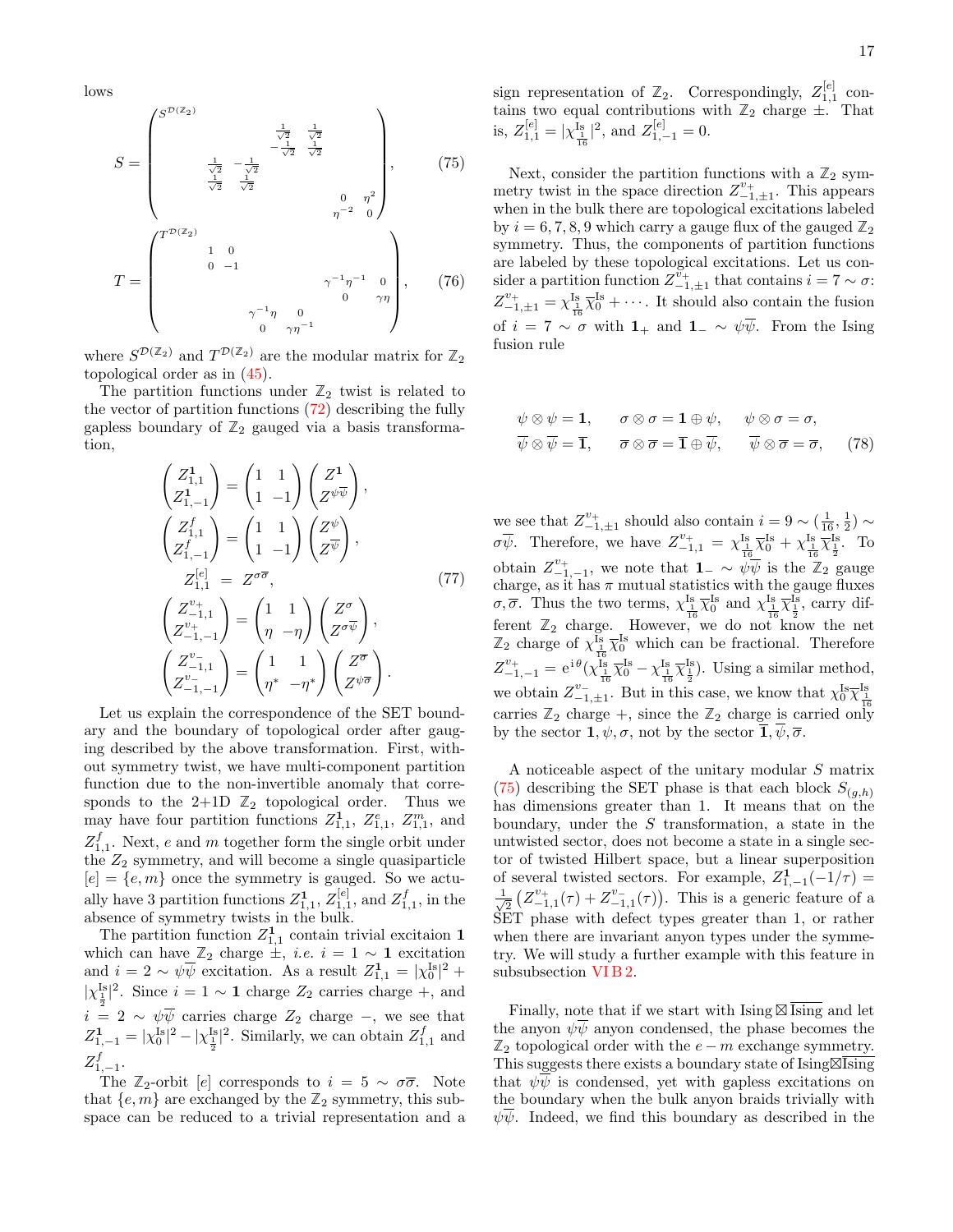following,

$$
Z^{1} = |\chi_{0}^{Is}|^{2} + |\chi_{\frac{1}{2}}^{Is}|^{2},
$$
  
\n
$$
Z^{\sigma} = 0,
$$
  
\n
$$
Z^{\psi} = \chi_{0}^{Is} \overline{\chi_{\frac{1}{2}}^{Is}} + \chi_{\frac{1}{2}}^{Is} \overline{\chi_{0}}^{Is},
$$
  
\n
$$
Z^{\overline{\sigma}} = 0,
$$
  
\n
$$
Z^{\sigma \overline{\sigma}} = |\chi_{\frac{1}{16}}^{Is}|^{2},
$$
  
\n
$$
Z^{\psi \overline{\sigma}} = 0,
$$
  
\n
$$
Z^{\overline{\psi}} = \chi_{0}^{Is} \overline{\chi_{\frac{1}{2}}^{Is}} + \chi_{\frac{1}{2}}^{Is} \overline{\chi_{0}}^{Is},
$$
  
\n
$$
Z^{\sigma \overline{\psi}} = 0,
$$
  
\n
$$
Z^{\psi \overline{\psi}} = |\chi_{0}^{Is}|^{2} + |\chi_{\frac{1}{2}}^{Is}|^{2}.
$$
\n(79)

This boundary satisfies the conditions [\(65\)](#page-14-1) to describe a boundary phase with anyon condensed.

# <span id="page-17-0"></span>B.  $\mathbb{Z}_2$  symmetry in  $\mathbb{Z}_3$  topological order

#### <span id="page-17-1"></span>1.  $\mathbb{Z}_2$  charge conjugation symmetry in  $\mathbb{Z}_3$  topological order

We consider the bulk to be the  $\mathbb{Z}_3$  topological order. The anyons in the **Z**<sup>3</sup> topological orders are  $e^a m^b, a, b = 0, 1, 2$ . The  $\mathbb{Z}_3$  topological order can be enriched with a global  $Z_2$  charge conjugation symmetry,  $e^a m^b \to e^{-a} m^{-b}$ . When we gauge the  $\mathbb{Z}_2$  symmetry in the bulk, we obtain the  $S_3$  topological order, also known as the quantum double  $\mathcal{D}(S_3)$ . Now consider the boundary vector of partition functions. We can expect that it is the same as that on the boundary of  $\mathcal{D}(S_3)$  topological order.

The question is what is the transformation between the two vectors of partition functions: one is in the quasiparticle-twisted-by-symmetry basis, the other in the quasiparticle basis.

To begin with, on the boundary of  $\mathbb{Z}_3$  topological order, the vector of partition functions is composed of characters of the three-state Potts conformal field theory.

$$
Z^{1} = |\chi_{0}^{m6} + \chi_{3}^{m6}|^{2} + |\chi_{\frac{2}{5}}^{m6} + \chi_{\frac{7}{5}}^{m6}|^{2},
$$
  
\n
$$
Z^{e} = |\chi_{\frac{2}{3}}^{m6}|^{2} + |\chi_{\frac{1}{15}}^{m6}|^{2},
$$
  
\n
$$
Z^{e^{2}} = |\chi_{\frac{2}{3}}^{m6}|^{2} + |\chi_{\frac{1}{15}}^{m6}|^{2},
$$
  
\n
$$
Z^{m} = |\chi_{\frac{2}{3}}^{m6}|^{2} + |\chi_{\frac{1}{15}}^{m6}|^{2},
$$
  
\n
$$
Z^{me} = \chi_{0}^{m6}\chi_{\frac{2}{3}}^{m6} + \chi_{3}^{m6}\chi_{\frac{2}{3}}^{m6} + \chi_{\frac{2}{5}}^{m6}\chi_{\frac{1}{15}}^{m6} + \chi_{\frac{7}{5}}^{m6}\chi_{\frac{1}{15}}^{m6},
$$
  
\n
$$
Z^{me^{2}} = \chi_{\frac{2}{3}}^{m6}\chi_{0}^{m6} + \chi_{\frac{2}{3}}^{m6}\chi_{3}^{m6} + \chi_{\frac{1}{15}}^{m6}\chi_{\frac{2}{5}}^{m6} + \chi_{\frac{1}{15}}^{m6}\chi_{\frac{7}{5}}^{m6},
$$
  
\n
$$
Z^{m^{2}} = |\chi_{\frac{2}{3}}^{m6}|^{2} + |\chi_{\frac{1}{15}}^{m6}|^{2},
$$
  
\n
$$
Z^{m^{2}e} = \chi_{\frac{2}{3}}^{m6}\chi_{0}^{m6} + \chi_{\frac{2}{3}}^{m6}\chi_{3}^{m6} + \chi_{\frac{1}{15}}^{m6}\chi_{\frac{2}{5}}^{m6} + \chi_{\frac{1}{15}}^{m6}\chi_{\frac{7}{5}}^{m6},
$$
  
\n
$$
Z^{m^{2}e^{2}} = \chi_{0}^{m6}\chi_{\frac{2}{3}}^{m6} + \chi_{3}^{m6}\chi_{\frac{2}{3}}^{m6} + \chi_{\frac{2}{5}}^{m6}\chi_{\frac{1}{15}}^{m6} + \chi_{\frac{7}{5}}^{m6}\chi_{\frac{
$$

The topological order after gauging the  $\mathbb{Z}_2$  symmetry has the following anyons. The symmetry defect becomes a fluxeon, let us call it c anyon. The other fluxeons come from the anyons before gauging. The anyons invariant can carry either trivial or sign representation of the  $\mathbb{Z}_2$ , and therefore split. The anyons related to each other under  $\mathbb{Z}_2$  symmetry form a  $\mathbb{Z}_2$  orbit, a single anyon in the gauged model.

Let us derive these anyons, as well as the boundary vector of partition functions. First, consider the vacuum sector. It is invariant under the symmetry. Therefore certain excitations on the boundary of the vacuum sector carry the sign representation under the on-site  $\mathbb{Z}_2$  action,

$$
Z_{1,-1}^1 = |\chi_0^{m6} - \chi_3^{m6}|^2 + |\chi_{\frac{2}{5}}^{m6} - \chi_{\frac{7}{5}}^{m6}|^2. \tag{81}
$$

Combining this sector with  $Z^1 = Z^1_{1,1}$ , we can separate the two anyonic sectors in the topological order after gauging. One anyon  $\overline{1}$ , carrying trivial representation of the on-site  $\mathbb{Z}_2$  symmetry, and the other  $a^1$ , carrying the sign representation. That is through the linear combination

$$
\begin{pmatrix} Z_{1,1}^1 \\ Z_{1,-1}^1 \end{pmatrix} = \begin{pmatrix} 1 & 1 \\ 1 & -1 \end{pmatrix} \begin{pmatrix} Z^{\widetilde{1}} \\ Z^{a^1} \end{pmatrix}.
$$
 (82)

The resulting components of partition functions are

$$
Z^{\tilde{1}} = |\chi_0^{m6}|^2 + |\chi_3^{m6}|^2 + |\chi_{\frac{2}{5}}^{m6}|^2 + |\chi_{\frac{7}{5}}^{m6}|^2,
$$
  

$$
Z^{a^1} = \chi_0^{m6} \overline{\chi}_3^{m6} + \chi_3^{m6} \overline{\chi}_0^{m6} + \chi_{\frac{2}{5}}^{m6} \overline{\chi}_{\frac{7}{5}}^{m6} + \chi_{\frac{7}{5}}^{m6} \overline{\chi}_{\frac{2}{5}}^{m6}.
$$
 (83)

We can obtain the twisted sector  $Z_{-1,1}^1$  by the S transformation of the sector  $Z_{1,-1}^1$ ,

$$
Z_{-1,1}^1 = |\chi_{\frac{1}{8}}^{m6} + \chi_{\frac{13}{8}}^{m6}|^2 + |\chi_{\frac{1}{40}}^{m6} + \chi_{\frac{21}{40}}^{m6}|^2. \tag{84}
$$

It is the  $Z_2$  twisted sector. Under the  $\mathbb{Z}_2$  symmetry, now acted as an on-site symmetry, it becomes

$$
Z_{-1,-1}^1 = |\chi_{\frac{1}{8}}^{m6} - \chi_{\frac{13}{8}}^{m6}|^2 + |\chi_{\frac{1}{40}}^{m6} - \chi_{\frac{21}{40}}^{m6}|^2. \tag{85}
$$

 $Z_{-1,1}^1$  contains both the trivial representation as well as the sign representation of the on-site  $\mathbb{Z}_2$  symmetry. They correspond to two defect anyon sectors c and  $c^1$ . The partition function of the two sectors are related by the following,

$$
\begin{pmatrix} Z_{-1,1}^{1} \\ Z_{-1,-1}^{1} \end{pmatrix} = \begin{pmatrix} 1 & 1 \\ 1 & -1 \end{pmatrix} \begin{pmatrix} Z^{c} \\ Z^{c^{1}} \end{pmatrix}.
$$
 (86)

The gapless excitations on their boundary are as follows,

$$
Z^{c} = |\chi_{\frac{1}{8}}^{m6}|^{2} + |\chi_{\frac{13}{8}}^{m6}|^{2} + |\chi_{\frac{10}{40}}^{m6}|^{2} + |\chi_{\frac{21}{40}}^{m6}|^{2},
$$
  

$$
Z^{c^{1}} = \chi_{\frac{1}{8}}^{m6} \overline{\chi_{\frac{13}{8}}^{m6}} + \chi_{\frac{13}{8}}^{m6} \overline{\chi_{\frac{1}{8}}^{m6}} + \chi_{\frac{10}{40}}^{m6} \overline{\chi_{\frac{21}{40}}^{m6}} + \chi_{\frac{21}{40}}^{m6} \overline{\chi_{\frac{1}{40}}^{m6}}.
$$
 (87)

<span id="page-17-2"></span>Let us summarize. Before gauging, the exchange symmetry acts on anyons in two ways, exchanging anyons,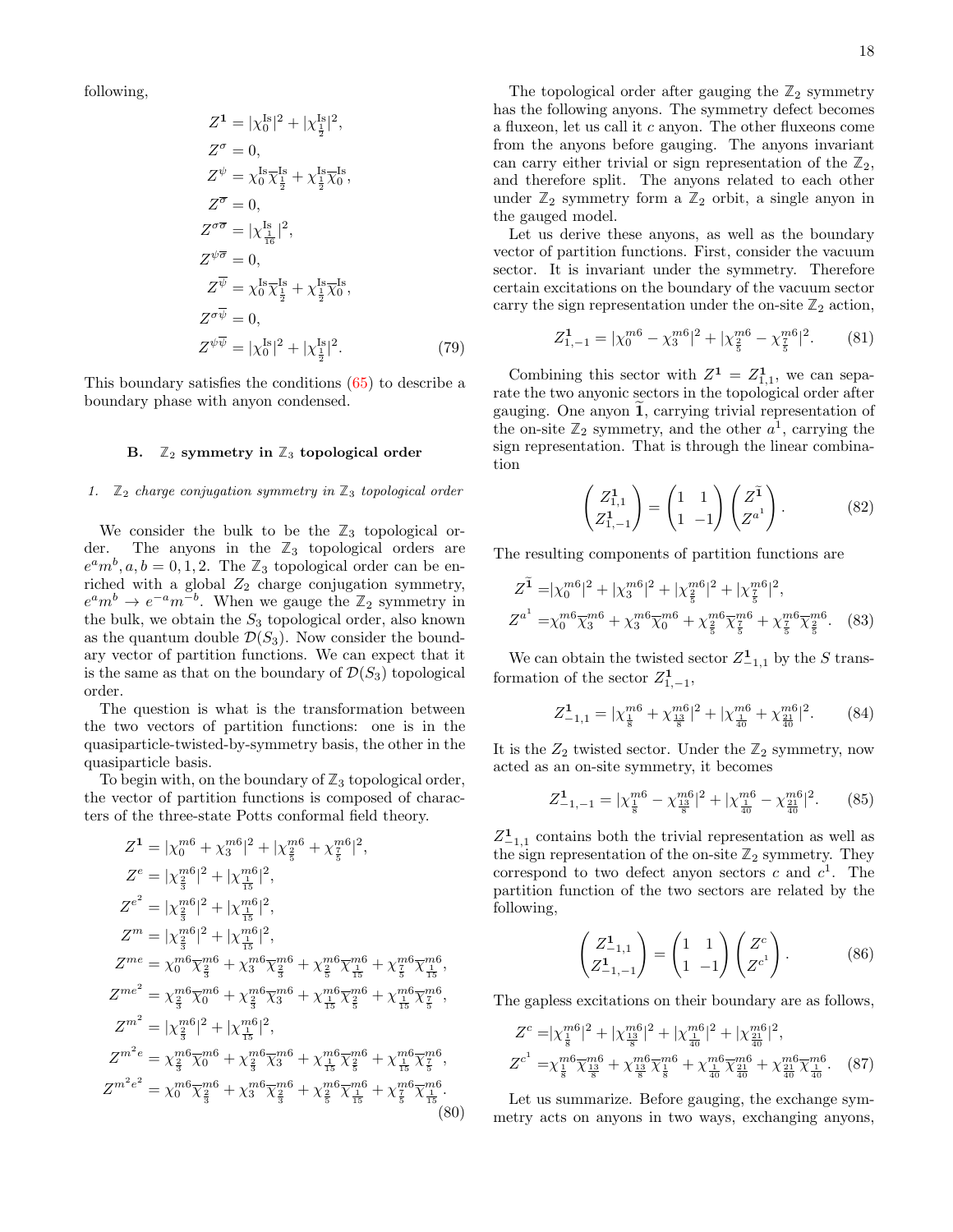and as the on-site  $\mathbb{Z}_2$  symmetry on those anyons invariant under exchanging. In the gauged model, the symmetry defects become dynamical, added to the family of anyons.

Now consider anyons get permuted under the symmetry. After the symmetry is gauged, they get combined and form  $\mathbb{Z}_2$ -orbits. The boundary local excitations of those anyons, before gauging are the same. Those local excitations contribute to one component of the vector of partition functions, labeled by a representative anyon in the  $\mathbb{Z}_2$ -orbit. In the current case, we have four  $\mathbb{Z}_2$ -orbits. They become four types of anyons that have quantum dimension 2 in the gauged model,

$$
[e] = \{e, e^2\} \sim a^2,
$$
  
\n
$$
[m] = \{m, m^2\} \sim b,
$$
  
\n
$$
[me] = \{me, m^2e^2\} \sim b^1,
$$
  
\n
$$
[m^2e] = \{m^2e, me^2\} \sim b^2.
$$
 (88)

Among them,  $[e] \sim a^2$  carries the representation of the  $\mathbb{Z}_3$  gauge group, the other three carry the  $\mathbb{Z}_3$  flux.

The boundary partition functions are the following,

$$
Z^{[e]} = |\chi_{\frac{2}{3}}^{m6}|^2 + |\chi_{\frac{1}{15}}^{m6}|^2,
$$
  
\n
$$
Z^{[m]} = |\chi_{\frac{2}{3}}^{m6}|^2 + |\chi_{\frac{1}{15}}^{m6}|^2,
$$
  
\n
$$
Z^{[me]} = \chi_0^{m6} \overline{\chi}_{\frac{2}{3}}^{m6} + \chi_3^{m6} \overline{\chi}_{\frac{2}{3}}^{m6} + \chi_{\frac{2}{5}}^{m6} \overline{\chi}_{\frac{1}{15}}^{m6} + \chi_{\frac{7}{5}}^{m6} \overline{\chi}_{\frac{1}{15}}^{m6},
$$
  
\n
$$
Z^{[m^2e]} = \chi_{\frac{2}{3}}^{m6} \overline{\chi}_0^{m6} + \chi_{\frac{2}{3}}^{m6} \overline{\chi}_3^{m6} + \chi_{\frac{1}{15}}^{m6} \overline{\chi}_{\frac{2}{5}}^{m6} + \chi_{\frac{1}{15}}^{m6} \overline{\chi}_{\frac{7}{5}}^{m6}.
$$
\n(89)

In summary, we obtain the full partition functions on the boundary.

$$
Z^{1} = |\chi_{0}^{m6}|^{2} + |\chi_{3}^{m6}|^{2} + |\chi_{\frac{2}{5}}^{m6}|^{2} + |\chi_{\frac{7}{5}}^{m6}|^{2},
$$
  
\n
$$
Z^{a^{1}} = \chi_{0}^{m6}\overline{\chi}_{3}^{m6} + \chi_{3}^{m6}\overline{\chi}_{0}^{m6} + \chi_{\frac{2}{5}}^{m6}\overline{\chi}_{\frac{7}{5}}^{m6} + \chi_{\frac{7}{5}}^{m6}\overline{\chi}_{\frac{7}{5}}^{m6},
$$
  
\n
$$
Z^{a^{2}} = |\chi_{\frac{2}{3}}^{m6}|^{2} + |\chi_{\frac{1}{15}}^{m6}|^{2},
$$
  
\n
$$
Z^{b} = |\chi_{\frac{2}{3}}^{m6}|^{2} + |\chi_{\frac{1}{15}}^{m6}|^{2},
$$
  
\n
$$
Z^{b^{1}} = \chi_{0}^{m6}\overline{\chi}_{\frac{7}{3}}^{m6} + \chi_{3}^{m6}\overline{\chi}_{\frac{7}{3}}^{m6} + \chi_{\frac{7}{5}}^{m6}\overline{\chi}_{\frac{15}{15}}^{m6} + \chi_{\frac{7}{5}}^{m6}\overline{\chi}_{\frac{7}{15}}^{m6},
$$
  
\n
$$
Z^{b^{2}} = \chi_{\frac{2}{3}}^{m6}\overline{\chi}_{0}^{m6} + \chi_{\frac{2}{3}}^{m6}\overline{\chi}_{3}^{m6} + \chi_{\frac{1}{15}}^{m6}\overline{\chi}_{\frac{7}{5}}^{m6} + \chi_{\frac{1}{15}}^{m6}\overline{\chi}_{\frac{7}{5}}^{m6},
$$
  
\n
$$
Z^{c} = |\chi_{\frac{1}{8}}^{m6}|^{2} + |\chi_{\frac{13}{8}}^{m6}|^{2} + |\chi_{\frac{10}{40}}^{m6}|^{2} + |\chi_{\frac{21}{40}}^{m6}|^{2},
$$
  
\n
$$
Z^{c^{1}} = \chi_{\frac{1}{8}}^{m6}\overline{\chi}_{\frac{13}{8}}^{m6} + \chi_{\frac{13}{8}}^{m6}\overline{\chi}_{\frac{7}{8}}^{m6} + \chi_{\frac{10}{40}}^{m6}\overline
$$

This boundary is exactly the same as that of a gapless boundary of the  $\mathcal{D}(S_3)$  topological order, where no anyon is condensed on the boundary.

Reversely, in the  $S_3$  topological order, the Abelian anyon  $a<sup>1</sup>$  is a self-boson. In modern terminology, this worldline of this anyon generates a  $\mathbb{Z}_2$  one-form symmetry that is anomaly-free. Turning on an appropriate interaction, we can let  $a^1$  condensed. This leads to confinement of the c and  $c^1$  anyons, and the split of  $a^1, b, b^1, b^2$ .

This condensed phase is the phase with  $\mathbb{Z}_3$  topological order, with a gapless boundary described by [\(80\)](#page-17-2).

We close this subsection, by giving another gapless boundary of  $S_3$  topological order, where the  $a<sup>1</sup>$  anyon is condensed on the boundary,

$$
Z^{1} = |\chi_{0}^{m6} + \chi_{3}^{m6}|^{2} + |\chi_{\frac{2}{5}}^{m6} + \chi_{\frac{7}{5}}^{m6}|^{2},
$$
  
\n
$$
Z^{a^{1}} = |\chi_{0}^{m6} + \chi_{3}^{m6}|^{2} + |\chi_{\frac{2}{5}}^{m6} + \chi_{\frac{7}{5}}^{m6}|^{2},
$$
  
\n
$$
Z^{a^{2}} = |\chi_{\frac{2}{3}}^{m6}|^{2} + |\chi_{\frac{1}{15}}^{m6}|^{2},
$$
  
\n
$$
Z^{b} = |\chi_{\frac{2}{3}}^{m6}|^{2} + |\chi_{\frac{1}{15}}^{m6}|^{2},
$$
  
\n
$$
Z^{b^{1}} = \chi_{0}^{m6}\overline{\chi_{\frac{2}{3}}^{m6}} + \chi_{3}^{m6}\overline{\chi_{\frac{2}{3}}^{m6}} + \chi_{\frac{2}{5}}^{m6}\overline{\chi_{\frac{1}{15}}^{m6}} + \chi_{\frac{7}{5}}^{m6}\overline{\chi_{\frac{1}{15}}^{m6}},
$$
  
\n
$$
Z^{b^{2}} = \chi_{\frac{2}{3}}^{m6}\overline{\chi_{0}}^{m6} + \chi_{\frac{2}{3}}^{m6}\overline{\chi_{3}}^{m6} + \chi_{\frac{1}{15}}^{m6}\overline{\chi_{\frac{2}{5}}^{m6}} + \chi_{\frac{1}{15}}^{m6}\overline{\chi_{\frac{7}{5}}^{m6}},
$$
  
\n
$$
Z^{c} = 0,
$$
  
\n
$$
Z^{c^{1}} = 0.
$$
  
\n(91)

It satisfies the empirical rules [\(65\)](#page-14-1) for the gapless boundary state with anyon condensed.

# <span id="page-18-0"></span>2. The electric-magnetic duality symmetry in  $\mathbb{Z}_3$  topological order

In the example in VIA2, there is a prefactor  $\frac{1}{4}$  $\frac{1}{2}$  appearing in the  $S$  matrix given in  $(75)$ , describing the topological order enriched by the  $e - m$  exchange symmetry. It means that on the boundary of this SET phase, the component in the twisted sector and that in untwisted sector are not related by a one-to-one map under the S transformation. Now let us show with a further example that the prefactor is tied to the number of types of invariant anyons under the symmetry. Since two symmetry defects fuse into those invariant anyons, this prefactor is also related to that the symmetry defect is non-Abelian – its quantum dimension is greater than 1.

We consider the EM exchange symmetry in the  $\mathbb{Z}_3$ topological order. The symmetry defect now has quantopological order. The symmetry defect now has quantum dimension  $\sqrt{3}$ . We will see that when applying the S transformation on the boundary of the SET phase, the unitary S matrix involves a prefactor  $1/\sqrt{3}$ .

We start with the boundary of the  $\mathbb{Z}_3$  topological order. The anyons in the  $\mathbb{Z}_3$  topological orders are  $e^a m^b, a, b = 0, 1, 2$ . We begin with the same vector of partition functions [\(80\)](#page-17-2), composed of characters of the three-state Potts conformal field theory.

The  $\mathbb{Z}_3$  topological order can be equivalently written as the  $\mathbb{Z}_3^{(1)} \boxtimes \overline{\mathbb{Z}}_3^{(1)}$  $_3<sup>(1)</sup>$  topological order.<sup>[44](#page-30-33)</sup> That is a tensor product of two chiral topological orders. The  $\mathbb{Z}_3^{(1)}$  TO has chiral central charge  $c_-=2 \mod 8$ . It has anyons  $a_+^i$ ,  $i=$ 0, 1, 2, obeying the fusion rules  $a_+^i \times a_+^j = a^{[i+j]_3}$ , and all trivial F-symbols. The spin for  $a^i_+$  is  $\theta_{a^i_+} = e^{i\frac{2\pi}{3}i^2}$ . The  $\overline{Z}_3^{(1)}$  TO is the time-reversal conjugate of  $\mathbb{Z}_3^{(1)}$  TO. The charge anyon  $e$  and the flux anyon  $m$  are related to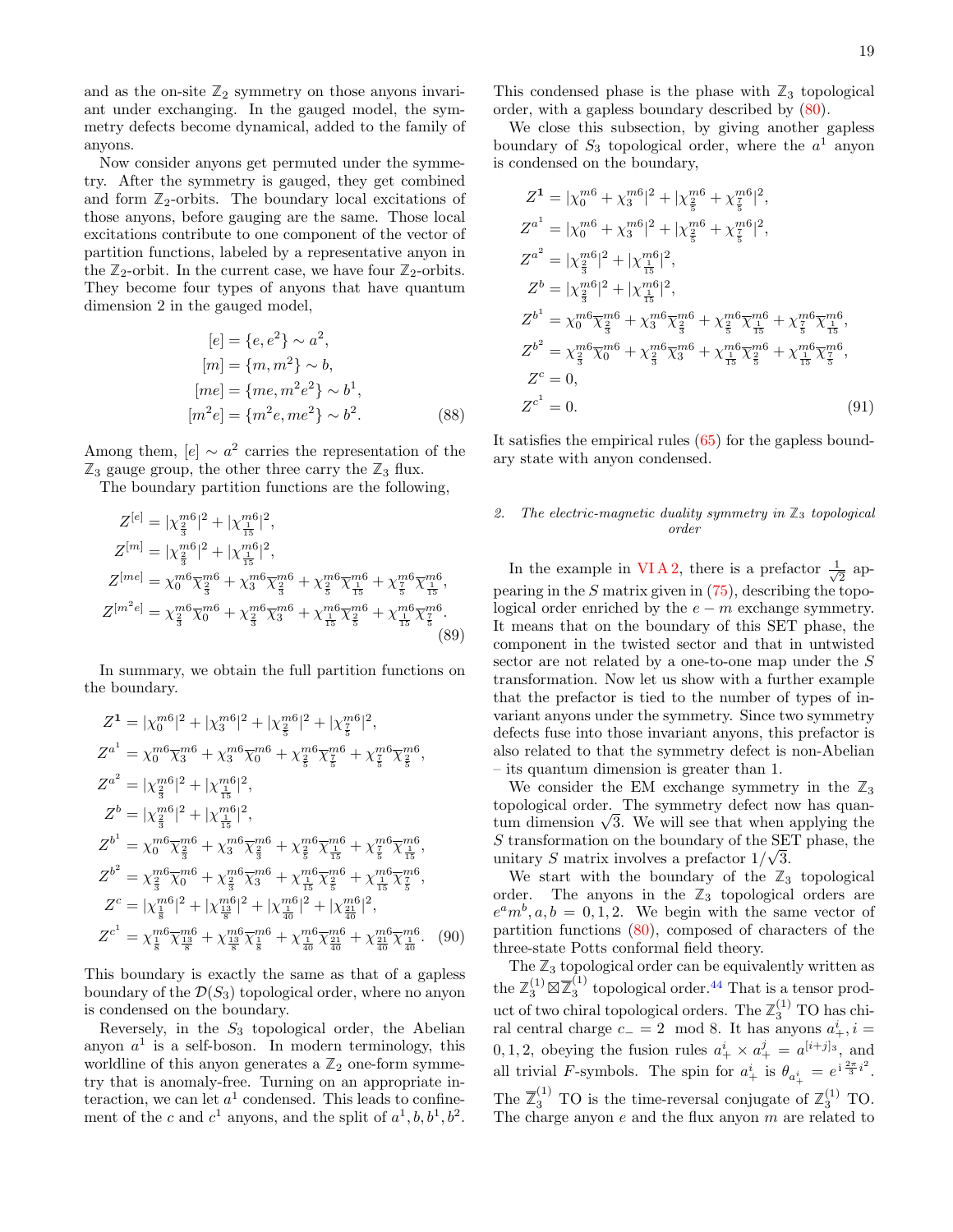anyons  $a_+ \in Z_3^{(1)}$  and  $a_- \in \overline{Z}_3^{(1)}$  via  $e = a_+ a_-, \quad m = a_+ a_-^2$  $(92)$ 

It follows that the vector of partition functions can also be in the basis labeled by anyons in  $\mathbb{Z}_3^{(1)} \boxtimes \overline{\mathbb{Z}}_3^{(1)}$  TO, as in the following. From now on, we omit the superscript of the character indicating the rational CFT that the character comes from.

$$
Z^{1} = |\chi_{0} + \chi_{3}|^{2} + |\chi_{\frac{2}{5}} + \chi_{\frac{7}{5}}|^{2},
$$
  
\n
$$
Z^{a_{+}} = \chi_{0}\overline{\chi}_{\frac{2}{3}} + \chi_{3}\overline{\chi}_{\frac{2}{3}} + \chi_{\frac{2}{5}}\overline{\chi}_{\frac{1}{15}} + \chi_{\frac{7}{5}}\overline{\chi}_{\frac{1}{15}},
$$
  
\n
$$
Z^{a_{+}^{2}} = \chi_{0}\overline{\chi}_{\frac{2}{3}} + \chi_{3}\overline{\chi}_{\frac{2}{3}} + \chi_{\frac{2}{5}}\overline{\chi}_{\frac{1}{15}} + \chi_{\frac{7}{5}}\overline{\chi}_{\frac{1}{15}},
$$
  
\n
$$
Z^{a_{-}} = \chi_{\frac{2}{3}}\overline{\chi}_{0} + \chi_{\frac{2}{3}}\overline{\chi}_{3} + \chi_{\frac{1}{15}}\overline{\chi}_{\frac{2}{5}} + \chi_{\frac{1}{15}}\overline{\chi}_{\frac{7}{5}},
$$
  
\n
$$
Z^{a_{+}a_{-}} = |\chi_{\frac{2}{3}}|^{2} + |\chi_{\frac{1}{15}}|^{2},
$$
  
\n
$$
Z^{a_{+}^{2}} = \chi_{\frac{2}{3}}\overline{\chi}_{0} + \chi_{\frac{2}{3}}\overline{\chi}_{3} + \chi_{\frac{1}{15}}\overline{\chi}_{\frac{2}{5}} + \chi_{\frac{1}{15}}\overline{\chi}_{\frac{7}{5}},
$$
  
\n
$$
Z^{a_{+}a_{-}^{2}} = |\chi_{\frac{2}{3}}|^{2} + |\chi_{\frac{1}{15}}|^{2},
$$
  
\n
$$
Z^{a_{+}^{2}a_{-}^{2}} = |\chi_{\frac{2}{3}}|^{2} + |\chi_{\frac{1}{15}}|^{2}.
$$
  
\n(93)

Then the EM exchange symmetry on the  $\mathbb{Z}_3$  topological order acts as the charge conjugation (CC) on the anyons in  $\overline{\mathbb{Z}}_3^{(1)}$ <sup>(1)</sup> topological order,  $\mathbb{Z}_2^{EM} : a_+^l a_-^m \to a_+^l a_-^{-l}$ . In particular, there is a single type of topological defect  $\sigma$ In particular, there is a single type of topological defect  $\sigma$  with quantum dimension  $\sqrt{3}$ . Its fusion rules with other anyons in  $\overline{Z}_3^{(1)}$  are

$$
\sigma \times a_-^l = a_-^l \times \sigma = \sigma, \quad \sigma \times \sigma = 1 + a_- + a_-^2,
$$
 (94)

where  $l = 0, 1, 2$ . Further solving the F symbols, one finds two  $\mathbb{Z}_2$ -crossed fusion categories, identified with two types of  $\mathbb{Z}_3$  Tambara-Yamagami fusion categories.

More specifically, the boundary partition function in the symmetry twisted basis of this SET phase is the following,

$$
Z_{-1,1}^{\sigma} = \left(\chi_{\frac{1}{8}} + \chi_{\frac{13}{8}}\right) \left(\overline{\chi}_{0} + \overline{\chi}_{3}\right) + \left(\chi_{\frac{1}{40}} + \chi_{\frac{21}{40}}\right) \left(\overline{\chi}_{\frac{2}{5}} + \overline{\chi}_{\frac{7}{5}}\right), Z_{-1,1}^{a+\sigma} = \left(\chi_{\frac{1}{8}} + \chi_{\frac{13}{8}}\right) \overline{\chi}_{\frac{2}{3}} + \left(\chi_{\frac{1}{40}} + \chi_{\frac{21}{40}}\right) \overline{\chi}_{\frac{1}{15}}, Z_{-1,1}^{a^2+\sigma} = Z_{-1,1}^{a+\sigma}.
$$
 (95)

These are obtained from performing a S transformation on the following components in the untwisted sector and acted by the symmetry

$$
Z_{1,-1}^{1} = (\chi_{0} - \chi_{3}) (\overline{\chi}_{0} + \overline{\chi}_{3})
$$
  
+ 
$$
\left( -\chi_{\frac{2}{5}} + \chi_{\frac{7}{5}} \right) (\overline{\chi}_{\frac{2}{5}} + \overline{\chi}_{\frac{7}{5}}),
$$
  

$$
Z_{1,-1}^{a_{+}} = (\chi_{0} \overline{\chi}_{\frac{2}{3}} - \chi_{3} \overline{\chi}_{\frac{2}{3}} - \chi_{\frac{2}{5}} \overline{\chi}_{\frac{1}{15}} + \chi_{\frac{7}{5}} \overline{\chi}_{\frac{1}{15}}),
$$
  

$$
Z_{1,-1}^{a_{+}^{2}} = Z_{1,-1}^{a_{+}},
$$
 (96)

and the components in the untwisted sector without symmetry action are those in  $(93)$ , each  $Z^a$  in  $(1)$  is relabeled as  $Z_{1,1}^a$  as a component on the SET boundary.

The remaining components can be obtained by a T transformation, up to an overall phase that will be absorbed in the modular T matrix,

$$
Z_{-1,-1}^{\sigma} = \left(\chi_{\frac{1}{8}} - \chi_{\frac{13}{8}}\right) \left(\overline{\chi}_{0} + \overline{\chi}_{3}\right) - \left(\chi_{\frac{1}{40}} - \chi_{\frac{21}{40}}\right) \left(\overline{\chi}_{\frac{2}{5}} + \overline{\chi}_{\frac{7}{5}}\right), Z_{-1,-1}^{a+\sigma} = \left(\chi_{\frac{1}{8}} - \chi_{\frac{13}{8}}\right) \overline{\chi}_{\frac{2}{3}} - \left(\chi_{\frac{1}{40}} - \chi_{\frac{21}{40}}\right) \overline{\chi}_{\frac{1}{15}}, Z_{-1,-1}^{a+\sigma} = Z_{-1,-1}^{a+\sigma}.
$$
 (97)

The S matrix acting on the boundary of the  $\mathbb{Z}_2^{EM}$  SET phase is the following,

<span id="page-19-0"></span>
$$
S = \begin{pmatrix} S^{\mathcal{D}(\mathbb{Z}_3)} & & \\ & \frac{1}{\sqrt{3}} M^{\mathbb{Z}_3} & \\ & & \frac{1}{\sqrt{3}} M^{\mathbb{Z}_3} & \\ & & & -\frac{1}{\sqrt{3}} M^{\mathbb{Z}_3} \end{pmatrix}, \quad (98)
$$

where

$$
M^{\mathbb{Z}_3} = \begin{pmatrix} 1 & 1 & 1 \\ 1 & \omega & \omega^2 \\ 1 & \omega^2 & \omega \end{pmatrix}, \tag{99}
$$

is the character table of  $\mathbb{Z}_3$  group and  $\omega = e^{i\frac{2\pi}{3}}$ . And the T matrix is

$$
T = \begin{pmatrix} T^{\mathcal{D}(\mathbb{Z}_3)} & & & \\ & T^{\mathbb{Z}_3} & & \\ & & \eta_{\mathbb{Z}_3} T^{\mathbb{Z}_3} \\ & & & \eta_{\mathbb{Z}_3} T^{\mathbb{Z}_3} \end{pmatrix}, \qquad (100)
$$

where

$$
T^{\mathbb{Z}_3} = \begin{pmatrix} 1 & 0 & 0 \\ 0 & \omega & 0 \\ 0 & 0 & \omega \end{pmatrix}, \tag{101}
$$

is the same as the T matrix for  $\mathbb{Z}_3^{(1)}$  topological order, and  $\eta_{\mathbb{Z}_3}$  here equals  $e^{i 2\pi/8}$ . The S matrix here is unitary. Indeed, it is a theorem that the  $\mathcal{C}_G^{\times}$  BFC is G-crossed modular if and only if  $C_0$  is a UMTC. We say that the  $C_G^{\times}$  is G-crossed modular if its S-matrix is G-graded unitary.<sup>[44](#page-30-33)</sup>

Notice that the prefactor appearing in the S matrix expanded by the component twisted by symmetries (along temporal or spacial direction) is  $\frac{1}{d}$  with  $d = \sqrt{3}$ , the same as the quantum dimension of the  $\mathrm{\check{E}M}$  exchange defect in the  $\mathbb{Z}_3$  topological order. We take the assumption that in the presence of a topological defect in the bulk, the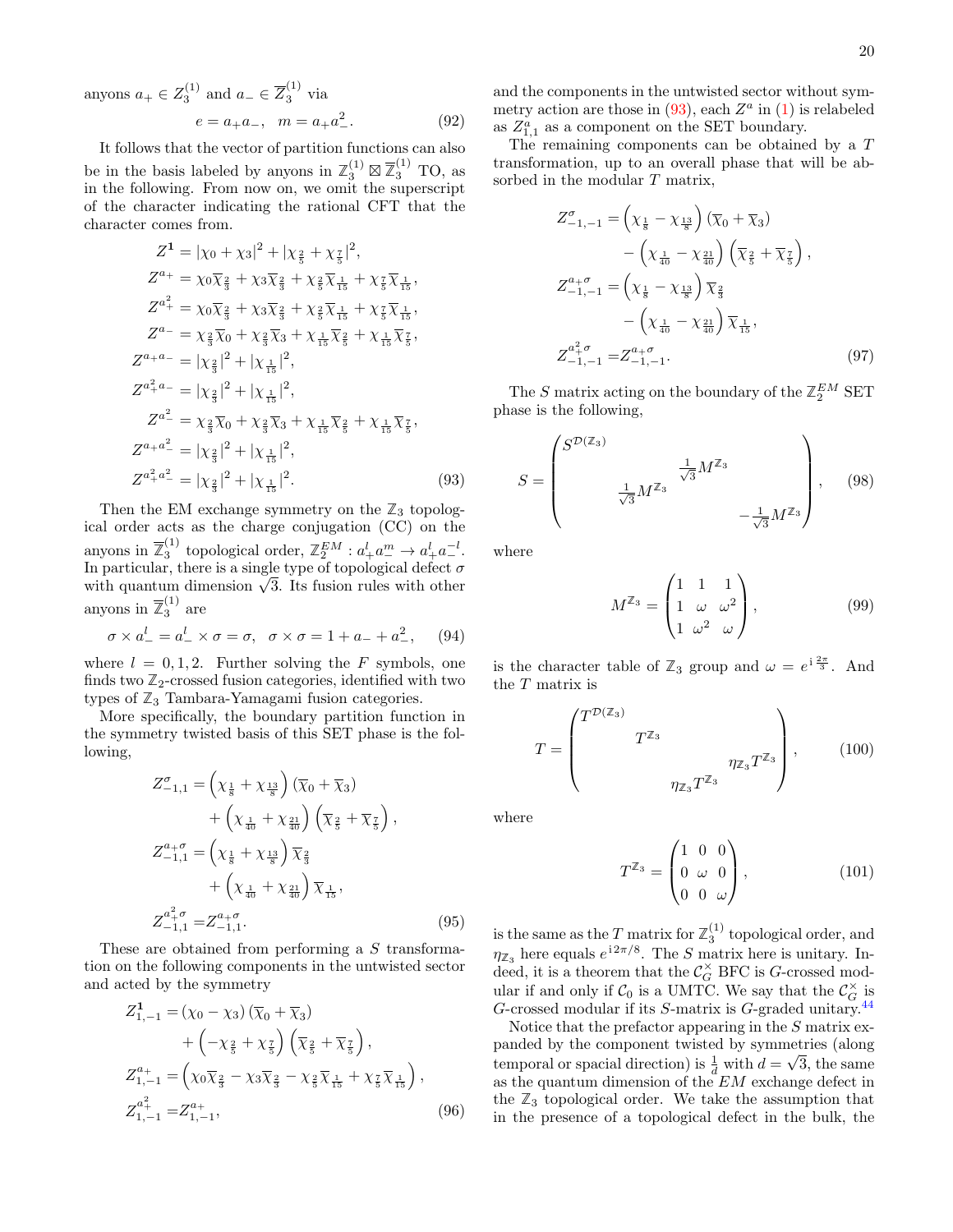whole system is still a Hilbert space of integral dimensions. Specifically, the coefficients in  $Z_{-1,1}^a$  are required to be integral.

The  $Z_{-1,1}$  is consistent with the sector twisted by the non-invertible line in the  $\mathbb{Z}_3$  Tambara-Yamagami category. Indeed, after we group the components exchanged by the symmetry into the  $\mathbb{Z}_2$ -orbits, the vector becomes of 15 dimensions, with the following components,

$$
(Z_{1,1}^{1}, Z_{1,-1}^{1}, Z_{-1,1}^{\sigma}, Z_{-1,-1}^{\sigma},
$$
  
\n
$$
Z_{1,1}^{a_{+}}, Z_{1,-1}^{a_{+}}, Z_{-1,1}^{a_{+}, Z_{-1,-1}^{a_{+}, \sigma}},
$$
  
\n
$$
Z_{1,1}^{a_{+}^{2}}, Z_{1,-1}^{a_{+}^{2}}, Z_{-1,1}^{a_{+}^{2}, Z_{-1,-1}^{a_{+}, \sigma}},
$$
  
\n
$$
Z^{a_{-}\oplus a_{-}^{2}}, Z^{a_{+}a_{-}\oplus a_{+}a_{-}^{2}}, Z^{a_{+}^{2}a_{-}\oplus a_{+}^{2}a_{-}^{2}})^{T}.
$$
 (102)

The bulk becomes the  $Z_3^{(1)} \boxtimes \overline{SU(2)}_4$  topological order after the EM symmetry is gauged. $44$  For our purpose, we only describe the anyon types here. After gauging,  $a_$ and  $a_{-}^2$  form a  $\mathbb{Z}_2$  orbit, a single anyon with quantum dimension 2. For both 1 and  $\sigma$ , the remaining stabilizer group is  $\mathbb{Z}_2$ , so each splits into two anyons, one with trivial representation and one with sign representation. We denote them as  $1, z, \sigma, \sigma^z$ , respectively. Their quantum dimensions are 1, 1,  $\sigma$ <sub>/</sub> 3, √ 3. The dictionary between these anyons and their spin under the  $SU(2)$ , as well as the topological spins in  $SU(2)_4$  topological order is as follows.

| anyon                                                                                                                                                                                                |  | $a_{-}$ |  |
|------------------------------------------------------------------------------------------------------------------------------------------------------------------------------------------------------|--|---------|--|
| $SU(2)$ spin                                                                                                                                                                                         |  |         |  |
| topological spin   1 $\ e^{\hspace{1pt}\mathrm{i}\hspace{1pt} 2\pi \frac{1}{8}} \ e^{\hspace{1pt}\mathrm{i}\hspace{1pt} 2\pi \frac{1}{3}} \ e^{\hspace{1pt}\mathrm{i}\hspace{1pt} 2\pi \frac{5}{8}}$ |  |         |  |

Up to certain prefactors, the vector above can be transformed to the vector labeled by those anyons in  $\mathbb{Z}_3^{(1)} \boxtimes \overline{SU(2)}_4.$ 

$$
\begin{pmatrix} Z_{1,1}^{a'_{+}} \\ Z_{1,-1}^{a'_{+}} \\ Z_{-1,1}^{a'_{+}\sigma} \\ Z_{-1,-1}^{a'_{+}\sigma} \end{pmatrix} = \begin{pmatrix} 1 & 1 & & \\ 1 & -1 & & \\ & 1 & 1 & \\ & & 1 & -1 \end{pmatrix} \begin{pmatrix} Z^{(a'_{+},1)} \\ Z^{(a'_{+},z)} \\ Z^{(a'_{+},\sigma)} \\ Z^{(a'_{+},\sigma^{z})} \end{pmatrix}, \quad (103)
$$

$$
Z^{a_+^l a_- \oplus a_+^l a_-^2} = Z^{[a_+^l a_-]}, \tag{104}
$$

where  $l = 0, 1, 2$ . However, unfortunately, the vector produced by this transformation does not describe a gapless boundary of  $\mathbb{Z}_3^{(1)} \boxtimes \overline{SU(2)}_4$ . Especially, the component  $Z^{(a_+,\sigma)} = Z^{(a_+,\frac{1}{2})}$  has a conformal spin that does not match that of the  $(a_+,\frac{1}{2})$  anyon, which is  $\frac{5}{24}$ . In fact, in  $\mathcal{M}(6, 5)$ , there is no combination of left and right characters with a chiral conformal spin  $\frac{5}{24}$ .

Nevertheless, the boundary of  $\mathbb{Z}_3^{(1)} \boxtimes \overline{SU(2)}_4$ , where the spin-2 anyon in  $SU(2)_4$  is condensed, has the following

vector of partition function,

$$
Z^{1,0} = |\chi_0 + \chi_3|^2 + |\chi_{\frac{2}{5}} + \chi_{\frac{7}{5}}|^2,
$$
  
\n
$$
Z^{1,\frac{1}{2}} = 0,
$$
  
\n
$$
Z^{1,1} = \chi_{\frac{2}{3}} (\overline{\chi}_0 + \overline{\chi}_3) + \chi_{\frac{1}{15}} (\overline{\chi}_{\frac{2}{5}} + \overline{\chi}_{\frac{7}{5}}),
$$
  
\n
$$
Z^{1,\frac{3}{2}} = 0,
$$
  
\n
$$
Z^{1,2} = |\chi_0 + \chi_3|^2 + |\chi_{\frac{2}{5}} + \chi_{\frac{7}{5}}|^2,
$$
  
\n
$$
Z^{a_{+},0} = (\chi_0 + \chi_3) \overline{\chi}_{\frac{2}{3}} + (\chi_{\frac{2}{5}} + \chi_{\frac{7}{5}}) \overline{\chi}_{\frac{1}{15}},
$$
  
\n
$$
Z^{a_{+},\frac{1}{2}} = 0,
$$
  
\n
$$
Z^{a_{+},\frac{3}{2}} = 0,
$$
  
\n
$$
Z^{a_{+},\frac{3}{2}} = (\chi_0 + \chi_3) \overline{\chi}_{\frac{2}{3}} + (\chi_{\frac{2}{5}} + \chi_{\frac{7}{5}}) \overline{\chi}_{\frac{1}{15}},
$$
  
\n
$$
Z^{a_{+}^2,0} = (\chi_0 + \chi_3) \overline{\chi}_{\frac{2}{3}} + (\chi_{\frac{2}{5}} + \chi_{\frac{7}{5}}) \overline{\chi}_{\frac{1}{15}},
$$
  
\n
$$
Z^{a_{+}^2,1} = |\chi_{\frac{2}{3}}|^2 + |\chi_{\frac{1}{15}}|^2,
$$
  
\n
$$
Z^{a_{+}^2,1} = |\chi_{\frac{2}{3}}|^2 + |\chi_{\frac{1}{15}}|^2,
$$
  
\n
$$
Z^{a_{+}^2,2} = 0,
$$
  
\n
$$
Z^{a_{+}^2,2} = (\chi_0 + \chi_3) \overline{\chi}_{\frac{2}{3}} + (\chi_{\frac{2}{5}} + \chi_{\frac{7}{5}}) \overline{\chi}_{\frac{1}{15}}.
$$
  
\n(105)

### <span id="page-20-0"></span>VII. SUMMARY

In this paper, we study anomalous symmetries via multi-component partition function and their transformation properties under mapping class group transformations of the space-time. This allows us to treat symmetry, anomalous symmetry, and gravitational anomaly at equal footing. In other words, we can treat symmetry and anomalous symmetry as a non-invertible gravitational anomaly. This gives us a very general and unified point of view about symmetry and anomaly. Since gravitational anomaly is just topological order in one higher dimension,<sup>[2](#page-29-5)</sup> symmetry and anomalous symmetry can be viewed as topological order in one higher dimension, which leads to a holographic point of view of symmetry and anomalous symmetry.

We thank Shu-Heng Shao, Cenke Xu, Po-Shen Hsin, Dominic Else, Meng Cheng and Zhen Bi for helpful discussions. This research is partially supported by NSF DMR-2022428 and by the Simons Collaboration on Ultra-Quantum Matter, which is a grant from the Simons Foundation (651440).

#### <span id="page-20-1"></span>Appendix A: Group cohomology theory

### <span id="page-20-2"></span>1. Homogeneous group cocycle

In this section, we will briefly introduce group cohomology. The group cohomology class  $\mathcal{H}^d(G,\mathbb{M})$  is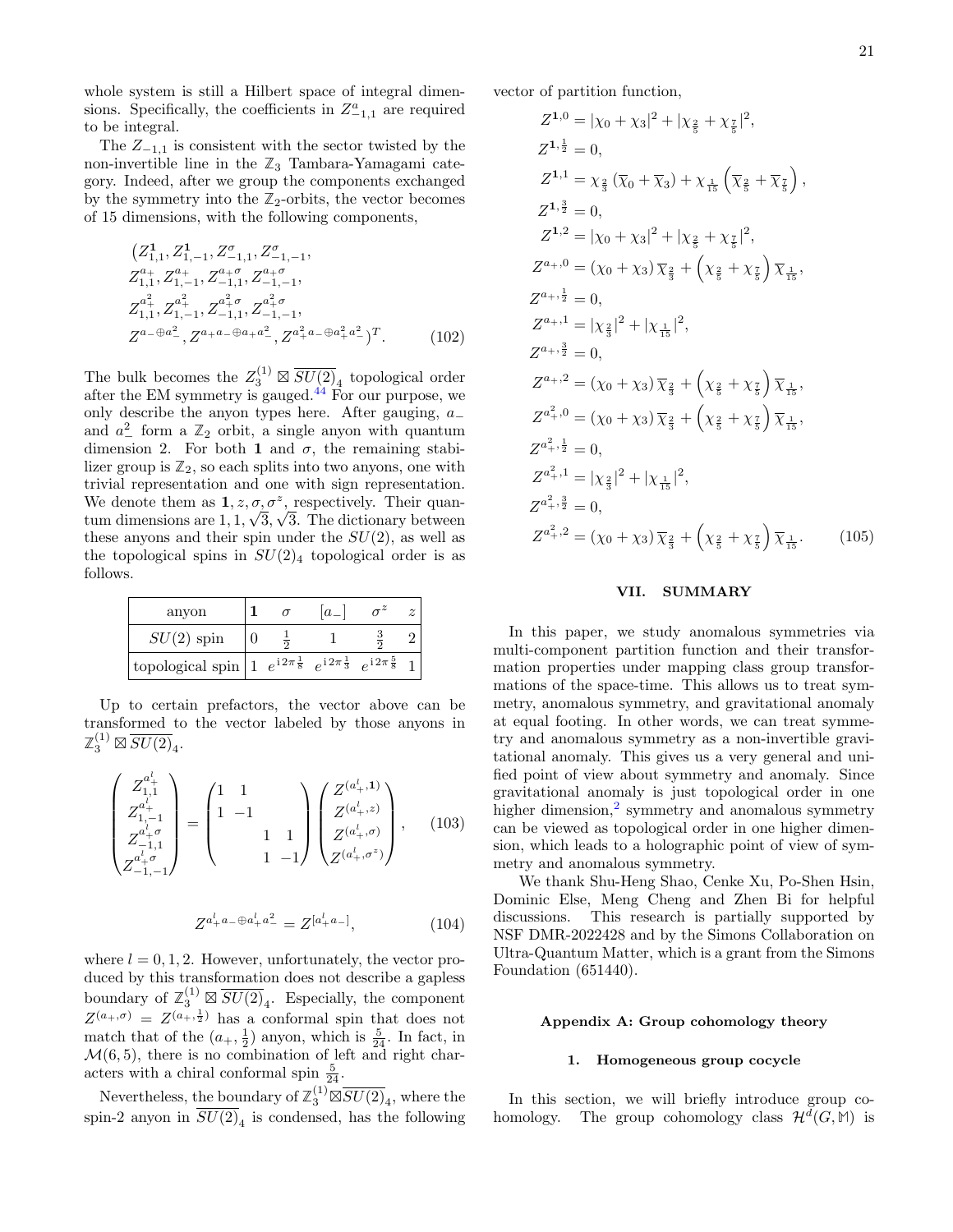an Abelian group constructed from a group G and an Abelian group  $M$ . We will use " $+$ " to represent the multiplication of the Abelian groups. Each elements of G also induce a mapping  $M \to M$ , which is denoted as

$$
g \cdot m = m', \quad g \in G, \ m, m' \in \mathbb{M}.
$$
 (A1)

The map  $q \cdot$  is a group homomorphism:

$$
g \cdot (m_1 + m_2) = g \cdot m_1 + g \cdot m_2. \tag{A2}
$$

The Abelian group **M** with such a G-group homomorphism, is called a G-module.

A homogeneous d-cochain is a function  $\nu_d : G^{d+1} \to \mathbb{M}$ , that satisfies

$$
\nu_d(g_0, \cdots, g_d) = g \cdot \nu_d(gg_0, \cdots, gg_d), \quad g, g_i \in G. \tag{A3}
$$

We denote the set of d-cochains as  $\mathcal{C}^d(G,\mathbb{M})$ . Clearly  $\mathcal{C}^d(G,\mathbb{M})$  is an Abelian group. homogeneous group cocycle

Let us define a mapping d (group homomorphism) from  $\mathcal{C}^d(G,\mathbb{M})$  to  $\mathcal{C}^{d+1}(G,\mathbb{M})$ :

$$
(\mathrm{d}\nu_d)(g_0, \cdots, g_{d+1}) = \sum_{i=0}^{d+1} (-)^i \nu_d(g_0, \cdots, \widehat{g}_i, \cdots, g_{d+1})
$$
\n(A4)

where  $g_0, \dots, \hat{g}_i, \dots, g_{d+1}$  is the sequence  $g_0, \dots, g_i, \dots, g_{d+1}$  with  $g_i$  removed. One can check  $g_0, \cdots, \widehat{g}_i, \cdots, g_{d+1}$  is the sequence that  $d^2 = 0$ . The homogeneous d-cocycles are then the homogeneous d-cochains that also satisfy the cocycle condition

$$
d\nu_d = 0.\t\t(A5)
$$

We denote the set of d-cocycles as  $\mathcal{Z}^d(G,\mathbb{M})$ . Clearly  $\mathcal{Z}^d(G,\mathbb{M})$  is an Abelian subgroup of  $\mathcal{C}^d(G,\mathbb{M})$ .

Let us denote  $\mathcal{B}^d(G,\mathbb{M})$  as the image of the map  $d: \mathcal{C}^{d-1}(G, \mathbb{M}) \to \mathcal{C}^d(G, \mathbb{M})$  and  $\mathcal{B}^0(G, \mathbb{M}) = \{0\}.$  The elements in  $\mathcal{B}^d(G, M)$  are called d-coboundary. Since  $d^2 = 0$ ,  $\mathcal{B}^d(G,\mathbb{M})$  is a subgroup of  $\mathcal{Z}^d(G,\mathbb{M})$ :

$$
\mathcal{B}^d(G, \mathbb{M}) \subset \mathcal{Z}^d(G, \mathbb{M}).\tag{A6}
$$

The group cohomology class  $\mathcal{H}^d(G,\mathbb{M})$  is then defined as

$$
\mathcal{H}^d(G, \mathbb{M}) = \mathcal{Z}^d(G, \mathbb{M})/\mathcal{B}^d(G, \mathbb{M}).
$$
 (A7)

We note that the d operator and the cochains  $\mathcal{C}^d(G,\mathbb{M})$ (for all values of d) form a so-called cochain complex,

$$
\cdots \stackrel{\mathrm{d}}{\to} \mathcal{C}^d(G, \mathbb{M}) \stackrel{\mathrm{d}}{\to} \mathcal{C}^{d+1}(G, \mathbb{M}) \stackrel{\mathrm{d}}{\to} \cdots
$$
 (A8)

which is denoted as  $C(G, M)$ . So we may also write the group cohomology  $\mathcal{H}^d(G,\mathbb{M})$  as the standard cohomology of the cochain complex  $H^d[C(G, M)].$ 

#### <span id="page-21-0"></span>2. Nonhomogeneous group cocycle

The above definition of group cohomology class can be rewritten in terms of nonhomogeneous group cochains/cocycles. An nonhomogeneous group d-cochain is a function  $\omega_d : G^d \to M$ . All  $\omega_d(g_1, \dots, g_d)$  form  $\mathcal{C}^d(G,\mathbb{M})$ . The nonhomogeneous group cochains and the homogeneous group cochains are related as

$$
\nu_d(g_0, g_1, \cdots, g_d) = \omega_d(h_{01}, \cdots, h_{d-1,d}), \quad (A9)
$$

with

$$
g_0 = 1
$$
,  $g_1 = g_0 h_{01}$ ,  $g_2 = g_1 h_{12}$ ,  $\cdots$   $g_d = h_{d-1} h_{d-1,d}$ .  
(A10)

Now the d map has a form on  $\omega_d$ :

$$
(d\omega_d)(h_{01}, \cdots, h_{d,d+1}) = h_{01} \cdot \omega_d(h_{12}, \cdots, h_{d,d+1})
$$
  
+ 
$$
\sum_{i=1}^d (-)^i \omega_d(h_{01}, \cdots, h_{i-1,i}h_{i,i+1}, \cdots, h_{d,d+1})
$$
  
+ 
$$
(-)^{d+1} \omega_d(h_{01}, \cdots, h_{d-2,d-1})
$$
 (A11)

This allows us to define the nonhomogeneous group dcocycles which satisfy  $d\omega_d = 0$  and the nonhomogeneous group d-coboundaries which have a form  $\omega_d = d\mu_{d-1}$ . In the following, we are going to use nonhomogeneous group cocycles to study group cohomology. Geometrically, we may view  $g_i$  as living on the vertex i, while  $h_{ij}$  as living on the edge connecting the two vertices  $i$  to  $j$ .

#### <span id="page-21-1"></span>3. "Normalized" cocycles

We know that each element in  $\mathcal{H}^d(G,\mathbb{R}/\mathbb{Z})$  can be represented by many cocycles. In the following, we are going to describe a way to simplify the cocycles, so that the simplified cocycles can still represent all the elements in  $\mathcal{H}^d(G,\mathbb{R}/\mathbb{Z}).$ 

The simplification is obtained by considering "normalized" cochains,  $45$  which satisfy

$$
\omega_d(g_1, \cdots, g_d) = 0, \text{ if one of } g_i = 1. \tag{A12}
$$

One can check that the d-operator maps a "normalized" cochain to a "normalized" cochain. The group cohomology classes obtained from the ordinary cochains is isomorphic to the group cohomology classes obtained from the "normalized" cochains. Let us use  $\overline{\mathcal{C}}^{d}(G, M), \overline{\mathcal{Z}}^{d}(G, M),$  and  $\overline{\mathcal{B}}^{d}(G, M)$  to denote the "normalized" cochains, cocycles, and coboundaries. We have  $\mathcal{H}^d(G, M) = \overline{\mathcal{Z}}^d(G, M) / \overline{\mathcal{B}}^d(G, M).$ 

# <span id="page-21-2"></span>Appendix B: Topological path integral on a space-time

#### <span id="page-21-3"></span>1. Space-time lattice and branching structure

To find the phase factors in eqn. [\(4\)](#page-3-2), we need to use extensively the space-time path integral. So we will first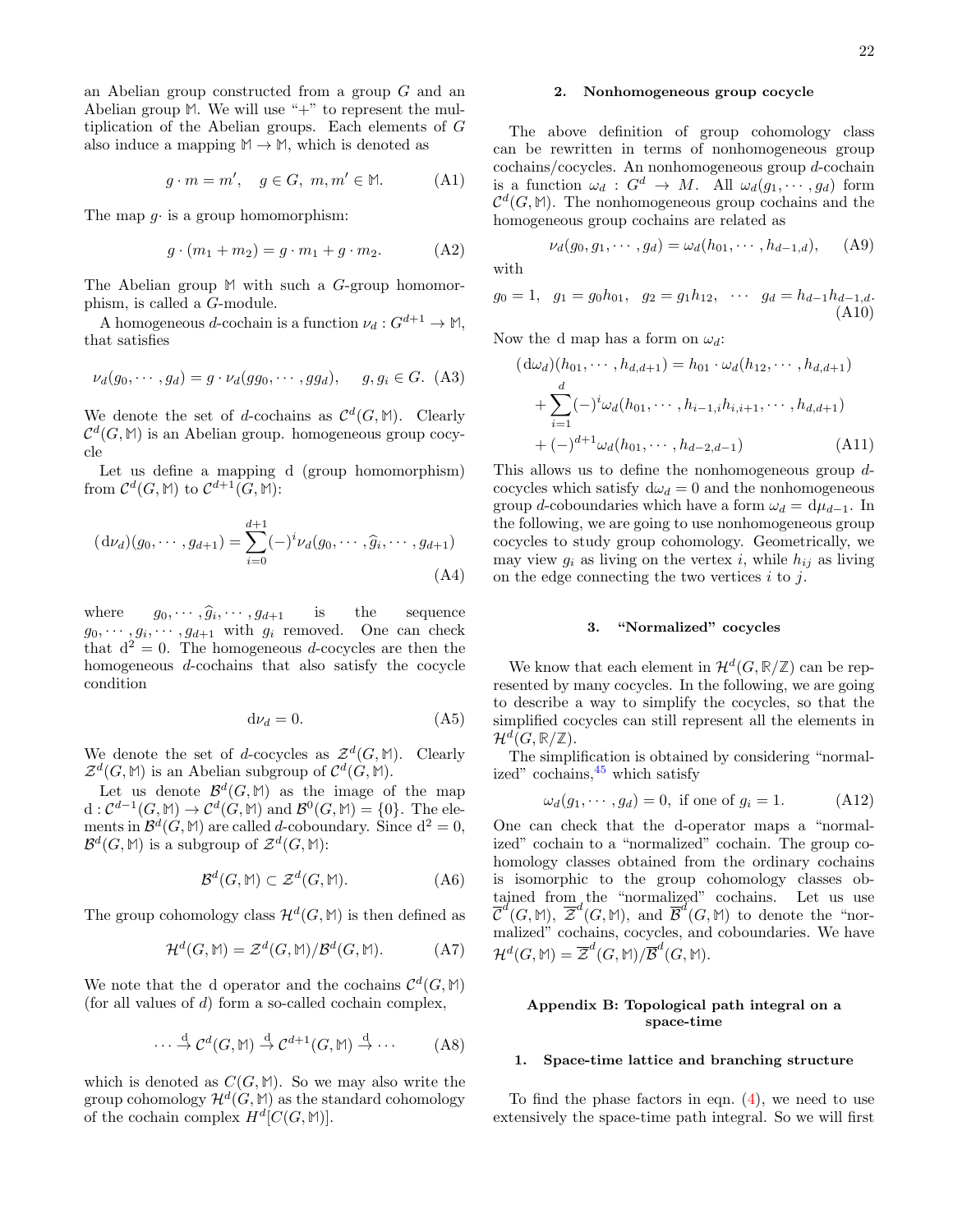

<span id="page-22-2"></span>FIG. 10. A two-dimensional complex. The vertices (0 simplices) are labeled by  $i$ . The edges (1-simplices) are labeled by  $\langle ij \rangle$ . The faces (2-simplices) are labeled by  $\langle ijk \rangle$ . The degrees of freedom may live on the vertices (labeled by  $v_i$ ), on the edges (labeled by  $e_{ij}$ ) and on the faces (labeled by  $\phi_{ijk}$ ).

describe how to define a space-time path integral. We first triangulate the 3-dimensional space-time to obtain a simplicial complex  $\mathcal{M}^3$  (see Fig. [10\)](#page-22-2). Here we assume that all simplicial complexes are of bounded geometry in the sense that the number of edges that connect to one vertex is bounded by a fixed value. Also, the number of triangles that connect to one edge is bounded by a fixed value, etc.

In order to define a generic lattice theory on the spacetime complex  $\mathcal{M}^3$ , it is important to give the vertices of each simplex a local order. A nice local scheme to order the vertices is given by a branching structure.<sup>[7](#page-30-3)[,46](#page-30-39)[,47](#page-30-40)</sup> A branching structure is a choice of the orientation of each edge in the n-dimensional complex so that there is no oriented loop on any triangle (see Fig. [11\)](#page-22-3).

The branching structure induces a local order of the vertices on each simplex. The first vertex of a simplex is the vertex with no incoming edges, and the second vertex is the vertex with only one incoming edge, etc . So the simplex in Fig. [11a](#page-22-3) has the following vertex ordering:  $0 < 1 < 2 < 3$ .

The branching structure also gives the simplex (and its sub simplexes) an orientation denoted by  $s_{ij\cdots k} = 1, *$ . Fig. [11](#page-22-3) illustrates two 3-simplices with opposite orientations  $s_{0123} = 1$  and  $s_{0123} = *$ . The red arrows indicate the orientations of the 2-simplices which are the subsimplices of the 3-simplices. The black arrows on the edges indicate the orientations of the 1-simplices.

The degrees of freedom of our lattice model live on the vertices (denoted by  $v_i$  where i labels the vertices), on the edges (denoted by  $e_{ij}$  where  $\langle ij \rangle$  labels the edges), and on other high dimensional simplicies of the space-time complex (see Fig. [10\)](#page-22-2).

#### <span id="page-22-0"></span>2. Discrete path integral

In this paper, we will only consider a type of 2+1D path integral that can be constructed from a tensor set  $T$  of two real and one complex tensor:  $T =$  $(w_{v_0}, d_{e_{01}}^{v_0v_1}, C_{v_0v_1v_2v_3;\phi_{013}\phi_{123}}^{e_{01}e_{02}e_{13}e_{23};\phi_{012}\phi_{023}})$ . The complex tensor  $C_{v_0v_1v_2v_3;\phi_{013}\phi_{123}}^{e_{01}e_{02}e_{03}e_{12}e_{13}e_{23};\phi_{012}\phi_{023}}$  can be associated with a tetrahedron, which has a branching structure (see Fig.



<span id="page-22-3"></span>FIG. 11. (Color online) Two branched simplices with opposite orientations. (a) A branched simplex with positive orientation and (b) a branched simplex with negative orientation.



<span id="page-22-4"></span>FIG. 12. The tensor  $C_{v_0v_1v_2v_3;\phi_{013}\phi_{123}}^{e_{01}e_{02}e_{03}e_{12}e_{13}e_{23};\phi_{012}\phi_{023}}$  is associated with a tetrahedron, which has a branching structure. If the vertex-0 is above the triangle-123, then the tetrahedron will have an orientation  $s_{0123} = *$ . If the vertex-0 is below the triangle-123, the tetrahedron will have an orientation  $s_{0123} =$ 1. The branching structure gives the vertices a local order: the  $i^{th}$  vertex has i incoming edges.

[12\)](#page-22-4). A branching structure is a choice of the orientation of each edge in the complex so that there is no oriented loop on any triangle (see Fig. [12\)](#page-22-4). Here the  $v_0$  index is associated with the vertex-0, the  $e_{01}$  index is associated with the edge-01, and the  $\phi_{012}$  index is associated with the triangle-012. They represent the degrees of freedom on the vertices, edges, and triangles.

Using the tensors, we can define the path integral on any 3-complex that has no boundary:

$$
Z(\mathcal{M}^3) = \sum_{v_0, \cdots; e_{01}, \cdots; \phi_{012}, \cdots \text{ vertex}} \prod_{\text{edge}} w_{v_0} \prod_{\text{edge}} d_{e_{01}}^{v_0 v_1} \times \text{(B1)}
$$

$$
\prod_{\text{tetra}} [C_{v_0 v_1 v_2 v_3; \phi_{013} \phi_{123}}^{e_{01} e_{02} e_{03} e_{12} e_{13} e_{23}; \phi_{012} \phi_{023}]^{s_{0123}}
$$

where  $\sum_{v_0,\dots,v_{01},\dots,v_{012},\dots}$  sums over all the vertex indices, the edge indices, and the face indices,  $s_{0123} = 1$  or ∗ depending on the orientation of tetrahedron (see Fig. [12\)](#page-22-4). We believe such type of path integral can realize any 2+1D topological order.

# <span id="page-22-1"></span>Appendix C: SPT invariant and properties of the boundary partition function

In this section, we will give a brief description of SPT invariant $27-29$  $27-29$  and its relation to the properties of boundary partition function. This allows us to gain a more general understanding of 't Hooft anomaly and its consequence on the anomalous boundary partition function.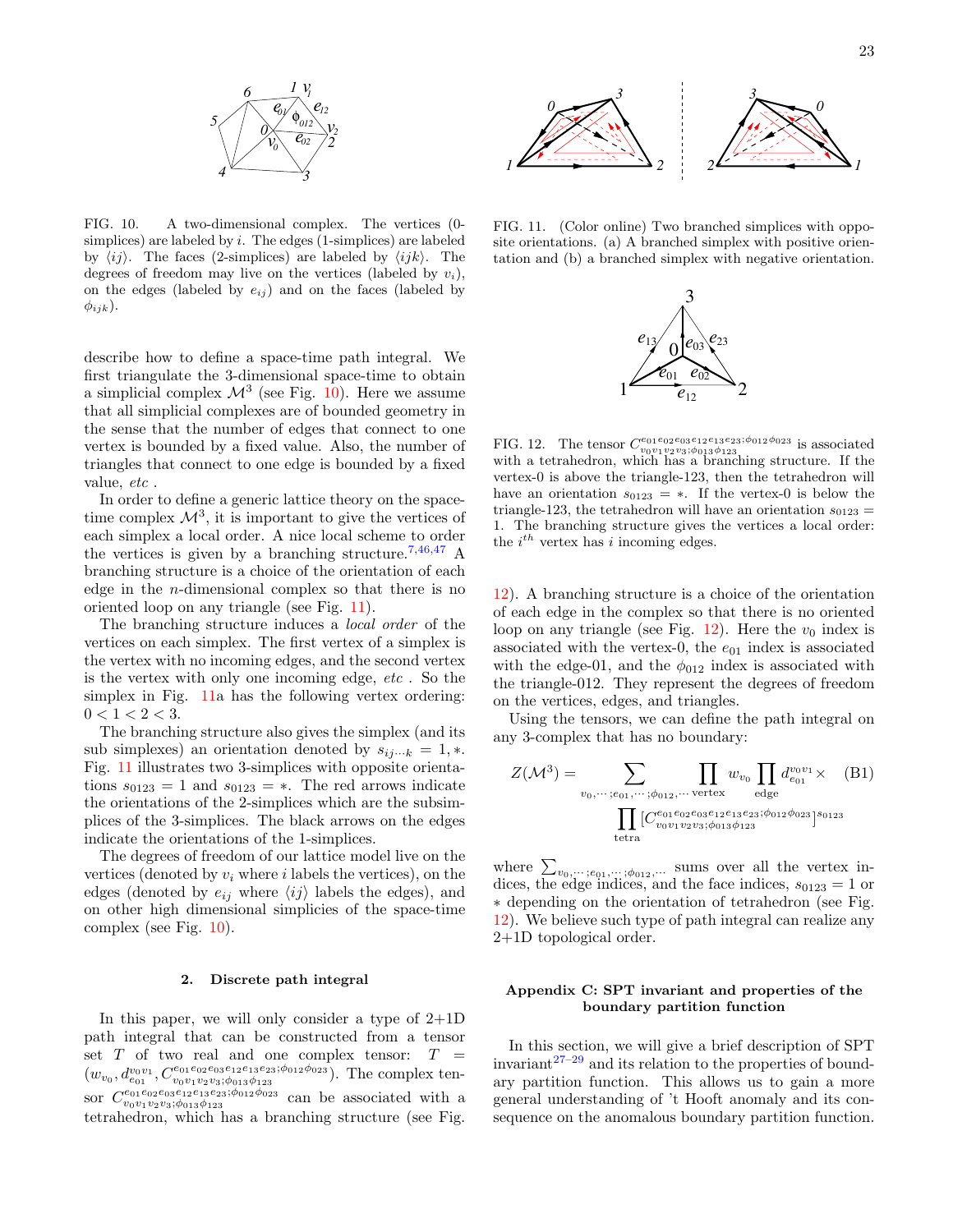### <span id="page-23-0"></span>1. Topological partition function as topological invariant

A very general way to characterize a topologically ordered phase is via its partition function  $Z(M^D)$  on closed spactime  $M^D$  with all possible topologies. A detailed discussion on how to define the partition function via tensor network is given in Ref. [8](#page-30-4) and Appendix [B,](#page-21-2) from which, we see that the partition function also depends on the branched triangulation of the space-time (see Appendix [B\)](#page-21-2), as well as the tensor associated with each simplex. We collectively denote the triangulation,the branching structure, and the tensors as  $\mathcal T$ . Thus the partition function should be more precisely denoted as  $Z_{TN}(M^D, \mathcal{T})$ .

However,  $Z_{TN}(M^D, \mathcal{T})$  is not a topological invariant since it contains a so-called volume term  $e^{-\int_{MD} \epsilon d^D x}$ where  $\epsilon$  is the energy density. After removing the volume term, we can obtain a topological partition function  $Z_{\text{TN}}^{\text{top}}(M^D)$  which is a topological invariant:<sup>[8,](#page-30-4)[48](#page-30-41)</sup>

$$
Z_{\rm TN}(M^D, \mathcal{T}) = e^{-\int_{M^D} \epsilon \, \mathrm{d}^D x} Z_{\rm TN}^{\rm top}(M^D, \mathcal{T}).\tag{C1}
$$

Appendix [B](#page-21-2) describes the way to make volume term vanish (*i.e.*  $\epsilon = 0$ ), in this case, the path integral directly produces the topological partition function. Such a topological invariant may completely characterize the topological order.

In the above, we have ignored the symmetry. To characterize a topological order with symmetry  $G$ , we need to include the symmetry twists described by the flat connection A on the space-time  $M^D$ , ann use the corresponding topological partition function  $Z_{\text{TN}}^{\text{top}}(M^D, A, \mathcal{T})$  (after removing the volume term). Since topological order with symmetry includes trivial topological order with symmetry, therefore  $Z_{\text{TN}}^{\text{top}}(M^D, A, \mathcal{T})$  can also be used to characterize trivial topological order with symmetry, which is nothing but the SPT order. Thus  $Z_{\text{TN}}^{\text{top}}(M^D, A, \mathcal{T})$  include the SPT invariant mentioned above.

#### <span id="page-23-1"></span>2. Properties of the boundary partition function

In this paper, we will concentrate on global anomaly, and we will assume that there is no perturbative anomaly. In this case, the global anomaly is characterized by the bulk topological invariant  $Z_{\text{TN}}^{\text{top}}(M^D, A, \mathcal{T})$ , which is described by the topological path integral described in Appendix [B.](#page-21-2)

One way to systematically generate some of the bulk topological invariant  $Z_{\text{field}}^{\text{top}}(M^D, A, \mathcal{T})$  is to consider the following topological partition function  $Z^{\text{top}}(B^d \times_{\varphi} I)$  $S^1$ , A). Here where  $d = D - 1$  and  $B^d \times_{\varphi} S^1$  is the mapping torus obtained from  $I \times B^d$  by gluing its two boundaries via map  $\varphi: B^d \to B^d$  in the mapping class group of  $B^d$ . In other words,  $B^d \times_{\varphi} S^1$  is a fiber bundle with fiber  $B^d$  and base space  $S^1$ . We see that we can obtain a topological invariant from each element of mapping



<span id="page-23-2"></span>FIG. 13. (Color online) (a) A torus with a shape  $\tau$ . (b,c) two tori with a shape  $\tau + 1$ . (a,b) The two tori have the same triangulation  $\mathcal{T}$ . (b) The torus has another triangulation  $\mathcal{T}'$ . (a) and (b) actually describe the same thing and are equivalent:  $(\tau, \mathcal{T}) \sim (\tau + 1, \mathcal{T}')$ 

class group of  $B^d$ , provided that there is no perturbative anomaly.

To link such a topological invariant for invertible orders with symmetry,  $Z_{\text{TN}}^{\text{top}}(M^D, A, \mathcal{T})$ , to the partition function on the boundary  $B^d$ , we note that the gapped state on  $M^D$  can have a boundary  $B^d = \partial M^D$ . The boundary partition function is given by

$$
Z(B^d, A, \mathcal{T}_B) = Z_{\text{TN}}^{\text{top}}(M^D, A, \mathcal{T}).
$$
 (C2)

We may obtain a more general boundary by attaching a d-dimensional system described by a d-dimensional tensor network,  $Z_{TN}(B^d, A, \mathcal{T}_B)$ , to the boundary. The resulting boundary partition function has a form

$$
Z(B^d, A, \mathcal{T}_B) = Z_{\text{TN}}(B^d, A, \mathcal{T}_B) Z_{\text{TN}}^{\text{top}}(M^D, A, \mathcal{T}) \quad \text{(C3)}
$$

We see that the boundary partition function  $Z(B^d, A, \mathcal{T}_B)$  is not purely given by a tensor network on the boundary  $B^d$ , which gives rise to a partition function  $Z_{\rm TN}(B^d, A, \mathcal{T}_B).$ The boundary partition function also contain a bulk topological term  $Z_{\rm TN}^{\rm top}(M^D,A,\mathcal{T}).$ This makes the boundary quantum system defined by  $Z(B^d, A, \mathcal{T}_B)$  to be potentially anomalous. If the boundary partition function is given purely by a tensor network  $Z_{TN}(B^d, A, \mathcal{T}_B)$  on the boundary (*i.e.* when  $Z_{\text{TN}}^{\text{top}}(M^D, A, \mathcal{T}) = 1$ , such a quantum system will be anomaly-free.

To see the anomaly from the boundary partition function, as an example, we assume  $d = 2$  and  $B^d = S^1 \times S^1 \equiv$  $T^2$ . The partition function on  $T^2$  will depend on the shape of the torus, *i.e.* the sizes  $L_1, L_2$  and the angle  $\phi$ (see Fig. [13\)](#page-23-2). The partition function also depends on the symmetry twist characterized by a flat connection A, as well as the triangulation  $\mathcal T$  on  $T^2$ . So we will denote that partition function as  $Z(T^2, A, \mathcal{T})$ . In this paper, we choose the energy zero such that the energy density  $\epsilon = 0$ . In this case  $Z(T^2, A, \mathcal{T})$  does not depend on the size of the spacetime  $L_1, L_2$ .  $Z(T^2, A, \mathcal{T})$  only depends on the shape of the space-time characterized by  $L_2/L_1$ and  $\phi$ . We will introduce a complex number

$$
\tau \equiv \frac{L_2}{L_1} e^{i\phi} \tag{C4}
$$

to characterize the shape of the torus. Thus partition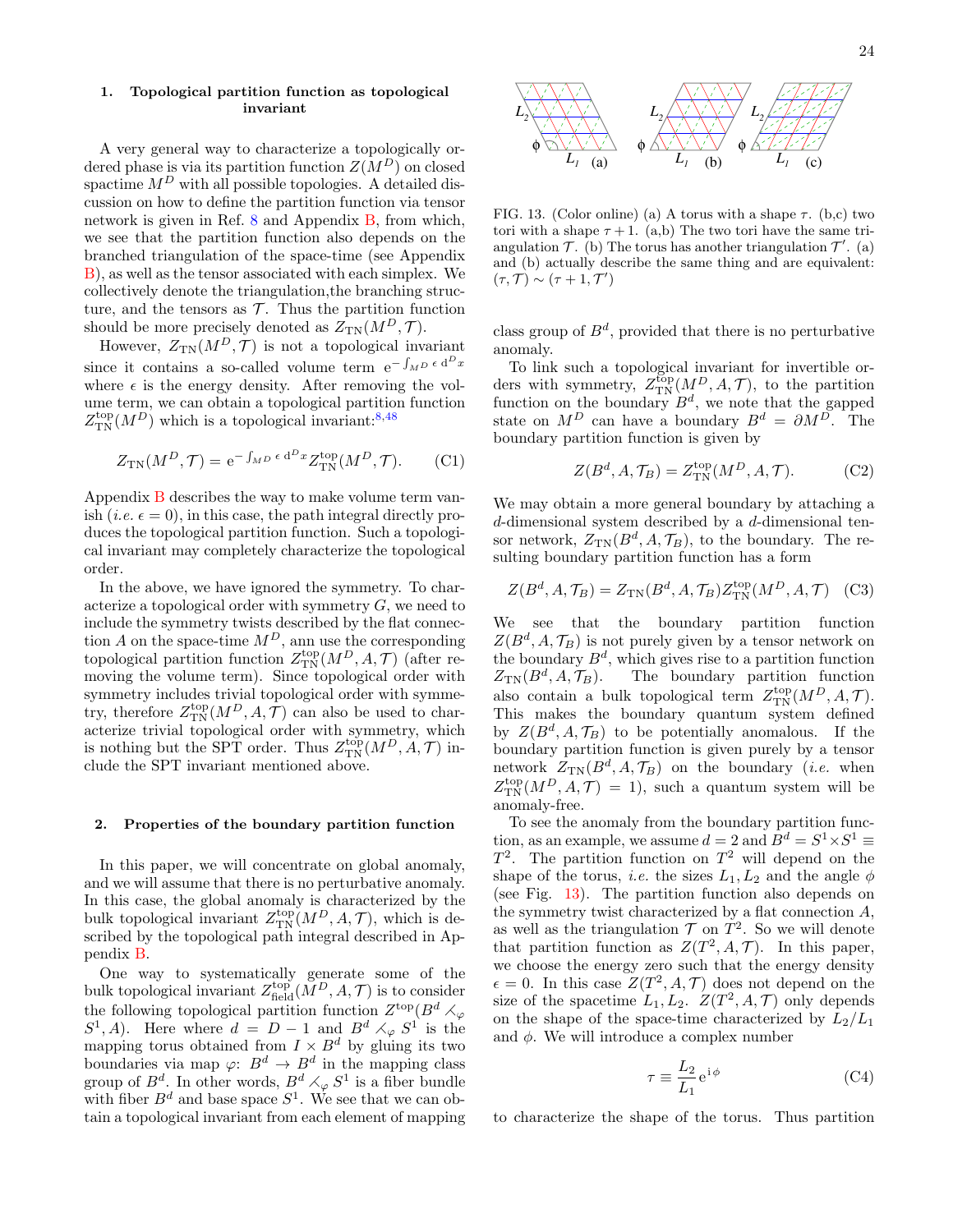function cab be written as

$$
Z(\tau, A, \mathcal{T}) \tag{C5}
$$

For example, Fig. [13a](#page-23-2) and Fig. [13c](#page-23-2) describe torus with different shapes but with the same triangulation  $\mathcal T$  Fig. [13b](#page-23-2) has a different triangulation  $\mathcal{T}'$ . Although Fig. [13a](#page-23-2) and Fig. [13b](#page-23-2) have different shapes described by  $\tau$  and  $\tau + 1$  and different triangulations described by  $\mathcal T$  and  $\mathcal{T}'$ , they actually describe the same thing (*i.e.* the same simplicial complex). Thus

$$
Z(\tau, 0, \mathcal{T}) = Z(\tau + 1, 0, \mathcal{T}'). \tag{C6}
$$

(For the time being, we set the symmetry twist  $A =$ 0.) However, the partition function for Fig. [13b](#page-23-2),  $Z(\tau +$  $1, 0, \mathcal{T}'$ , may not equal to the partition function for Fig. [13c](#page-23-2),  $Z(\tau+1,0,\mathcal{T})$ .  $Z(\tau+1,0,\mathcal{T}')$  and  $Z(\tau+1,0,\mathcal{T})$  may differ by a phase. Such a triangulation dependent phase factor represent a gravitational anomaly. This resembles the non-invariance under diffeomorphism giving rise to gravitational anomaly.

The phase difference from retriangulation  $\mathcal{T}' \to \mathcal{T}$  is given by the partition function of the bulk topological order

$$
Z(\tau, 0, \mathcal{T}) = Z(\tau + 1, 0, \mathcal{T}')
$$
\n
$$
= Z^{\text{top}}(T^2 \times I, A = 0)Z(\tau + 1, 0, \mathcal{T})
$$
\n
$$
(C7)
$$

Here the bulk  $T^2 \times I$  has a particular tianglation  $\mathcal{T}_{\text{bulk}}$ , such that one boundary of  $T^2 \times I$ , together with the triangulation  $\mathcal{T}'$  on the boundary, is given by Fig. [13b](#page-23-2), while the other boundary of  $T^2 \times I$ , together with the triangulation  $\mathcal T$  on the boundary, is given by Fig. [13c](#page-23-2). Since Fig. [13b](#page-23-2) and Fig. [13a](#page-23-2) describe the same thing and Fig. [13a](#page-23-2) differ from Fig. [13c](#page-23-2) by a modular transformation  $T : \tau \to \tau + 1$ , the factor  $Z^{\text{top}}(T^2 \times I, A = 0)$  is a topological invariant discussed above

$$
Z^{\text{top}}(T^2 \times I, A = 0) = Z^{\text{top}}(T^2 \times_{\varphi_T} S^1, A = 0), \quad (C8)
$$

where  $\varphi_T$  is an element of the mapping class group of the torus  $SL(2, \mathbb{Z})$ .

The main point of the above discussion is that, in absence of perturbative anomaly, the change of the boundary partition function under the mapping class group transformation is given by the bulk topological invariant  $Z^{\text{top}}(T^2 \times_{\varphi} S^1, A = 0)$  that characterizes the bulk invertible topological order. Thus the non-invariance of the boundary partition function under the mapping class group transformation is a sign of anomaly. $25,49$  $25,49$  In other words, an anomaly-free system has an invariant partition function under the mapping class group transformation.

However, in two-dimensional spacetime, in absence of perturbative gravitational anomaly, there is no other gravitational anomaly. In other words, without symmetry there is no other invertible topological orders in 2+1D, except the ones generated by abelian topological order characterized by the K-matrix  $K_{E_8}$ . Therefore,



<span id="page-24-1"></span>FIG. 14. A torus with symmetry twist. (a,b,c) all have the same symmetry twist. (a,b) The symmetry twist is described by the same cuts  $(q, h)$ . (c) The symmetry twist is described by different cuts  $(g', h') = (gh, h)$ .

without symmetry twist, we always have  $Z^{\text{top}}(T^2 \times_{\varphi}$  $S^1, A = 0$  = 1. As a result, the boundary partition function  $Z^{\text{top}}(T^2 \times I, A = 0)$  is always modular invariant without symmetry twist, provided that the chiral central charge  $c - \overline{c} = 0$ . So the non-trivial results only appear when we have symmetry and symmetry twist  $A \neq 0$ .

In the following, we will consider partition functions with symmetry twist  $A = 0$ ,  $Z(\tau, A, \mathcal{T})$ . We note that on a torus the symmetry twist  $A$  can be described by symmetry transformation across two cuts  $g, h$  (see Fig. [14a](#page-24-1)), where  $g, h$  satisfy

$$
gh = hg, \qquad g, h \in G. \tag{C9}
$$

So we can denote the partition function as  $Z(\tau, g, h, \mathcal{T})$ . Since Fig. [14a](#page-24-1) and Fig. [14b](#page-24-1) are equivalent, we have

<span id="page-24-2"></span>
$$
Z(\tau, g, h, \mathcal{T}) = Z(\tau + 1, g, h, \mathcal{T}')
$$
 (C10)

But  $Z(\tau, g, h, \mathcal{T})$  and  $Z(\tau + 1, g', h', \mathcal{T})$  differ by a retriangulation, and may differ by a phase

$$
Z(\tau, g, h, \mathcal{T}) = Z^{\text{top}}(T^2 \times I, A_{g,h;g',h'}) Z(\tau + 1, g', h', \mathcal{T}),
$$
  

$$
(g', h') = (gh, h). \tag{C11}
$$

Here the bulk  $T^2 \times I$  has a particular triangulation  $\mathcal{T}_{\text{bulk}}$ and symmetry twist  $A_{g,h;g'h'}$ , such that one boundary of  $T^2 \times I$ , together with the triangulation  $\mathcal{T}'$  and symmetry twist on the boundary, is given by Fig. [14b](#page-24-1), while the other boundary of  $T^2 \times I$ , together with the triangulation  $\mathcal T$  and the symmetry twist on the boundary, is given by Fig. [14c](#page-24-1). Similarly, we also have

<span id="page-24-3"></span>
$$
Z(\tau, g, h, \mathcal{T}) = Z^{\text{top}}(T^2 \times I, A_{g, h; g', h'}) Z(-\tau^{-1}, g', h', \mathcal{T}),
$$
  
(g', h') = (h^{-1}, g). (C12)

Even if we do not change the shappe of the torus, but just change the symmetry twist, we may still have a phase factor

<span id="page-24-4"></span>
$$
Z(\tau, g, h, \mathcal{T}) = Z^{\text{top}}(T^2 \times I, A_{g,h;g',h'}) Z(\tau, g', h', \mathcal{T}),
$$
  

$$
(g', h') = (ugu^{-1}, uhu^{-1}).
$$
 (C13)

# <span id="page-24-0"></span>3. Properties of the boundary partition function for SPT states

Eqn.  $(C11)$ , eqn.  $(C12)$  and eqn.  $(C13)$  are one of the main results of this paper. They link the proper-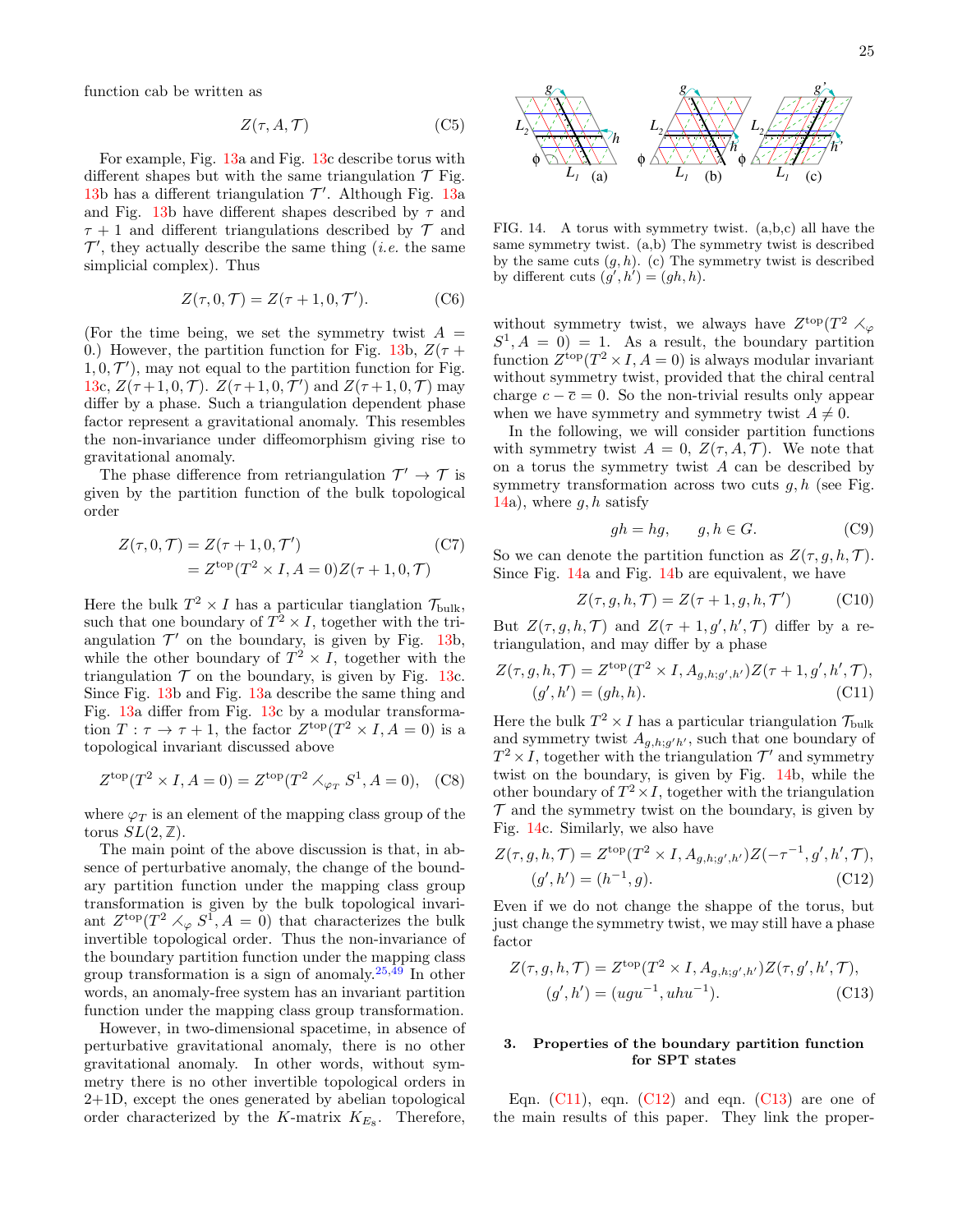

<span id="page-25-2"></span>FIG. 15. A simplification of Fig. [14](#page-24-1) to have the simplest triangulation.



<span id="page-25-0"></span>FIG. 16. A simple triangulation of  $T^2 \times I$  with the symmetry twist  $A_{g,h;ugu^{-1},uhu^{-1}}$ . The two squares 1265 and 4378 are identified. The two squares 2376 and 1485 are also identified. Here  $g' = ugu^{-1}$  and  $h' = uhu^{-1}$ .

ties of the boundary partition function to the bulk topological invariance. Now let us calculate the phase factors  $Z^{\text{top}}(T^2 \times I, A_{g,h;g'h'})$  in eqn. [\(C11\)](#page-24-2), eqn. [\(C12\)](#page-24-3), and eqn. [\(C13\)](#page-24-4), for boundary of SPT state. We know that the SPT invariant of the bulk SPT state with symmetry G can be expressed in terms of group cocycle  $\omega_3 \in \mathcal{H}^3(G;\mathbb{R}/\mathbb{Z})$ . Thus  $Z^{\text{top}}(T^2 \times I, A_{g,h;g'h'})$ can be computed directly from the group cocycle that characterize the SPT order.[28](#page-30-24) We would like to remark that  $Z^{\text{top}}(T^2 \times I, A_{g,h;g'h'})$  has boundary. As a result,  $Z^{\text{top}}(T^2 \times I, A_{g,h;g'h'})$  may depend on the choices of coboundary for the group cocycle. Only a certain choice of the coboundary gives rise to the correct properties of the boundary partition function, which respects the positivity of the partition function.

First, let us calculate the phase factor induced by changing the symmetry twist with a symmetry transformation:  $(g, h) \rightarrow (g', h') = (ugu^{-1}, uhu^{-1}),$  without changing the shape of the torus (see eqn.  $(C13)$ ). We may triangulate  $T^2 \times I$  as in Fig. [16](#page-25-0) (see Appendix [B\)](#page-21-2)). The group elements on the links describe the symmetry twist.<sup>[28](#page-30-24)</sup> The 3-cocycle  $\omega_3$  on  $T^2 \times I$  is a function of those group elements on the links. We note that  $T^2 \times I$  is formed by two wedges 123567, 143587, with their canonical triangulation. Each wedge is given by Fig. [17:](#page-25-1)

$$
w(g, h, u) \equiv e^{i2\pi \int_{123456} \omega_3}
$$
\n(C14)  
\n
$$
= e^{i2\pi \omega_3 (1236)} e^{-i2\pi \omega_3 (1256)} e^{i2\pi \omega_3 (1456)}
$$
\n
$$
= e^{i2\pi \omega_3 (g, h, u)} e^{-i2\pi \omega_3 (g, u, uhu^{-1})} e^{i2\pi \omega_3 (u, ugu^{-1}, uhu^{-1})}
$$

Thus  $Z^{\text{top}}(T^2 \times I, A_{g,h;ugu^{-1},uhu^{-1}})$  in eqn. [\(C13\)](#page-24-4) can be



<span id="page-25-1"></span>FIG. 17. A wedge with its canonical triangulation is formed by three tetrahedrons 1236, 1456, 1256. Here  $g' = ugu^{-1}$  and  $h' = uhu^{-1}.$ 



<span id="page-25-3"></span>FIG. 18. A simple triangulation of  $T^2 \times I$  with the symmetry twist  $A_{g,h;gh,h}$ , which contains two wedges 458367, 145236. The wedge 458367 has the canonical triangulation as in Fig. [17,](#page-25-1) but the wedge 145236 does not has the canonical triangulation, and is formed by three tetrahedrons 1456, 1246, 2436. The two squares 1265 and 4378 are identified. The two squares 2376 and 1485 are also identified. The bottom boundary matches Fig. [15b](#page-25-2) and the top boundary matches Fig. [15c](#page-25-2). Here  $u = 1$ ,  $g' = g$  and  $h' = hg$ .

expressed in terms of group cocycle  $\omega_3(q_1, q_2, q_3)$ :

$$
Z^{\text{top}}(T^2 \times I, A_{g,h; ugu^{-1}, uhu^{-1}}) = \frac{w(g, h, u)}{w(h, g, u)}.
$$
 (C15)

Note that the wedge 143587 has a "−" orientation, and hence it contributes a phase factor  $w^{-1}(h, g, u)$ .

Next, let us try to compute the phase factor  $Z^{\text{top}}(T^2 \times$  $I, A_{q,h;gh,h}$  for transformation  $\tau \to \tau + 1$  in eqn. [\(C11\)](#page-24-2). We first simplify the triangulation of Fig. [14](#page-24-1) to Fig. [15.](#page-25-2) The group elements on the links describe the symmetry twist.<sup>[28](#page-30-24)</sup> We then use the triangulation in Fig.  $18$  to triangulate  $T^2 \times I$  in  $Z^{\text{top}}(T^2 \times I, A_{g,h;gh,h})$ . The phase factor  $Z^{\text{top}}(T^2 \times I, A_{g,h;gh,h})$  is given by  $\omega_3$  via

$$
Z^{\text{top}}(T^2 \times I, A_{g,h;gh,h}) = e^{i2\pi \int_{T^2 \times I} \omega_3} \tag{C16}
$$

In Fig. [18](#page-25-3) we divided  $T^2 \times I$  into one wedge 458367 with the canonical triangulation, plus three tetrahedrons 1456, 1246, 2436. Thus

$$
Z^{\text{top}}(T^2 \times I, A_{g,h;gh,h}) = e^{i2\pi \int_{T^2 \times I} \omega_3} \quad (C17)
$$
  
=  $e^{i2\pi \int_{1456} \omega_3} e^{i2\pi \int_{1246} \omega_3} e^{-i2\pi \int_{2436} \omega_3} e^{-i2\pi \int_{458367} \omega_3}$   
=  $\frac{e^{i2\pi \omega_3(hg,g^{-1}h^{-1},g)} e^{i2\pi \omega_3(g,h,h^{-1})} e^{-i2\pi \omega_3(h,g,g^{-1}h^{-1})}}{w(g^{-1}h^{-1},hg,g)},$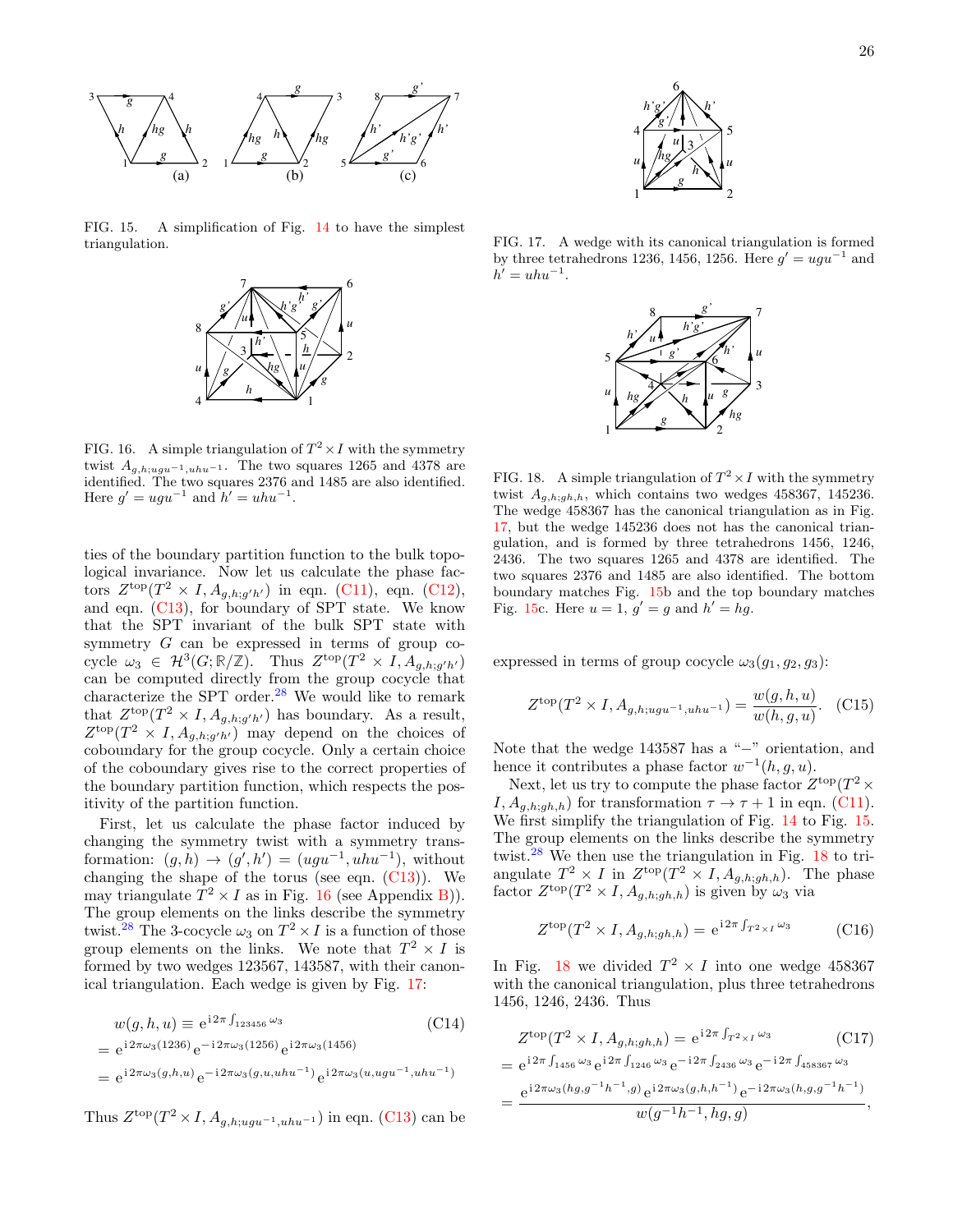

<span id="page-26-0"></span>FIG. 19. A torus with symmetry twist. (a,b,c) all have the same symmetry twist. (a) has a shape  $\tau$ , and (b,c) has a shape  $-1/\tau$ . (a,c) has the same trianglation  $\mathcal T$  and (b) has another trianglation  $\mathcal{T}'$ . (a) and (b) are equivalent. Here  $g' = h^{-1}$ and  $h' = g$ .



<span id="page-26-1"></span>FIG. 20. A simple triangulation of  $T^2 \times I$  with the symmetry twist  $A_{g,h;h^{-1},g}$ , which contains wedges 216347, 156487, with the canonical triangulation. The two squares 1265 and 4378 are identified. The two squares 2376 and 1485 are also identified. The bottom boundary gives rise to Fig. [19b](#page-26-0) and the top boundary gives rise to Fig. [19c](#page-26-0). Here  $u = 1, g' = h^{-1}$ and  $h^{'} = g$ .

or

$$
Z(\tau, g, h, \mathcal{T})
$$
  
=  $e^{i2\pi\omega_3(hg, g^{-1}h^{-1}, g)} e^{i2\pi\omega_3(g, h, h^{-1})} e^{-i2\pi\omega_3(h, g, g^{-1}h^{-1})}$   

$$
w^{-1}(g^{-1}h^{-1}, hg, g)Z(\tau + 1, g', h', \mathcal{T}),
$$
  

$$
(g', h') = (gh, h).
$$
 (C18)

This way, we express  $Z^{\text{top}}(T^2 \times I, A_{g,h;gh,h})$  in eqn. [\(C11\)](#page-24-2) in terms of group cocycle  $\omega_3(g_1, g_2, g_3)$ .

Similarly, to calculate  $Z^{\text{top}}(T^2 \times I, A_{g,h,h^{-1},g})$  in eqn. [\(C12\)](#page-24-3), we need to consider Fig. [19.](#page-26-0) We see that the phase factor  $Z^{\text{top}}(T^2 \times I, A_{g,h,h^{-1},g})$  is induced by the retriangulation: Fig. [19b](#page-26-0) to Fig. [19c](#page-26-0). We may triangulate  $T^2 \times I$  as in Fig. [20,](#page-26-1) which allows us to express  $Z^{\text{top}}(T^2 \times I, A_{g,h,h^{-1},g})$  in eqn. [\(C12\)](#page-24-3) in terms of group cocycle  $\omega_3(g_1, g_2, g_3)$ :

$$
Z^{\text{top}}(T^2 \times I, A_{g,h;h^{-1},g}) = e^{i2\pi \int_{T^2 \times I} \omega_3}
$$
  
=  $e^{i2\pi \int_{216347} \omega_3} e^{i2\pi \int_{156487} \omega_3}$   
=  $w(h, h^{-1}, g)w(1, h^{-1}, g),$  (C19)

In other words

$$
Z(\tau, g, h, \mathcal{T}) = w(h, h^{-1}, g)w(1, h^{-1}, g)Z(-1/\tau, g', h', \mathcal{T}),
$$

$$
(g', h') = (h^{-1}, g). \tag{C20}
$$

To summarize, the partition function for a boundary of a 2+1D SPT state characterized by  $\omega_3 \in \mathcal{H}^3(G,\mathbb{R}/\mathbb{Z})$ has the following properties

$$
Z(\widehat{T}(\tau); \widehat{T}(g, h)) = e^{-i2\pi\omega_3(h, g, g^{-1}h^{-1}, g)} e^{-i2\pi\omega_3(g, h, h^{-1})}
$$
  
\n
$$
e^{i2\pi\omega_3(h, g, g^{-1}h^{-1})} w(g^{-1}h^{-1}, hg, g) Z(\tau; g, h),
$$
  
\n
$$
Z(\widehat{S}(\tau); \widehat{S}(g, h)) = w^{-1}(h, h^{-1}, g) w^{-1}(1, h^{-1}, g) Z(\tau; g, h),
$$
  
\n
$$
Z(\widehat{R}_u(\tau); \widehat{R}_u(g, h)) = \frac{w(h, g, u)}{w(g, h, u)} Z(\tau; g, h),
$$
  
\n
$$
\widehat{T}(\tau) = \tau + 1, \quad \widehat{T}(g, h) = gh, h,
$$
  
\n
$$
\widehat{S}(\tau) = -1/\tau, \quad \widehat{S}(g, h) = h^{-1}, g,
$$
  
\n
$$
\widehat{R}_u(\tau) = \tau, \quad \widehat{R}_u(g, h) = ugu^{-1}, uhu^{-1}.
$$
 (C21)

<span id="page-26-2"></span>We remark that the transformation  $\widehat{R}_u$  is in general nontrivial for the non-Abelian symmetry group and needs to be included. For Abelian symmetry group, we can ignore  $R_u$  as in Ref. [26.](#page-30-20) We also would like to remark that in eqn.  $(C21)$ , the partition function is labeled by a pair of group elements  $(q, h)$  in one-to-one fashion. In Ref. [26,](#page-30-20) the partition functions are labeled by a larger set of indices than a pair of group elements  $(q, h)$ . So there are many partition functions for the same symmetry twist  $(q, h)$ . The difference of the partition functions that correspond to the same symmetry twist is viewed as the gauge non-invariance in Ref. [26](#page-30-20) that characterize the anomaly . The different conventions lead to different expressions for the transformation, and our 1-to-1 labeling of the partition functions in terms of a pair of group elements  $(q, h)$  is more convenient for non-Abelian symmetry.

From the above expression, we see that, starting from a symmetry twist  $(q, h)$ , the three transformations

$$
\widehat{T}(g, h) = (g', h') = (gh, h),\n\widehat{S}(g, h) = (g', h') = (h^{-1}, g),\n\widehat{R}_u(g, h) = (g', h') = (ugu^{-1}, uhu^{-1}).
$$
\n(C22)

generate a "walk" in the space of possible symmetry twists. For some combinations of the three transformations, the generated "walk" may form a loop. In this case, we obtain a property of the boundary partition function (i.e. the partition function for an anomalous system)

$$
Z(\tau; g, h) = e^{i\theta} Z(\tau', g, h).
$$
 (C23)

where the phase factor  $e^{i\theta}$  is a cobimation of the phase factors in eqn. [\(C21\)](#page-26-2). Such a combination correspond to a topological invariant  $e^{i\theta} = Z^{\text{top}}(T^2 \times_{\varphi} S^1, A)$  for the 2+1D bulk SPT state and is indenpendent of the choice of the coboundaries in the 3-cocycle  $\omega_3$ .

In the example of  $Z_2$  symmetry on to 1+1D partition function with a  $Z_2$  't Hooft anomaly, the  $Z_2$ -anomaly is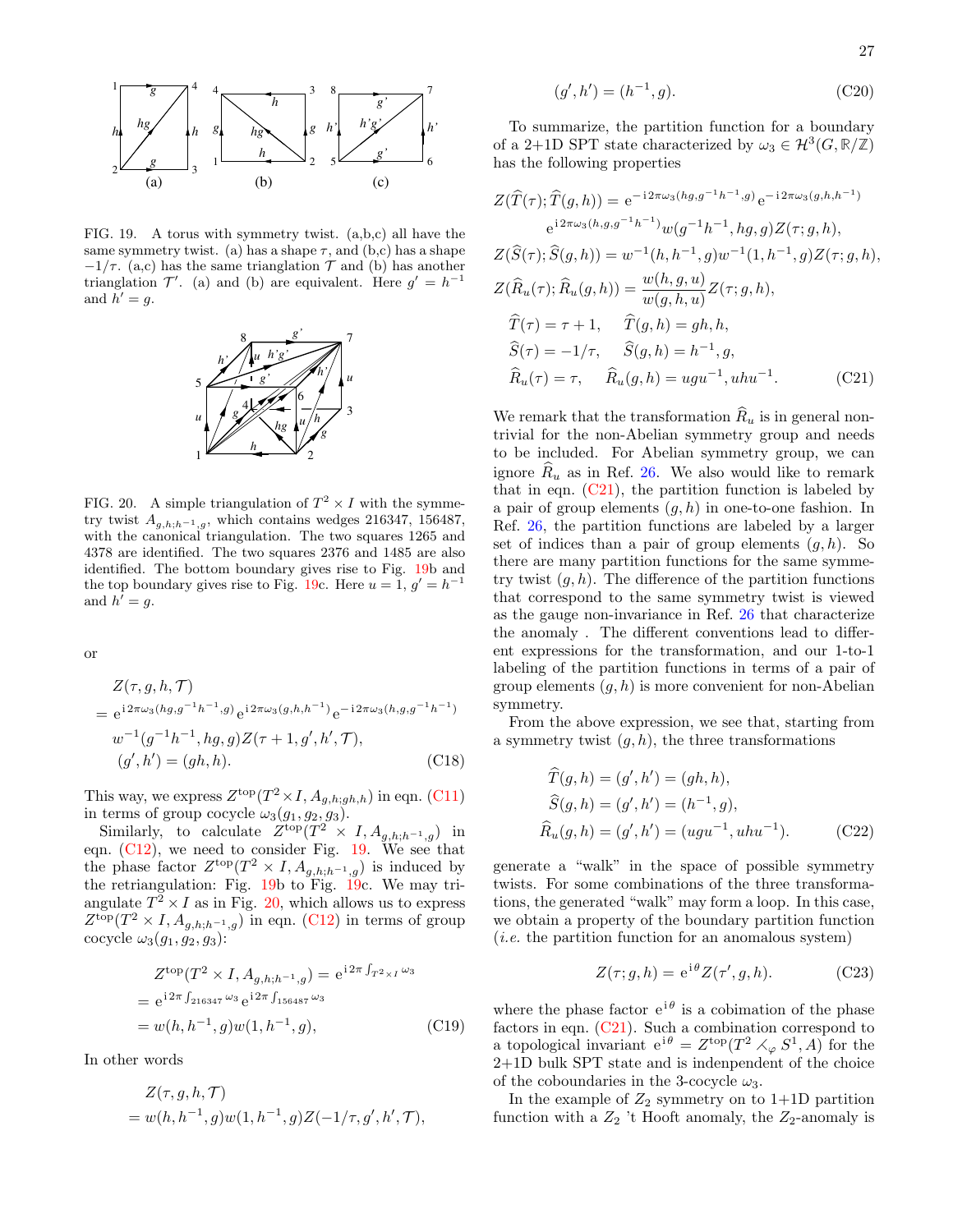characterized by a 3-cocycle  $\omega_3 \in \mathcal{H}^3(Z_2;\mathbb{R}/\mathbb{Z})$ , whose "normalized" form (see Appendix  $\bf{A}$ ) is given by

$$
\omega_3(g_1, g_2, g_3) = \frac{s(g_1)s(g_3)s(g_3)}{2}, \quad s(g) = \frac{1-g}{2}.
$$
 (C24)

For an Abelian group, the action of  $\widehat{R}_u$  is trivial and indeed  $\frac{w(g,h,u)}{w(h,g,u)} = 1$ . The cocycles appear in the actions of  $T, S$  in the following way,

$$
Z(\widehat{T}(\tau); \widehat{T}(g, h)) = (-)^{s(g)s(h)} Z(\tau; g, h),
$$
  
\n
$$
Z(\widehat{S}(\tau); \widehat{S}(g, h)) = (-)^{s(g)s(h)} Z(\tau; g, h),
$$
  
\n
$$
\widehat{T}(\tau) = \tau + 1, \quad \widehat{T}(g, h) = gh, h,
$$
  
\n
$$
\widehat{S}(\tau) = -1/\tau, \quad \widehat{S}(g, h) = h^{-1}, g. \quad (C25)
$$

# <span id="page-27-0"></span>Appendix D: Proof of  $S$ ,  $T$  as a permutation in symmetry twist basis with phases given by 3-cocycle

Here, we prove that for CT-twisted quantum double, the S, T matrices quasiparticle basis  $(52)$  are the same as  $S, T$  matrices  $(54)$  in the symmetry twist basis, after the basis transformation  $(51)$ . Let us begin with the matrix element of S.

$$
\langle a, \mu^{a} | S | b, \lambda^{b} \rangle = \frac{1}{|G|} \sum_{\substack{a' \in [a] \\ g \in Z_{a'}}} \sum_{\substack{b' \in [b] \\ h \in Z_{b'}}} \tilde{\chi}_{\mu}^{a'}(g) \tilde{\chi}_{\mu}^{b'}(h)^{*} \langle a', g | S | b', h \rangle
$$
  
\n
$$
= \frac{1}{|G|} \sum_{\substack{a' \in [a] \\ g \in Z_{a'}}} \sum_{\substack{b' \in [b] \\ h \in Z_{b'}}} \tilde{\chi}_{\mu}^{a'}(g) \tilde{\chi}_{\lambda}^{b'}(h)^{*} \langle a', g | h, b'^{-1} \rangle \beta_{h}^{*}(b', b'^{-1})
$$
  
\n
$$
= \frac{1}{|G|} \sum_{\substack{a' \in [a], b' \in [b] \\ a'b' = b'a'}} \tilde{\chi}_{\mu}^{a'}(b'^{-1}) \tilde{\chi}_{\lambda}^{b'}(a')^{*} \beta_{a'}^{*}(b', b'^{-1})
$$
  
\n
$$
= \frac{1}{|G|} \sum_{\substack{a' \in [a], b' \in [b] \\ a'b' = b'a'}} \tilde{\chi}_{\mu}^{a'}(b')^{*} \tilde{\chi}_{\lambda}^{b'}(a')^{*} \qquad (D1)
$$

where we use the relation  $\widetilde{\chi}$  $_{\mu}^{a^{\prime}}(b^{\prime})$  $=$  $\tilde{\chi}_{\mu}^{a'}(b'^{-1})\beta_{a'}^{*}(b',b'^{-1})$ . This is obtained by taking the trace of the last equation of the following,

$$
\widetilde{\rho}_{\mu}^{a'}(b')\widetilde{\rho}_{\mu}^{a'}(b'^{-1}) = \beta_{a'}(b', b'^{-1})\mathbf{1}, \n\widetilde{\rho}_{\mu}^{a'}(b')^{\dagger} = \beta_{a'}^{*}(b', b'^{-1})\widetilde{\rho}_{\mu}^{a'}(b'^{-1}).
$$
\n(D2)

$$
T|a,\mu^{a}\rangle = \frac{1}{\sqrt{|G|}} \sum_{\substack{a' \in [a] \\ g \in Z_{a'}}} \widetilde{\chi}_{\mu}^{a'}(g)^{*} T|a',g\rangle
$$

$$
= \frac{1}{\sqrt{|G|}} \sum_{\substack{a' \in [a] \\ g \in Z_{a'}}} \widetilde{\chi}_{\mu}^{a'}(g)^{*} \beta_{a'}(a',g)|a',a'g\rangle
$$

$$
=\frac{1}{\sqrt{|G|}}\sum_{\substack{a'\in[a]\\ g'\in Z_{a'}}} \widetilde{\chi}_{\mu}^{a'}(a'^{-1}g')^*\beta_{a'}(a',a'^{-1}g')|a',g'\rangle
$$

$$
=\frac{1}{\sqrt{|G|}}\sum_{\substack{a'\in[a]\\ g'\in Z_{a'}}} \frac{\widetilde{\chi}_{\mu}^{a'}(a')}{\dim\mu} \widetilde{\chi}_{\mu}^{a'}(g')^*|a',g'\rangle
$$

$$
=\frac{\widetilde{\chi}_{\mu}^{a'}(a')}{\dim\mu}|a,\mu^a\rangle
$$
(D3)

where we have used  $\tilde{\rho}^a(a) = \frac{\tilde{\chi}^a_\mu(a)}{\dim \mu} \mathbf{1}$  from the Schur's lemma, and  $\tilde{\chi}_{\mu}^{a'}(a'^{-1}g')^* \beta_{a'}(a',a'^{-1}g') = \frac{\tilde{\chi}_{\mu}^{a'}(a')}{\text{dim }\mu}$  $\frac{\widetilde{\chi}_{\mu}^{a}(a')}{\dim \mu} \widetilde{\chi}_{\mu}^{a'}(g')^{*},$ coming from the trace of  $\tilde{\rho}^{a'}(a')\tilde{\rho}^{a'}(a'^{-1}g')$  =  $\beta_{a'}(a', a'^{-1}g')\tilde{\rho}^{a'}(g')$ . In particular, the projective characters are related to the characters through 1 cochain of acters are related to the characters through 1-cochain of the centralizer group  $\epsilon_a : \mathcal{Z}_a \to U(1)$ ,

$$
\widetilde{\chi}_{\mu}^{a}(g) = \epsilon_{a}(g) \chi_{\mu}^{a}(g). \tag{D4}
$$

To digest, let us look at some examples. First, we consider the untwisted topological order with a non-Abelian group  $G$ .

 $\bullet$   $G$  =  $D_4$  =  $\langle r,s | r^4$  =  $s^2$  = 1,  $(rs)^2$  = 1} =  $[1] \cup [r^2 = -1] \cup [r] \cup [s] \cup [rs] = \{1\} \cup \{-1\} \cup$  $\{r, r^3\} \cup \{s, r^2s\} \cup \{rs, r^3s\}.$  The normal subgroups are  $N_1 = D_4, N_{-1} = D_4, N_r = \langle r \rangle =$  $\mathbb{Z}_4, N_s = \{1, s, r^2 s, -1\} = \mathbb{Z}_2 \times \mathbb{Z}_2$  There are 22 anyons. The basis transformation  $M_{\rm sym, any}$  is block-diagonalized, with the diagonal blocks as the following.

$$
M^{C(1)=D_4} = \begin{bmatrix} 1 & 1 & 1 & 1 & 2 \\ 1 & 1 & 1 & 1 & -2 \\ 1 & -1 & -1 & 1 & 0 \\ 1 & 1 & -1 & -1 & 0 \\ 1 & -1 & 1 & -1 & 0 \end{bmatrix},
$$
  
\n
$$
M^{C(s^2)=D_4} = \begin{bmatrix} 1 & 1 & 1 & 1 & 2 \\ 1 & 1 & 1 & 1 & -2 \\ 1 & -1 & -1 & 1 & 0 \\ 1 & -1 & -1 & 1 & 0 \\ 1 & -1 & 1 & -1 & 0 \end{bmatrix},
$$
  
\n
$$
M^{C(s)=Z_4} = \begin{bmatrix} 1 & 1 & 1 & 1 \\ 1 & 1 & -1 & -1 \\ 1 & -1 & 1 & -1 \\ 1 & -1 & 1 & -1 \\ 1 & -1 & -1 & 1 \end{bmatrix},
$$
  
\n
$$
M^{C(r)} = Z_2 \times Z_2 = M^{C(sr)} = \begin{bmatrix} 1 & 1 & 1 & 1 \\ 1 & 1 & -1 & -1 \\ 1 & -1 & 1 & -1 \\ 1 & -1 & -1 & 1 \end{bmatrix},
$$
  
\n
$$
M^{C(r)} = Z_2 \times Z_2 = M^{C(sr)} = \begin{bmatrix} 1 & 1 & 1 & 1 \\ 1 & 1 & -1 & -1 \\ 1 & -1 & 1 & -1 \\ 1 & -1 & -1 & 1 \end{bmatrix},
$$
  
\n(D5)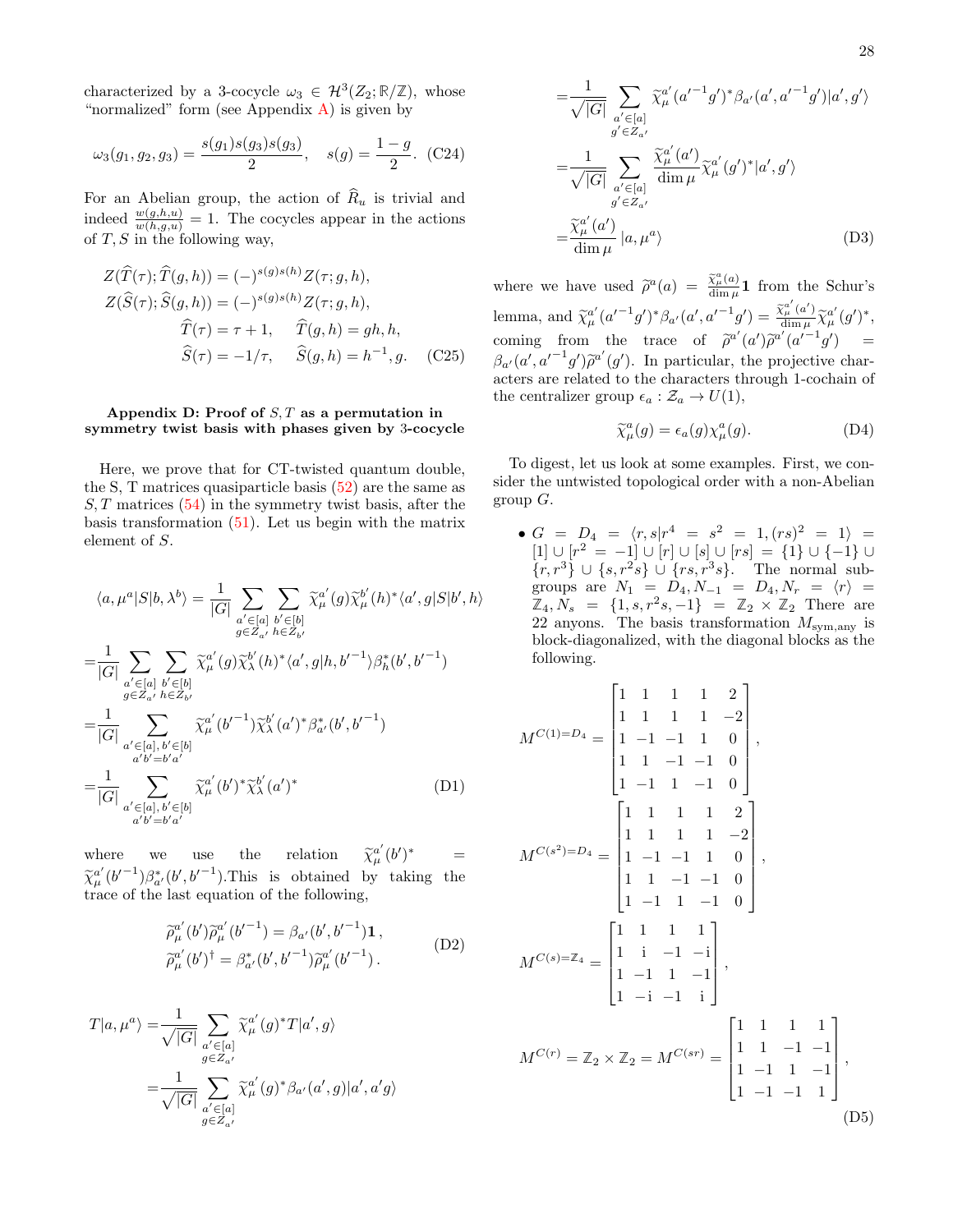•  $G = Q_8 = \langle \overline{e}, X^1, X^2, X^3 | \overline{e}^2 = e, (X^1)^2 = (X^2)^2 =$  $(X^3)^2 = X^1 X^2 X^3 = \overline{e}$  =  $[e] \cup [\overline{e}] \cup [X^1] \cup [X^2] \cup$  $[X^3]$ , in which e is the identity element. There are 22 anyons as follows,

$$
V_{\text{anyon}}: \quad 1 = (e, 1) \quad J_a = (e, J_a), \quad \chi = (e, \chi), \quad a = 1, 2, 3
$$
\n
$$
\bar{1} = (\bar{e}, 1) \quad \bar{J}_a = (\bar{e}, \bar{J}_a) \quad \bar{\chi} = (\bar{e}, \bar{\chi}),
$$
\n
$$
X_i^a = (X^a, \Gamma_i), \quad i = 0, 1, 2, 3, \quad a = 1, 2, 3.
$$
\n
$$
(D6)
$$

The basis transformation  $M_{\text{sym,any}}$  is blockdiagonalized, with the diagonal blocks as the following.

$$
M^{C(1)=Q_8} = M^{C(s^2)=Q_8} = \begin{bmatrix} 1 & 1 & 1 & 1 & 2 \\ 1 & 1 & 1 & 1 & -2 \\ 1 & -1 & -1 & 1 & 0 \\ 1 & 1 & -1 & -1 & 0 \\ 1 & -1 & 1 & -1 & 0 \end{bmatrix},
$$

$$
M^{C(s)=Z_4} = \begin{bmatrix} 1 & 1 & 1 & 1 \\ 1 & 1 & -1 & -1 \\ 1 & -1 & 1 & -1 \\ 1 & -1 & 1 & -1 \\ 1 & -1 & -1 & 1 \end{bmatrix}.
$$
 (D7)

Next, we consider the twisted topological order with group  $\mathbb{Z}_3$ . The character table and the 1-cochain table are as follows,

**Z**<sup>3</sup> [1] [a] [a 2 ] λ<sup>1</sup> 1 1 1 λ<sup>ω</sup> 1 ω ω<sup>2</sup> λω<sup>2</sup> 1 ω <sup>2</sup> ω , **Z**<sup>3</sup> [1] [a] [a 2 ] <sup>1</sup> 1 1 1 <sup>a</sup> 1 s s<sup>2</sup> a<sup>2</sup> 1 s 2 s 4 . (D8)

Here,  $\omega = e^{i \frac{2\pi}{N}}$  and  $s = e^{i \frac{2\pi}{N^2}}$  with  $N = 3$ . Explicitly, the basis transformation is

$$
\begin{bmatrix} (1,1) \\ (1,a) \\ (1,a^2) \end{bmatrix} = M_0 \begin{bmatrix} (1,\widetilde{\lambda}_1) \\ (1,\widetilde{\lambda}_\omega) \\ (1,\widetilde{\lambda}_\overline{\omega}) \end{bmatrix}, \tag{D9}
$$

$$
\begin{bmatrix}\n(a,1) \\
(a,a) \\
(a,a^2)\n\end{bmatrix} =\n\begin{bmatrix}\n1 & 0 & 0 \\
0 & s^* & 0 \\
0 & 0 & (s^2)^*\n\end{bmatrix}\nM_0\n\begin{bmatrix}\n(a,\tilde{\lambda}_1) \\
(a,\tilde{\lambda}_\omega) \\
(a,\tilde{\lambda}_\overline{\omega})\n\end{bmatrix},
$$
\n(D10)

$$
\begin{bmatrix} (a^2, 1) \\ (a^2, a) \\ (a^2, a^2) \end{bmatrix} = \begin{bmatrix} 1 & 0 & 0 \\ 0 & (s^2)^* & 0 \\ 0 & 0 & (s^4)^* \end{bmatrix} M_0 \begin{bmatrix} (a^2, \widetilde{\lambda}_1) \\ (a^2, \widetilde{\lambda}_\omega) \\ (a^2, \widetilde{\lambda}_\omega) \end{bmatrix}, \quad \text{(D11)}
$$

where

$$
M_0 = \frac{1}{\sqrt{3}} \begin{bmatrix} 1 & 1 & 1 \\ 1 & \omega & \overline{\omega} \\ 1 & \overline{\omega} & \omega \end{bmatrix},
$$
 (D12)

is the Hermitian conjugate matrix of  $\mathbb{Z}_3$  character table normalized to have determinate 1. The basis transformation tells us immediately the spin selection rules. The CFT with  $\mathbb{Z}_N$  (generated by a) 't Hooft anomaly labeled by the 3-cocycle  $\omega_q$ , the conformal spin of the primary fields in the a-twisted sector satisfies

$$
h_L - h_R \in \frac{q}{N^2} + \frac{\mathbb{Z}}{N}.
$$
 (D13)

# <span id="page-28-0"></span>Appendix E: Gauge the charge conjugation symmetry of a topological order

In broad strokes, a *topological symmetry*<sup>[44](#page-30-33)</sup> on a topological order C is characterized by a map:  $[\rho] : G \rightarrow$ Aut( $\mathcal{C}$ ) from the group G to the automorphisms of  $\mathcal{C}$ . Given such a topological symmetry  $\rho$ , there is a unique element  $[\mathfrak{O}] \in H^3_{[\rho]}(G, \mathcal{A})$  telling us if the symmetry can be fractionalized. If and only if  $[\mathfrak{O}] = [0]$ , the Abelian anyons  $\mathcal A$  in  $\mathcal C$ , invariant under the map  $[\rho]$ , can carry projective representations of the symmetry  $G$ . This symmetry fractionalization is classified by the  $H^2(G, \mathcal{A})$  torsor.

Let us consider the charge conjugation symmetry  $C$  on the fusion space  $V_c^{ab}$ , representing the c superselection sector with  $a$  and  $b$  anyon that split from a  $c$ -anyon. On the local state  $|a, b; c, \mu\rangle \in V_c^{ab}$ , the symmetry acts as,

$$
\rho_{\mathbf{C}}(g)|a,b;c,\mu\rangle = \sum_{\nu} \left[ U_{\mathbf{C}}(\overline{a},\overline{b};\overline{c}) \right] (g)_{\mu\nu} |\overline{a},\overline{b};\overline{c},\nu\rangle. \tag{E1}
$$

The local symmetry action operators  $U_{\mathbf{C}}$  can admit  $\mathbb{Z}_2$ symmetry fractionalization. When there is no obstruction  $[\mathfrak{O}] = [0]$ , the symmetry fractionalization is given  $\mathrm{bv}^{44}$  $\mathrm{bv}^{44}$  $\mathrm{bv}^{44}$ 

$$
H_{\lbrack\rho\rbrack}^{2}(\mathbb{Z}_{2},\mathcal{A})=\mathcal{A}^{\mathbf{C}},\tag{E2}
$$

where  $A^{\mathbf{C}} = \{a \in \mathcal{A} | a = \overline{a}\}\$ is the group defined by the set of self-dual Abelian anyons, with group multiplication given by the fusion rules. For example, for  $\mathbb{Z}_3^{(-1)}$  we consider,  $A^{\mathbf{C}} = \{1\}$ . There is only one trivial symmetry fractionalization. The operators  $U_{\mathbf{C}}$  on each space  $V_c^{ab}$ will be a linear representation of the  $\mathbb{Z}_2$  group.

### <span id="page-28-1"></span>Appendix F: Anomaly for the group beyond  $\mathbb{Z}_N$

#### <span id="page-28-2"></span>1. Anomaly of an Abelian group

Another way to detect the anomaly is via the deformation and fusion of the lines of the symmetry twist. In particular, the symmetry twist is anomalous when the following  $F$  move corresponds to a nontrivial cocycle

$$
F_g^{gg^{-1}g} = \omega(g, g^{-1}, g)
$$
 (F1)

where g runs through the generators of the group  $G$ .

We are now ready to determine the abelian group G anomaly through S and T matrices on the boundary. We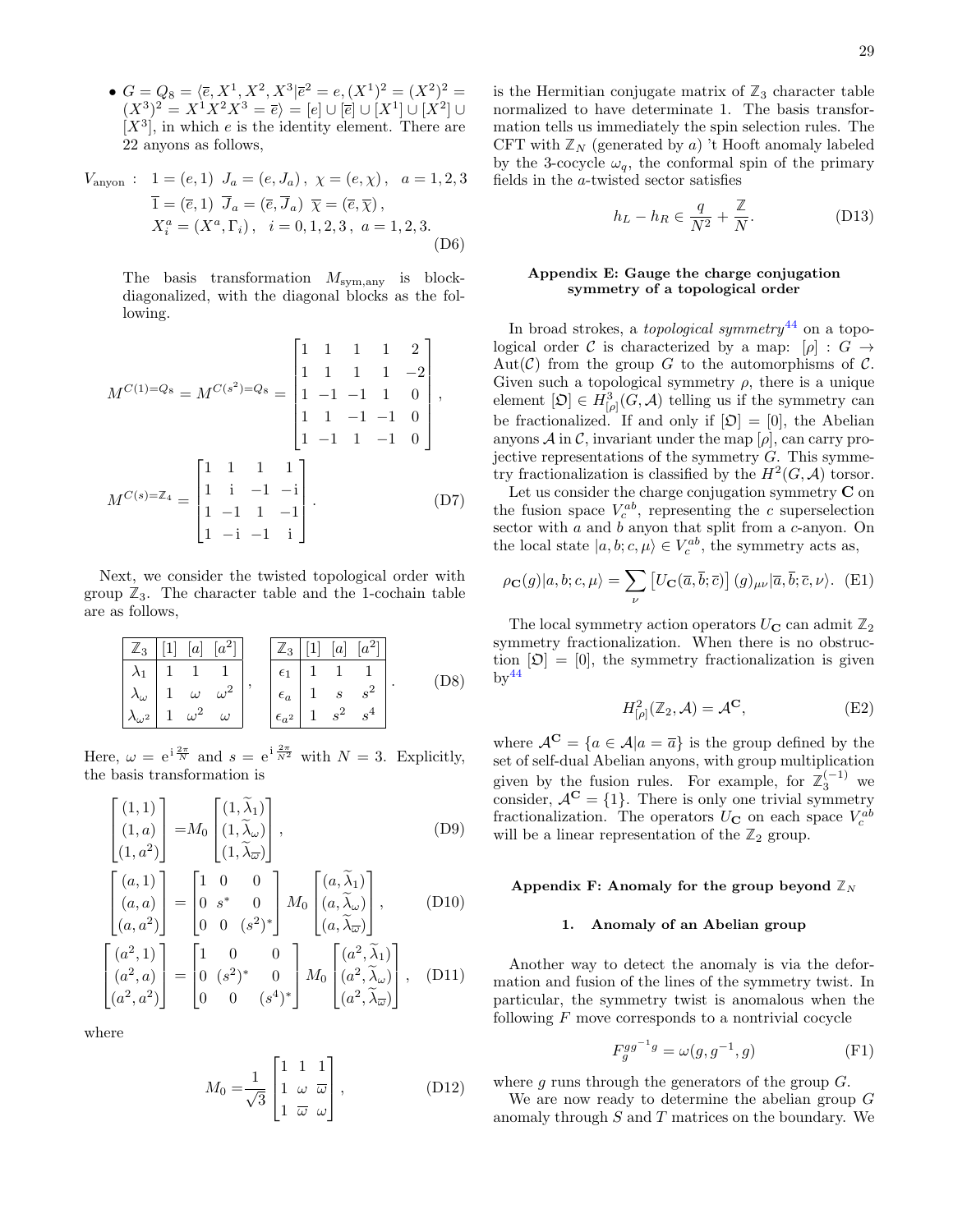1

denote the generators in G as  $g_1, \dots, g_r$ , and r is the rank of the group. Any symmetry action is represented by  $a = g_1^{n_1} \cdots g_r^{n_r}$ . Given the action of the generators  $g_j$  on the representations, as a matrix  $(g_j)_{\mu\lambda}$ . And  $[g_j, g_{j'}] = 0$ . The  $g_i$  action twisting the spatial boundary condition is

$$
G_j = S^{\dagger} g_j S \tag{F2}
$$

where we have used that S is an unitary matrix  $S^{-1}$  =  $S^{\dagger}$ . It follows that  $[G_j, G_{j'}] = 0$ .

Consider the sector, twisted in the spatial direction by  $a_x = g_1^{n_1} \cdots g_r^{n_r}$ , and in the temporal direction by  $a_t = g_1^{m_1} \cdots g^{m_r}$  is captured in the matrix

$$
Z_{\{n_j\},\{m_j\}} = \sum_{\mu\lambda} \overline{\chi}_{\mu} \mathcal{N}[\{n_j\},\{m_j\}]_{\mu\lambda} \chi_{\lambda}
$$

$$
\mathcal{N}[\{n_j\},\{m_j\}] = \prod_{j=1}^r G_j^{n_j} \cdot \prod_{j=1}^r g_j^{m_j}
$$
(F3)

$$
e^{i\theta[\{n_j\},\{m_j\}]} = \omega_3(a_x, a_t, a_x)
$$
 (F4)

where  $a_x = g_1^{n_1} \cdots g_r^{n_r}$ ,  $a_t = g_1^{m_1} \cdots g^{m_r}$ .

#### <span id="page-29-0"></span>2. Anomaly of a non-abelian group

We can also detect the anomaly of non-abelian subgroup by symmetry twisted partition functions. The setup is as follows. Consider the non-abelian subgroup G. For each element  $g \in G$ , we can construct a twisted Hilbert space  $\mathcal{H}_q$ , depending only on the conjugacy class [g]. In each sector, we can project onto the states invariant under the stabilizer group  $N_g$ , withe the projector

$$
P^g = \frac{1}{|N_g|} \sum_{h \in N_g} h \tag{F5}
$$

and  $|N_q| = |G|/||g||$ .

### <span id="page-29-3"></span><span id="page-29-1"></span>a.  $S_3$  symmetry

The 't Hooft anomaly of  $S_3$  is classified by  $p \in$  $H^3(S_3, U(1)) = \mathbb{Z}_6$ . Denote the group element  $g = r^A s^a$ , with  $A = 0, 1, a = 0, 1, 2$  for  $S_3$ . The group multiplicity is  $(A, a)(B, b) = (\langle A + B \rangle_2, \langle (-1)^B a + b \rangle_3)$ , where  $\langle x \rangle_n = x \mod n$ . Then the 3-cocycles are given by  $50$ 

$$
\omega_q((A,a),(B,b),(C,c))
$$

$$
= \exp\left\{-\frac{i2\pi}{9}p\left[(-1)^{B+C}a\left[(-1)^Cb + c - \langle (-1)^Cb + c\rangle_3\right]\right.\right.\left.\frac{9}{2}ABC\right]\right\}
$$
\n(F6)

We find the anomaly indexed by  $p \in \mathbb{Z}_6$  can be detected by measuring two gauge invariant 3-cocycle,

$$
\omega_p(s, s^{-1}, s) = e^{-i\frac{2\pi}{3}p}, \quad \omega_p(r, r, r) = e^{i\pi p}.
$$
 (F7)

We examine the  $D_N$  anomaly in  $SU(2)_k$  CFT. For this purpose, we write the primary fields of  $SU(2)_k$  CFT in terms of parafermion and  $U(1)$  primary fields.

$$
\phi_m^l(z) = f_m^l(z) e^{i \frac{m}{\sqrt{2k}} \varphi(z)} \tag{F8}
$$

with  $l = 0, 1, \dots k, -l \le m \le l, m + l = 0 \mod 2$ .

<span id="page-29-2"></span>
$$
b. \quad su(2)_1
$$

$$
s\left(e^{i\frac{m}{2}\varphi(z)}\right) = e^{-i\frac{m}{2}\varphi(z)}
$$

$$
r\left(e^{i\frac{m}{2}\varphi(z)}\right) = e^{i2\pi\frac{m}{N}}e^{-i\frac{m}{2}\varphi(z)}
$$
(F9)

since  $m = 0, 1$ , defined mod 2. On the character, the action of s on the characters is trivial.

$$
s = \mathrm{Id}_2, \quad r = \begin{pmatrix} 1 & 0 \\ 0 & e^{i\frac{2\pi}{N}} \end{pmatrix} \tag{F10}
$$

$$
R = S^{\dagger} rS = \frac{1}{2} \begin{pmatrix} 1 + \omega & 1 - \omega \\ 1 - \omega & 1 + \omega \end{pmatrix},
$$
  

$$
R^{-1} = \frac{1}{2} \begin{pmatrix} 1 + \omega^{-1} & 1 - \omega^{-1} \\ 1 - \omega^{-1} & 1 + \omega^{-1} \end{pmatrix}
$$
 (F11)

where  $\omega = e^{i \frac{2\pi}{N}}$  and  $R^N = 1$ .

$$
T = \begin{pmatrix} 1 & 0 \\ 0 & e^{i\frac{\pi}{2}} \end{pmatrix}
$$
 (F12)

$$
T^{N}R(T^{\dagger})^{N} = \frac{1}{2} \begin{pmatrix} 1+\omega & e^{-i\frac{N\pi}{2}}(1-\omega) \\ e^{-i\frac{N\pi}{2}}(1-\omega) & 1+\omega \end{pmatrix}
$$
(F13)

There is no anomaly if  $N \in 4\mathbb{Z}$ .

<span id="page-29-4"></span> $1$  X. Chen, Z.-C. Gu, and X.-G. Wen, Phys. Rev. B 83, 035107 (2011), [arXiv:1008.3745.](http://arxiv.org/abs/1008.3745)

<span id="page-29-5"></span><sup>2</sup> X.-G. Wen, Phys. Rev. D 88[, 045013 \(2013\),](http://dx.doi.org/10.1103/physrevd.88.045013)